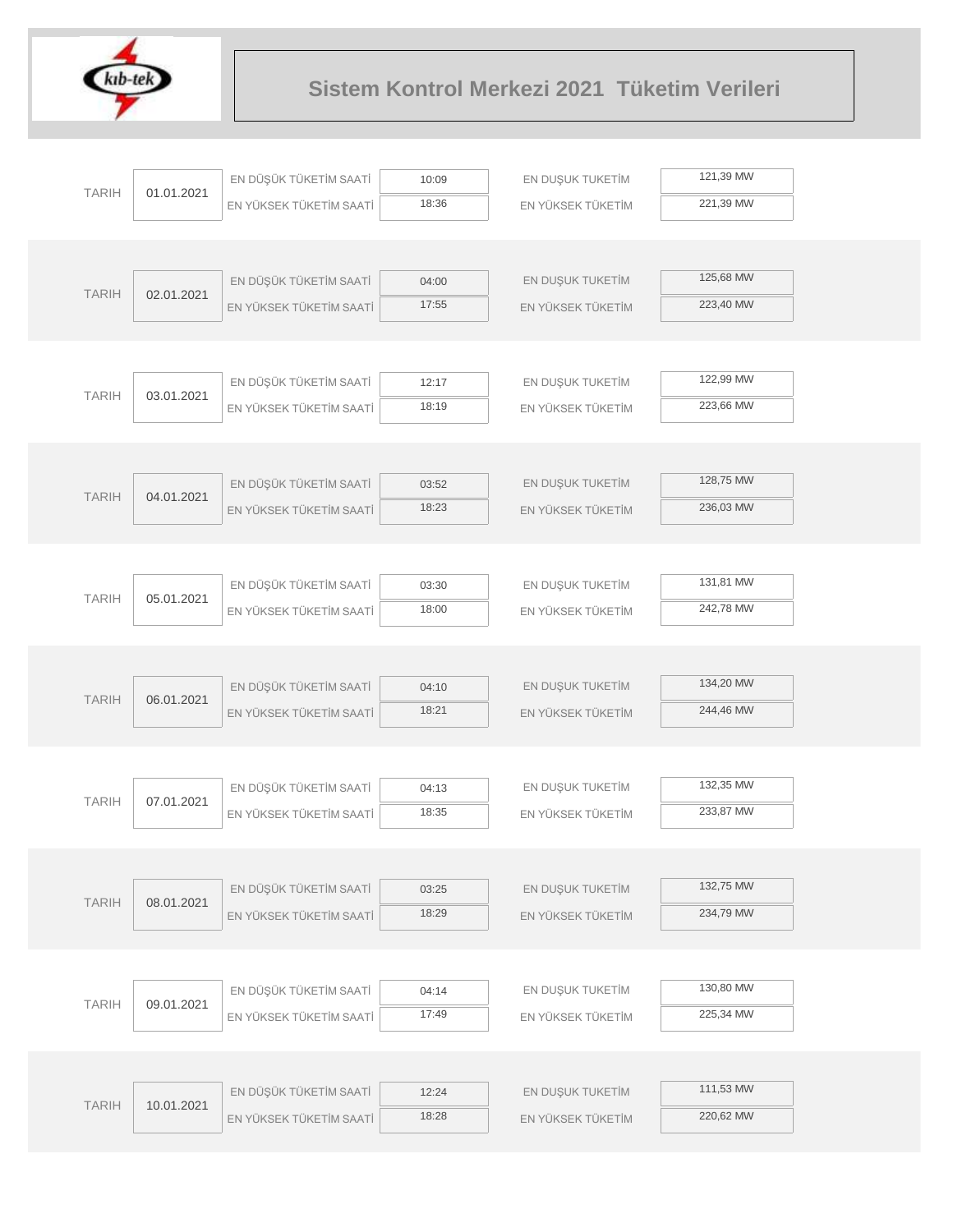

|              |            | EN DÜŞÜK TÜKETİM SAATİ  | 04:01 | EN DUŞUK TUKETİM  | 127,08 MW |
|--------------|------------|-------------------------|-------|-------------------|-----------|
| <b>TARIH</b> | 11.01.2021 | EN YÜKSEK TÜKETİM SAATİ | 17:54 | EN YÜKSEK TÜKETİM | 234,41 MW |
|              |            |                         |       |                   |           |
|              |            |                         |       |                   |           |
| <b>TARIH</b> | 12.01.2021 | EN DÜŞÜK TÜKETİM SAATİ  | 04:00 | EN DUŞUK TUKETİM  | 129,68 MW |
|              |            | EN YÜKSEK TÜKETİM SAATİ | 18:09 | EN YÜKSEK TÜKETİM | 236,21 MW |
|              |            |                         |       |                   |           |
|              |            |                         |       |                   |           |
| <b>TARIH</b> | 13.01.2021 | EN DÜŞÜK TÜKETİM SAATİ  | 04:00 | EN DUŞUK TUKETİM  | 125,87 MW |
|              |            | EN YÜKSEK TÜKETİM SAATİ | 18:29 | EN YÜKSEK TÜKETİM | 235,30 MW |
|              |            |                         |       |                   |           |
|              |            | EN DÜŞÜK TÜKETİM SAATİ  | 04:05 | EN DUŞUK TUKETİM  | 119,44 MW |
| <b>TARIH</b> | 14.01.2021 | EN YÜKSEK TÜKETİM SAATİ | 18:37 | EN YÜKSEK TÜKETİM | 251,07 MW |
|              |            |                         |       |                   |           |
|              |            |                         |       |                   |           |
|              |            | EN DÜŞÜK TÜKETİM SAATİ  | 04:33 | EN DUŞUK TUKETİM  | 135,27 MW |
| <b>TARIH</b> | 15.01.2021 | EN YÜKSEK TÜKETİM SAATİ | 18:22 | EN YÜKSEK TÜKETİM | 242,17 MW |
|              |            |                         |       |                   |           |
|              |            |                         |       |                   |           |
|              |            | EN DÜŞÜK TÜKETİM SAATİ  | 04:35 | EN DUŞUK TUKETİM  | 133,78 mw |
| <b>TARIH</b> | 16.01.2021 | EN YÜKSEK TÜKETİM SAATİ | 17:52 | EN YÜKSEK TÜKETİM | 246,13 MW |
|              |            |                         |       |                   |           |
|              |            |                         |       |                   |           |
| <b>TARIH</b> | 17.01.2021 | EN DÜŞÜK TÜKETİM SAATİ  | 04:48 | EN DUŞUK TUKETİM  | 133,14 MW |
|              |            | EN YÜKSEK TÜKETİM SAATİ | 18:22 | EN YÜKSEK TÜKETİM | 251,41 MW |
|              |            |                         |       |                   |           |
|              |            | EN DÜŞÜK TÜKETİM SAATİ  | 04:59 | EN DUŞUK TUKETİM  | 138,10 MW |
| <b>TARIH</b> | 18.01.2021 | EN YÜKSEK TÜKETİM SAATİ | 18:14 | EN YÜKSEK TÜKETİM | 276,39 MW |
|              |            |                         |       |                   |           |
|              |            |                         |       |                   |           |
|              |            | EN DÜŞÜK TÜKETİM SAATİ  | 04:03 | EN DUŞUK TUKETİM  | 141,75 MW |
| <b>TARIH</b> | 19.01.2021 | EN YÜKSEK TÜKETİM SAATİ | 19:18 | EN YÜKSEK TÜKETİM | 282,98 MW |
|              |            |                         |       |                   |           |
|              |            |                         |       |                   |           |
| <b>TARIH</b> | 20.01.2021 | EN DÜŞÜK TÜKETİM SAATİ  | 04:42 | EN DUŞUK TUKETİM  | 141,04 MW |
|              |            | EN YÜKSEK TÜKETİM SAATİ | 18:39 | EN YÜKSEK TÜKETİM | 296,63 MW |
|              |            |                         |       |                   |           |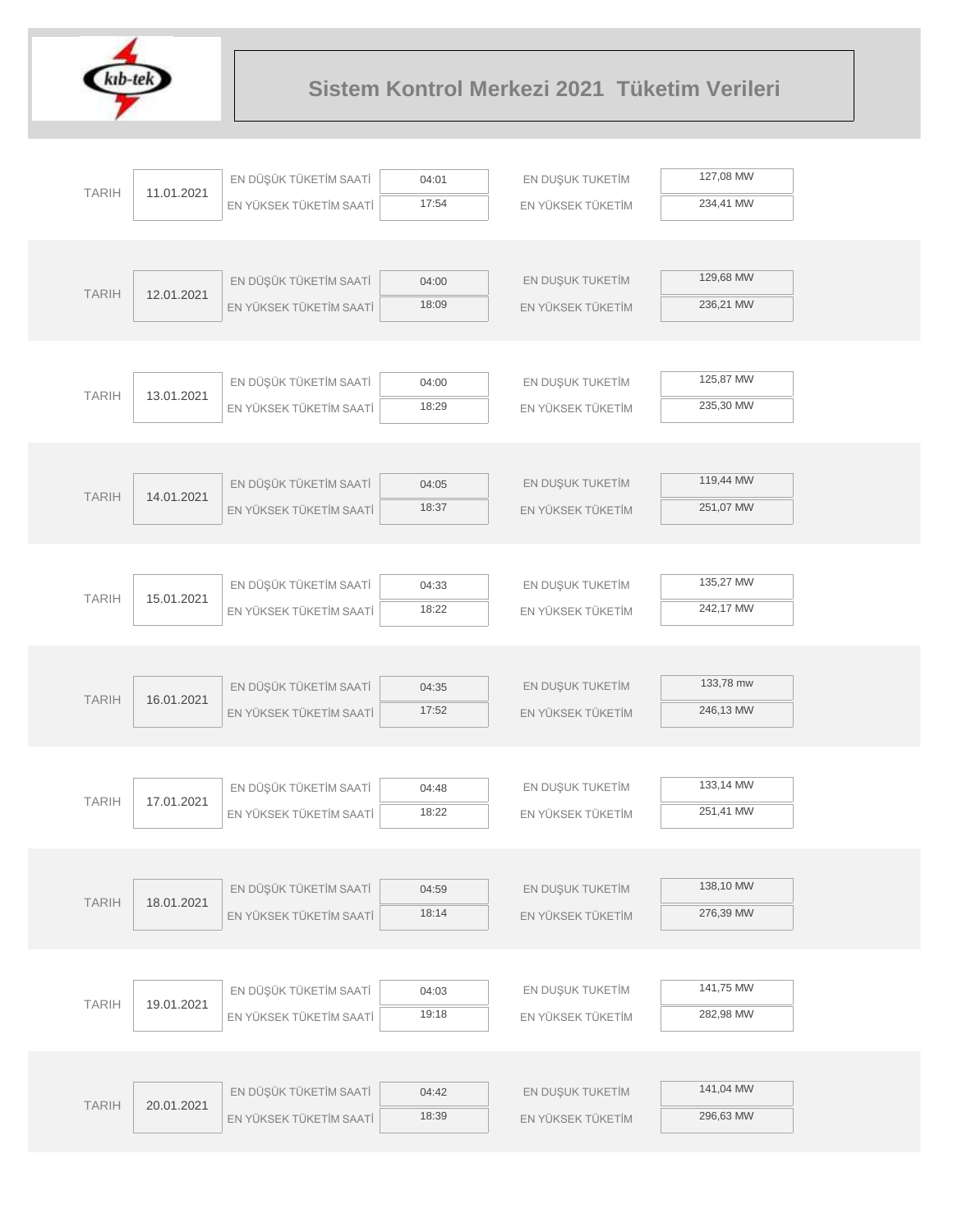

| 155,46 MW<br>EN DÜŞÜK TÜKETİM SAATİ<br>EN DUŞUK TUKETİM<br>04:17<br><b>TARIH</b><br>21.01.2021<br>18:36<br>290,79 MW<br>EN YÜKSEK TÜKETİM SAATİ<br>EN YÜKSEK TÜKETİM<br>157,02 MW<br>EN DÜŞÜK TÜKETİM SAATİ<br>EN DUŞUK TUKETİM<br>03:48<br><b>TARIH</b><br>22.01.2021<br>18:23<br>285,59 MW<br>EN YÜKSEK TÜKETİM SAATİ<br>EN YÜKSEK TÜKETİM |  |
|----------------------------------------------------------------------------------------------------------------------------------------------------------------------------------------------------------------------------------------------------------------------------------------------------------------------------------------------|--|
|                                                                                                                                                                                                                                                                                                                                              |  |
|                                                                                                                                                                                                                                                                                                                                              |  |
|                                                                                                                                                                                                                                                                                                                                              |  |
|                                                                                                                                                                                                                                                                                                                                              |  |
|                                                                                                                                                                                                                                                                                                                                              |  |
|                                                                                                                                                                                                                                                                                                                                              |  |
|                                                                                                                                                                                                                                                                                                                                              |  |
|                                                                                                                                                                                                                                                                                                                                              |  |
| 154,08 MW<br>EN DÜŞÜK TÜKETİM SAATİ<br>EN DUŞUK TUKETİM<br>05:15<br><b>TARIH</b><br>23.01.2021                                                                                                                                                                                                                                               |  |
| 18:14<br>265,02 MW<br>EN YÜKSEK TÜKETİM SAATİ<br>EN YÜKSEK TÜKETİM                                                                                                                                                                                                                                                                           |  |
|                                                                                                                                                                                                                                                                                                                                              |  |
|                                                                                                                                                                                                                                                                                                                                              |  |
| 120,94 MW<br>EN DÜŞÜK TÜKETİM SAATİ<br>EN DUŞUK TUKETİM<br>12:11<br><b>TARIH</b><br>24.01.2021                                                                                                                                                                                                                                               |  |
| 18:28<br>261,75 MW<br>EN YÜKSEK TÜKETİM SAATİ<br>EN YÜKSEK TÜKETİM                                                                                                                                                                                                                                                                           |  |
|                                                                                                                                                                                                                                                                                                                                              |  |
|                                                                                                                                                                                                                                                                                                                                              |  |
| 143,92 MW<br>EN DÜŞÜK TÜKETİM SAATİ<br>EN DUŞUK TUKETİM<br>04:07<br><b>TARIH</b><br>25.01.2021                                                                                                                                                                                                                                               |  |
| 18:52<br>279,06 MW<br>EN YÜKSEK TÜKETİM SAATİ<br>EN YÜKSEK TÜKETİM                                                                                                                                                                                                                                                                           |  |
|                                                                                                                                                                                                                                                                                                                                              |  |
|                                                                                                                                                                                                                                                                                                                                              |  |
| 144,78 MW<br>EN DÜŞÜK TÜKETİM SAATİ<br>EN DUŞUK TUKETİM<br>04:33<br><b>TARIH</b><br>26.01.2021                                                                                                                                                                                                                                               |  |
| 18:43<br>263,37 MW<br>EN YÜKSEK TÜKETİM SAATİ<br>EN YÜKSEK TÜKETİM                                                                                                                                                                                                                                                                           |  |
|                                                                                                                                                                                                                                                                                                                                              |  |
| 141,55 MW                                                                                                                                                                                                                                                                                                                                    |  |
| EN DÜŞÜK TÜKETİM SAATİ<br>EN DUŞUK TUKETİM<br>12:49<br><b>TARIH</b><br>27.01.2021<br>18:16                                                                                                                                                                                                                                                   |  |
| 250,74 MW<br>EN YÜKSEK TÜKETİM SAATİ<br>EN YÜKSEK TÜKETİM                                                                                                                                                                                                                                                                                    |  |
|                                                                                                                                                                                                                                                                                                                                              |  |
| 138,71 MW<br>EN DÜŞÜK TÜKETİM SAATİ<br>EN DUŞUK TUKETİM<br>04:21                                                                                                                                                                                                                                                                             |  |
| <b>TARIH</b><br>28.01.2021<br>266,38 MW<br>18:26<br>EN YÜKSEK TÜKETİM SAATİ<br>EN YÜKSEK TÜKETİM                                                                                                                                                                                                                                             |  |
|                                                                                                                                                                                                                                                                                                                                              |  |
|                                                                                                                                                                                                                                                                                                                                              |  |
| 140,31 MW<br>EN DÜŞÜK TÜKETİM SAATİ<br>EN DUŞUK TUKETİM<br>04:37                                                                                                                                                                                                                                                                             |  |
| <b>TARIH</b><br>29.01.2021<br>262,35 MW<br>18:12<br>EN YÜKSEK TÜKETİM SAATİ<br>EN YÜKSEK TÜKETİM                                                                                                                                                                                                                                             |  |
|                                                                                                                                                                                                                                                                                                                                              |  |
|                                                                                                                                                                                                                                                                                                                                              |  |
| 128,96 MW<br>EN DÜŞÜK TÜKETİM SAATİ<br>EN DUŞUK TUKETİM<br>10:07                                                                                                                                                                                                                                                                             |  |
| <b>TARIH</b><br>30.01.2021<br>244,67 MW<br>18:14<br>EN YÜKSEK TÜKETİM SAATİ<br>EN YÜKSEK TÜKETİM                                                                                                                                                                                                                                             |  |
|                                                                                                                                                                                                                                                                                                                                              |  |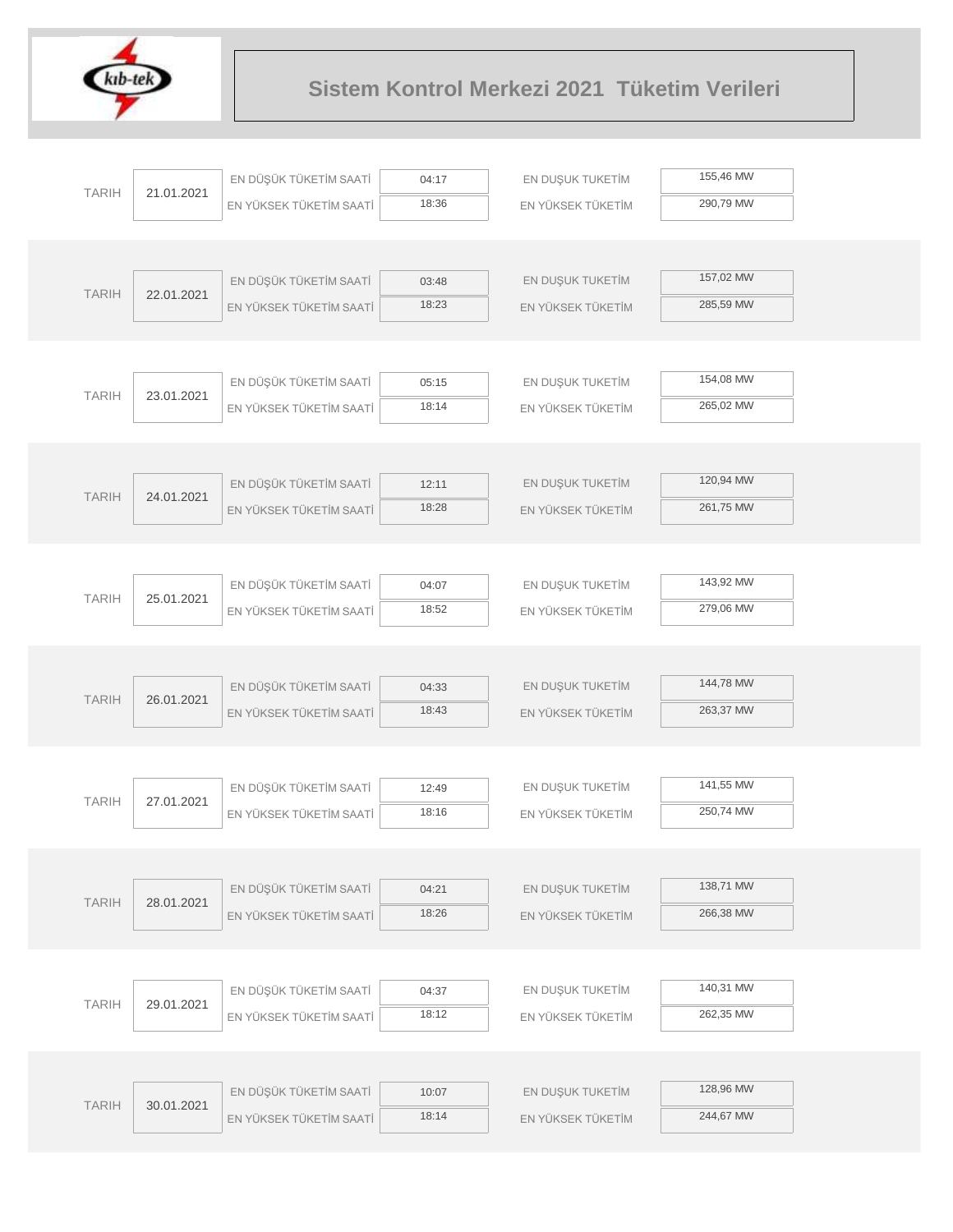

|              |            | EN DÜŞÜK TÜKETİM SAATİ  | 11:41          | EN DUŞUK TUKETİM  | 94,5 MW   |
|--------------|------------|-------------------------|----------------|-------------------|-----------|
| <b>TARIH</b> | 31.01.2021 | EN YÜKSEK TÜKETİM SAATİ | 18:00          | EN YÜKSEK TÜKETİM | 224,83 MW |
|              |            |                         |                |                   |           |
|              |            |                         |                |                   |           |
| <b>TARIH</b> | 01.02.2021 | EN DÜŞÜK TÜKETİM SAATİ  | 04:50          | EN DUŞUK TUKETİM  | 126,90 MW |
|              |            | EN YÜKSEK TÜKETİM SAATİ | 18:26          | EN YÜKSEK TÜKETİM | 235,37 MW |
|              |            |                         |                |                   |           |
|              |            |                         |                |                   |           |
| <b>TARIH</b> | 02.02.2021 | EN DÜŞÜK TÜKETİM SAATİ  | 12:14          | EN DUŞUK TUKETİM  | 123,53 MW |
|              |            | EN YÜKSEK TÜKETİM SAATİ | 18:28          | EN YÜKSEK TÜKETİM | 222,82 MW |
|              |            |                         |                |                   |           |
|              |            | EN DÜŞÜK TÜKETİM SAATİ  |                | EN DUŞUK TUKETİM  | 110,27 MW |
| <b>TARIH</b> | 03.02.2021 | EN YÜKSEK TÜKETİM SAATİ | 12:39<br>18:13 | EN YÜKSEK TÜKETİM | 211,12 MW |
|              |            |                         |                |                   |           |
|              |            |                         |                |                   |           |
|              |            | EN DÜŞÜK TÜKETİM SAATİ  | 12:47          | EN DUŞUK TUKETİM  | 110,02 MW |
| <b>TARIH</b> | 04.02.2021 | EN YÜKSEK TÜKETİM SAATİ | 18:13          | EN YÜKSEK TÜKETİM | 210,77 MW |
|              |            |                         |                |                   |           |
|              |            |                         |                |                   |           |
|              |            | EN DÜŞÜK TÜKETİM SAATİ  | 12:44          | EN DUŞUK TUKETİM  | 91,44 MW  |
| <b>TARIH</b> | 05.02.2021 | EN YÜKSEK TÜKETİM SAATİ | 18:42          | EN YÜKSEK TÜKETİM | 200,14 MW |
|              |            |                         |                |                   |           |
|              |            |                         |                |                   |           |
| <b>TARIH</b> | 06.02.2021 | EN DÜŞÜK TÜKETİM SAATİ  | 12:29          | EN DUŞUK TUKETİM  | 81,68 MW  |
|              |            | EN YÜKSEK TÜKETİM SAATİ | 18:02          | EN YÜKSEK TÜKETİM | 198,79 MW |
|              |            |                         |                |                   |           |
|              |            |                         |                |                   |           |
| <b>TARIH</b> | 07.02.2021 | EN DÜŞÜK TÜKETİM SAATİ  | 10:49          | EN DUŞUK TUKETİM  | 88,96 MW  |
|              |            | EN YÜKSEK TÜKETİM SAATİ | 18:23          | EN YÜKSEK TÜKETİM | 204,51 MW |
|              |            |                         |                |                   |           |
|              |            |                         |                |                   | 113,71 MW |
| <b>TARIH</b> | 08.02.2021 | EN DÜŞÜK TÜKETİM SAATİ  | 09:14<br>18:03 | EN DUŞUK TUKETİM  | 207,47 MW |
|              |            | EN YÜKSEK TÜKETİM SAATİ |                | EN YÜKSEK TÜKETİM |           |
|              |            |                         |                |                   |           |
|              |            | EN DÜŞÜK TÜKETİM SAATİ  | 12:45          | EN DUŞUK TUKETİM  | 90,26 MW  |
| <b>TARIH</b> | 09.02.2021 | EN YÜKSEK TÜKETİM SAATİ | 18:18          | EN YÜKSEK TÜKETİM | 200,44 MW |
|              |            |                         |                |                   |           |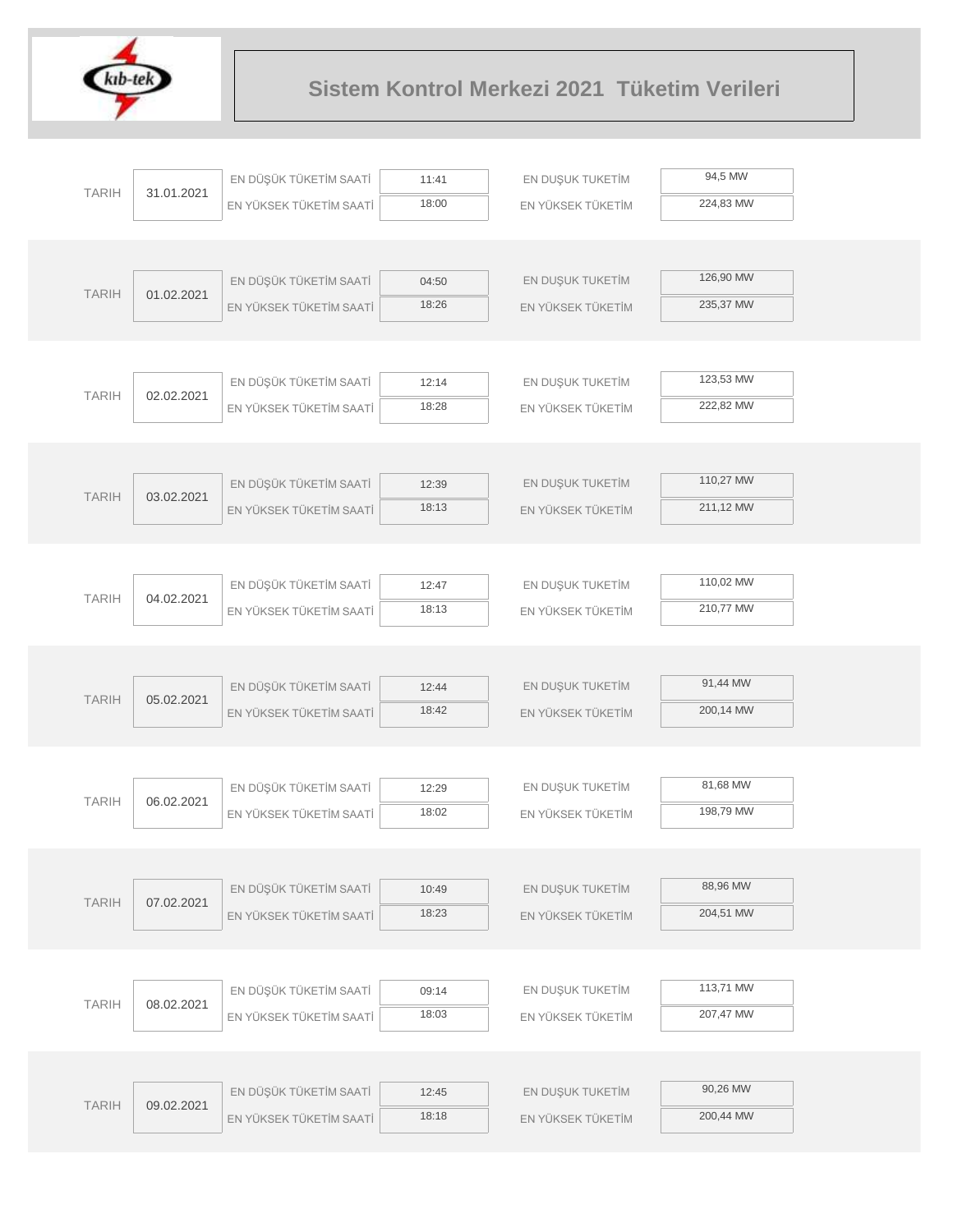

|              |            | EN DÜŞÜK TÜKETİM SAATİ  | 12:50 | EN DUŞUK TUKETİM  | 87,38 MW  |
|--------------|------------|-------------------------|-------|-------------------|-----------|
| <b>TARIH</b> | 10.02.2021 | EN YÜKSEK TÜKETİM SAATİ | 18:19 | EN YÜKSEK TÜKETİM | 203,87 MW |
|              |            |                         |       |                   |           |
|              |            |                         |       |                   |           |
| <b>TARIH</b> | 11.02.2021 | EN DÜŞÜK TÜKETİM SAATİ  | 12:09 | EN DUŞUK TUKETİM  | 87,44 MW  |
|              |            | EN YÜKSEK TÜKETİM SAATİ | 18:45 | EN YÜKSEK TÜKETİM | 201,21 MW |
|              |            |                         |       |                   |           |
|              |            |                         |       |                   |           |
| <b>TARIH</b> | 12.02.2021 | EN DÜŞÜK TÜKETİM SAATİ  | 12:30 | EN DUŞUK TUKETİM  | 89,69 MW  |
|              |            | EN YÜKSEK TÜKETİM SAATİ | 18:42 | EN YÜKSEK TÜKETİM | 201,92 MW |
|              |            |                         |       |                   |           |
|              |            | EN DÜŞÜK TÜKETİM SAATİ  | 12:33 | EN DUŞUK TUKETİM  | 82,78 MW  |
| <b>TARIH</b> | 13.02.2021 | EN YÜKSEK TÜKETİM SAATİ | 18:21 | EN YÜKSEK TÜKETİM | 197,94 MW |
|              |            |                         |       |                   |           |
|              |            |                         |       |                   |           |
|              |            | EN DÜŞÜK TÜKETİM SAATİ  | 10:26 | EN DUŞUK TUKETİM  | 80,15 MW  |
| <b>TARIH</b> | 14.02.2021 | EN YÜKSEK TÜKETİM SAATİ | 18:14 | EN YÜKSEK TÜKETİM | 199,55 MW |
|              |            |                         |       |                   |           |
|              |            |                         |       |                   |           |
| <b>TARIH</b> | 15.02.2021 | EN DÜŞÜK TÜKETİM SAATİ  | 12:09 | EN DUŞUK TUKETİM  | 90,59 MW  |
|              |            | EN YÜKSEK TÜKETİM SAATİ | 18:25 | EN YÜKSEK TÜKETİM | 210,50 MW |
|              |            |                         |       |                   |           |
|              |            |                         |       |                   |           |
| <b>TARIH</b> | 16.02.2021 | EN DÜŞÜK TÜKETİM SAATİ  | 03:59 | EN DUŞUK TUKETİM  | 114,87 MW |
|              |            | EN YÜKSEK TÜKETİM SAATİ | 18:15 | EN YÜKSEK TÜKETİM | 240,50 MW |
|              |            |                         |       |                   |           |
|              |            | EN DÜŞÜK TÜKETİM SAATİ  | 03:07 | EN DUŞUK TUKETİM  | 113,92 MW |
| <b>TARIH</b> | 17.02.2021 | EN YÜKSEK TÜKETİM SAATİ | 18:21 | EN YÜKSEK TÜKETİM | 261,25 MW |
|              |            |                         |       |                   |           |
|              |            |                         |       |                   |           |
|              |            | EN DÜŞÜK TÜKETİM SAATİ  | 13:00 | EN DUŞUK TUKETİM  | 123,93 MW |
| <b>TARIH</b> | 18.02.2021 | EN YÜKSEK TÜKETİM SAATİ | 18:25 | EN YÜKSEK TÜKETİM | 258,07 MW |
|              |            |                         |       |                   |           |
|              |            |                         |       |                   |           |
| <b>TARIH</b> | 19.02.2021 | EN DÜŞÜK TÜKETİM SAATİ  | 13:18 | EN DUŞUK TUKETİM  | 129,22 MW |
|              |            | EN YÜKSEK TÜKETİM SAATİ | 19:22 | EN YÜKSEK TÜKETİM | 247,29 MW |
|              |            |                         |       |                   |           |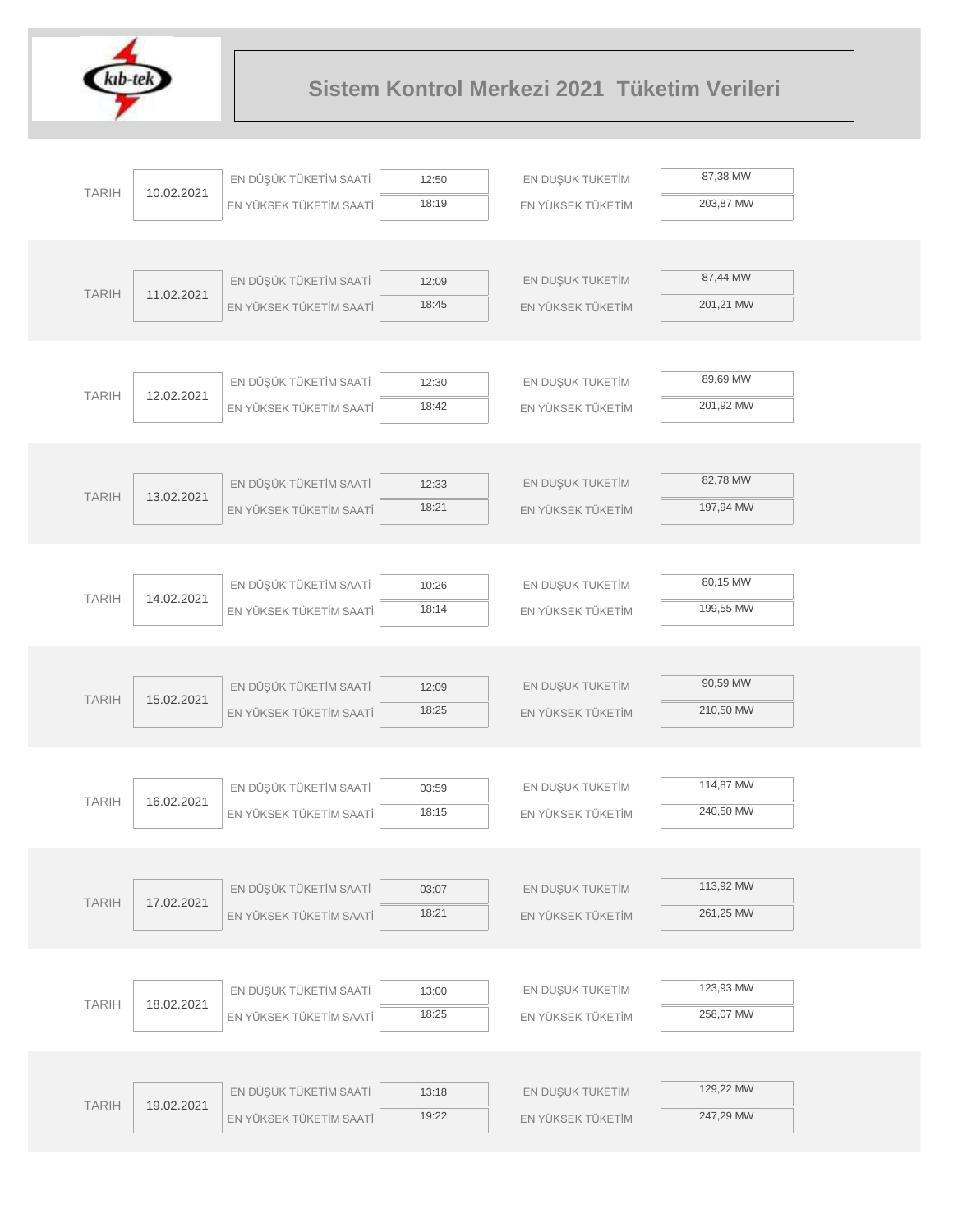

|              |            | EN DÜŞÜK TÜKETİM SAATİ                            | 13:21          | EN DUŞUK TUKETİM  | 112,06 MW |  |
|--------------|------------|---------------------------------------------------|----------------|-------------------|-----------|--|
| <b>TARIH</b> | 20.02.2021 | EN YÜKSEK TÜKETİM SAATİ                           | 18:22          | EN YÜKSEK TÜKETİM | 247,66 MW |  |
|              |            |                                                   |                |                   |           |  |
|              |            |                                                   |                |                   |           |  |
| <b>TARIH</b> | 21.02.2021 | EN DÜŞÜK TÜKETİM SAATİ                            | 09:51          | EN DUŞUK TUKETİM  | 112,12 MW |  |
|              |            | EN YÜKSEK TÜKETİM SAATİ                           | 18:51          | EN YÜKSEK TÜKETİM | 255,14 MW |  |
|              |            |                                                   |                |                   |           |  |
|              |            |                                                   |                |                   |           |  |
| <b>TARIH</b> | 22.02.2021 | EN DÜŞÜK TÜKETİM SAATİ                            | 12:55          | EN DUŞUK TUKETİM  | 132,13 MW |  |
|              |            | EN YÜKSEK TÜKETİM SAATİ                           | 18:57          | EN YÜKSEK TÜKETİM | 252,31 MW |  |
|              |            |                                                   |                |                   |           |  |
|              |            |                                                   |                |                   |           |  |
| <b>TARIH</b> | 23.02.2021 | EN DÜŞÜK TÜKETİM SAATİ                            | 12:56          | EN DUŞUK TUKETİM  | 117,60 MW |  |
|              |            | EN YÜKSEK TÜKETİM SAATİ                           | 19:38          | EN YÜKSEK TÜKETİM | 242,69 MW |  |
|              |            |                                                   |                |                   |           |  |
|              |            |                                                   |                |                   |           |  |
| <b>TARIH</b> | 24.02.2021 | EN DÜŞÜK TÜKETİM SAATİ                            | 12:51          | EN DUŞUK TUKETİM  | 107,36 MW |  |
|              |            | EN YÜKSEK TÜKETİM SAATİ                           | 19:17          | EN YÜKSEK TÜKETİM | 225,43 MW |  |
|              |            |                                                   |                |                   |           |  |
|              |            |                                                   |                | EN DUŞUK TUKETİM  | 107,99 MW |  |
| <b>TARIH</b> | 25.02.2021 | EN DÜŞÜK TÜKETİM SAATİ<br>EN YÜKSEK TÜKETİM SAATİ | 12:45<br>18:58 | EN YÜKSEK TÜKETİM | 227,64 MW |  |
|              |            |                                                   |                |                   |           |  |
|              |            |                                                   |                |                   |           |  |
|              |            | EN DÜŞÜK TÜKETİM SAATİ                            | 12:47          | EN DUŞUK TUKETİM  | 103,21 MW |  |
| <b>TARIH</b> | 26.02.2021 | EN YÜKSEK TÜKETİM SAATİ                           | 18:52          | EN YÜKSEK TÜKETİM | 217,35 MW |  |
|              |            |                                                   |                |                   |           |  |
|              |            |                                                   |                |                   |           |  |
|              |            | EN DÜŞÜK TÜKETİM SAATİ                            | 12:48          | EN DUŞUK TUKETİM  | 83,65 MW  |  |
| <b>TARIH</b> | 27.02.2021 | EN YÜKSEK TÜKETİM SAATİ                           | 18:55          | EN YÜKSEK TÜKETİM | 209,87 MW |  |
|              |            |                                                   |                |                   |           |  |
|              |            |                                                   |                |                   |           |  |
|              |            | EN DÜŞÜK TÜKETİM SAATİ                            | 11:40          | EN DUŞUK TUKETİM  | 76,95 MW  |  |
| <b>TARIH</b> | 28.02.2021 | EN YÜKSEK TÜKETİM SAATİ                           | 18:41          | EN YÜKSEK TÜKETİM | 212,00 MW |  |
|              |            |                                                   |                |                   |           |  |
|              |            |                                                   |                |                   |           |  |
| <b>TARIH</b> |            | EN DÜŞÜK TÜKETİM SAATİ                            | 11:57          | EN DUŞUK TUKETİM  | 117,60 MW |  |
|              | 01.03.2021 | EN YÜKSEK TÜKETİM SAATİ                           | 19:06          | EN YÜKSEK TÜKETİM | 221,91 MW |  |
|              |            |                                                   |                |                   |           |  |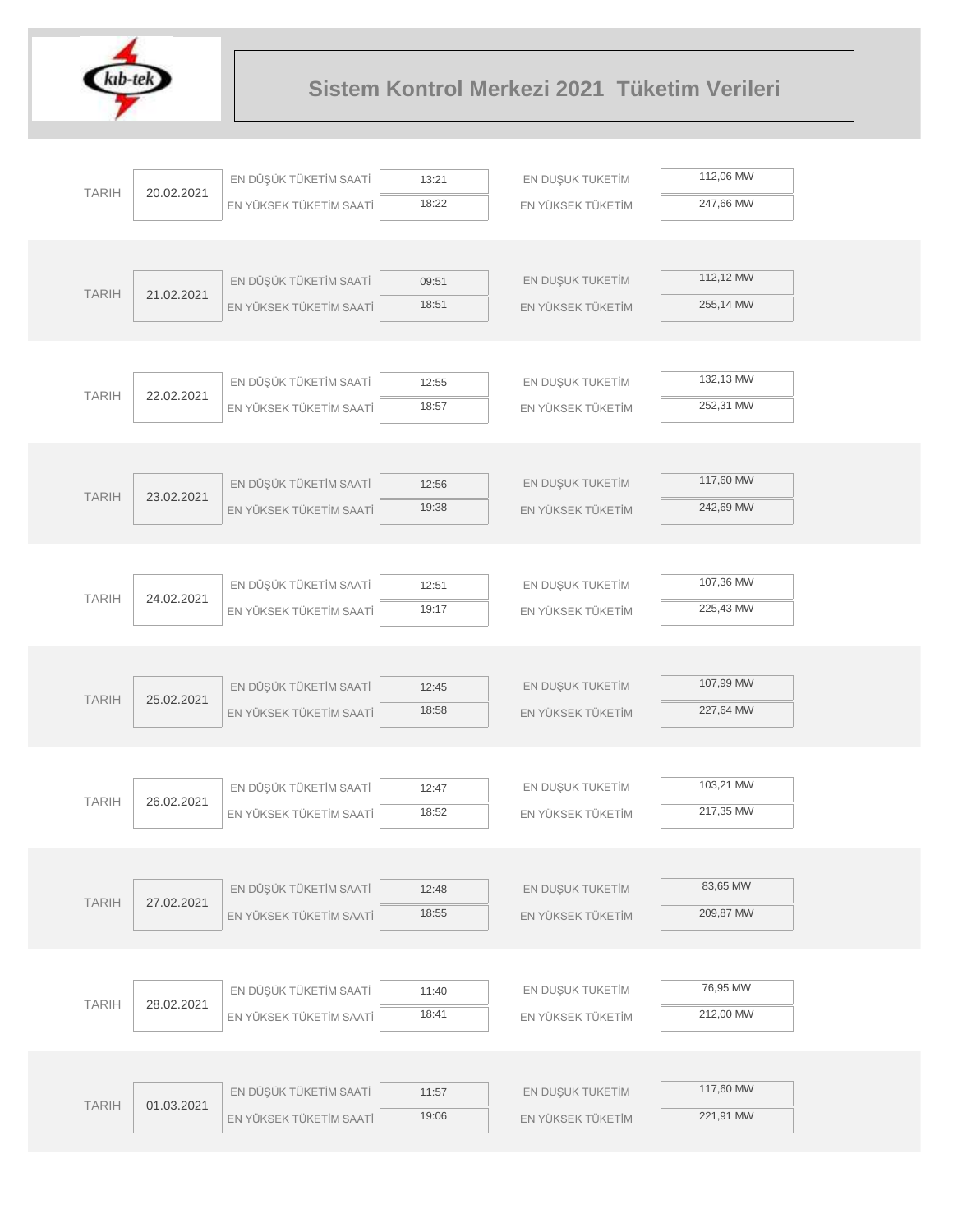

| <b>TARIH</b> | 02.03.2021 | EN DÜŞÜK TÜKETİM SAATİ  | 03:56          | EN DUŞUK TUKETİM  | 123,30 MW |  |
|--------------|------------|-------------------------|----------------|-------------------|-----------|--|
|              |            | EN YÜKSEK TÜKETİM SAATİ | 18:54          | EN YÜKSEK TÜKETİM | 235,90MW  |  |
|              |            |                         |                |                   |           |  |
|              |            |                         |                |                   |           |  |
| <b>TARIH</b> | 03.03.2021 | EN DÜŞÜK TÜKETİM SAATİ  | 04:03          | EN DUŞUK TUKETİM  | 125,83 MW |  |
|              |            | EN YÜKSEK TÜKETİM SAATİ | 18:45          | EN YÜKSEK TÜKETİM | 241,97 MW |  |
|              |            |                         |                |                   |           |  |
|              |            |                         |                |                   |           |  |
| <b>TARIH</b> | 04.03.2021 | EN DÜŞÜK TÜKETİM SAATİ  | 04:19          | EN DUŞUK TUKETİM  | 129,47 MW |  |
|              |            | EN YÜKSEK TÜKETİM SAATİ | 19:06          | EN YÜKSEK TÜKETİM | 230,25 MW |  |
|              |            |                         |                |                   |           |  |
|              |            |                         |                |                   |           |  |
| <b>TARIH</b> | 05.03.2021 | EN DÜŞÜK TÜKETİM SAATİ  | 12:57          | EN DUŞUK TUKETİM  | 97,65 MW  |  |
|              |            | EN YÜKSEK TÜKETİM SAATİ | 19:28          | EN YÜKSEK TÜKETİM | 218,07 MW |  |
|              |            |                         |                |                   |           |  |
|              |            |                         |                |                   |           |  |
| <b>TARIH</b> | 06.03.2021 | EN DÜŞÜK TÜKETİM SAATİ  | 12:31          | EN DUŞUK TUKETİM  | 82,47 MW  |  |
|              |            | EN YÜKSEK TÜKETİM SAATİ | 18:55          | EN YÜKSEK TÜKETİM | 204,99 MW |  |
|              |            |                         |                |                   |           |  |
|              |            |                         |                |                   | 88,47 MW  |  |
| <b>TARIH</b> | 07.03.2021 | EN DÜŞÜK TÜKETİM SAATİ  | 13:06<br>19:03 | EN DUŞUK TUKETİM  | 211,26 MW |  |
|              |            | EN YÜKSEK TÜKETİM SAATİ |                | EN YÜKSEK TÜKETİM |           |  |
|              |            |                         |                |                   |           |  |
|              |            | EN DÜŞÜK TÜKETİM SAATİ  | 12:35          | EN DUŞUK TUKETİM  | 99,52 MW  |  |
| <b>TARIH</b> | 08.03.2021 | EN YÜKSEK TÜKETİM SAATİ | 19:14          | EN YÜKSEK TÜKETİM | 217,01 MW |  |
|              |            |                         |                |                   |           |  |
|              |            |                         |                |                   |           |  |
|              |            | EN DÜŞÜK TÜKETİM SAATİ  | 11:30          | EN DUŞUK TUKETİM  | 115,66 MW |  |
| <b>TARIH</b> | 09.03.2021 | EN YÜKSEK TÜKETİM SAATİ | 18:52          | EN YÜKSEK TÜKETİM | 218,56 MW |  |
|              |            |                         |                |                   |           |  |
|              |            |                         |                |                   |           |  |
|              |            | EN DÜŞÜK TÜKETİM SAATİ  | 13:01          | EN DUŞUK TUKETİM  | 111,27 MW |  |
| <b>TARIH</b> | 10.03.2021 | EN YÜKSEK TÜKETİM SAATİ | 18:45          | EN YÜKSEK TÜKETİM | 214,61 MW |  |
|              |            |                         |                |                   |           |  |
|              |            |                         |                |                   |           |  |
|              |            | EN DÜŞÜK TÜKETİM SAATİ  | 09:49          | EN DUŞUK TUKETİM  | 101,87 MW |  |
| <b>TARIH</b> | 11.03.2021 | EN YÜKSEK TÜKETİM SAATİ | 18:47          | EN YÜKSEK TÜKETİM | 219,06 MW |  |
|              |            |                         |                |                   |           |  |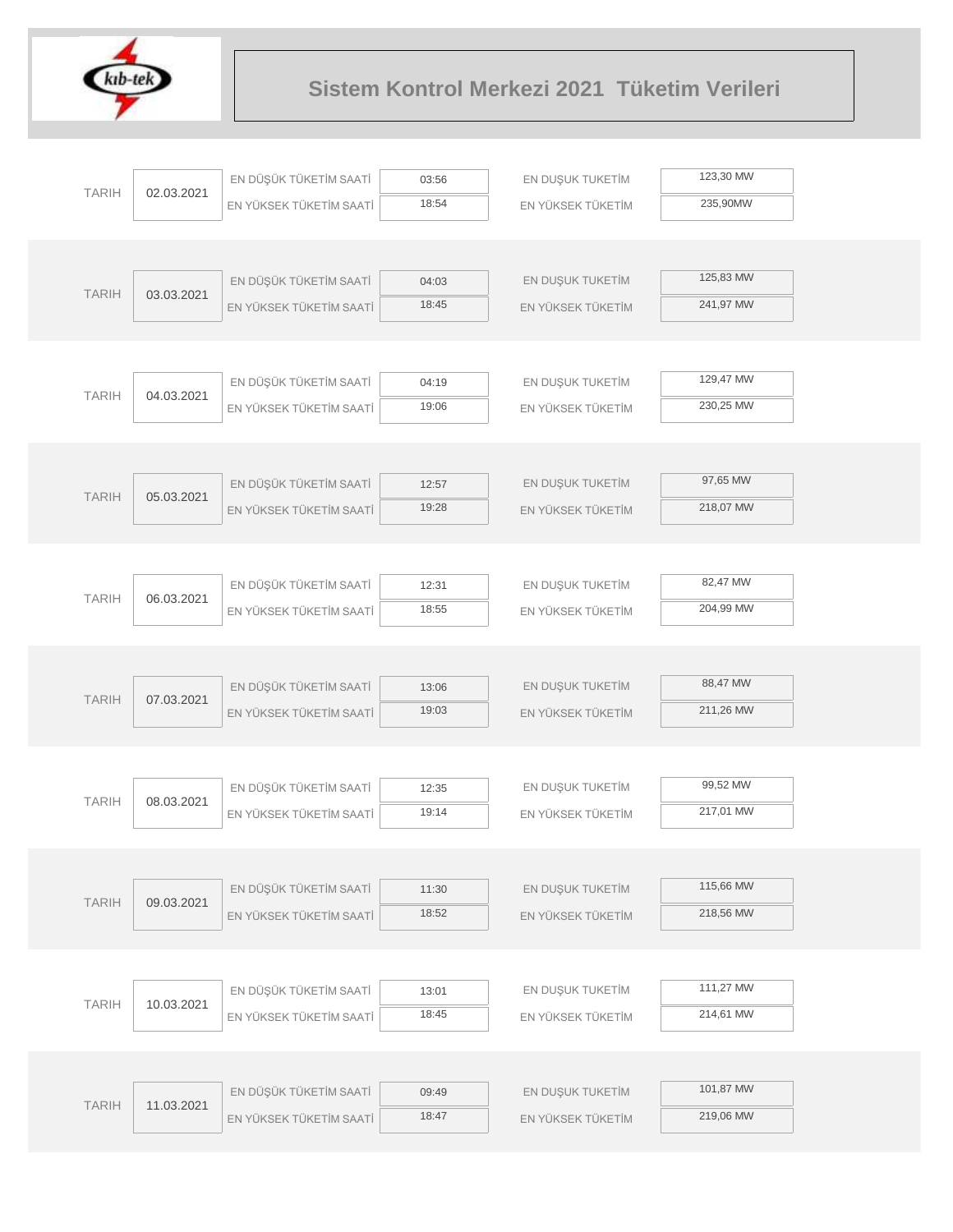

|              |            | EN DÜŞÜK TÜKETİM SAATİ  | 12:49 | EN DUŞUK TUKETİM  | 99,22 MW  |
|--------------|------------|-------------------------|-------|-------------------|-----------|
| <b>TARIH</b> | 12.03.2021 | EN YÜKSEK TÜKETİM SAATİ | 19:43 | EN YÜKSEK TÜKETİM | 214,95 MW |
|              |            |                         |       |                   |           |
|              |            |                         |       |                   |           |
|              |            | EN DÜŞÜK TÜKETİM SAATİ  | 12:28 | EN DUŞUK TUKETİM  | 82,24 MW  |
| <b>TARIH</b> | 13.03.2021 | EN YÜKSEK TÜKETİM SAATİ | 19:24 | EN YÜKSEK TÜKETİM | 205,87 MW |
|              |            |                         |       |                   |           |
|              |            |                         |       |                   |           |
| <b>TARIH</b> | 14.03.2021 | EN DÜŞÜK TÜKETİM SAATİ  | 12:10 | EN DUŞUK TUKETİM  | 95,95 MW  |
|              |            | EN YÜKSEK TÜKETİM SAATİ | 18:42 | EN YÜKSEK TÜKETİM | 211,73 MW |
|              |            |                         |       |                   |           |
|              |            |                         |       |                   |           |
| <b>TARIH</b> | 15.03.2021 | EN DÜŞÜK TÜKETİM SAATİ  | 04:30 | EN DUŞUK TUKETİM  | 114,47 MW |
|              |            | EN YÜKSEK TÜKETİM SAATİ | 18:49 | EN YÜKSEK TÜKETİM | 219,42 MW |
|              |            |                         |       |                   |           |
|              |            |                         |       |                   |           |
| <b>TARIH</b> | 16.03.2021 | EN DÜŞÜK TÜKETİM SAATİ  | 12:43 | EN DUŞUK TUKETİM  | 96,78 MW  |
|              |            | EN YÜKSEK TÜKETİM SAATİ | 19:16 | EN YÜKSEK TÜKETİM | 218,03 MW |
|              |            |                         |       |                   |           |
|              |            |                         |       |                   |           |
| <b>TARIH</b> | 17.03.2021 | EN DÜŞÜK TÜKETİM SAATİ  | 04:12 | EN DUŞUK TUKETİM  | 123,32 MW |
|              |            | EN YÜKSEK TÜKETİM SAATİ | 19:26 | EN YÜKSEK TÜKETİM | 234,13 MW |
|              |            |                         |       |                   |           |
|              |            |                         |       |                   |           |
| <b>TARIH</b> | 18.03.2021 | EN DÜŞÜK TÜKETİM SAATİ  | 04:00 | EN DUŞUK TUKETİM  | 128,65 MW |
|              |            | EN YÜKSEK TÜKETİM SAATİ | 18:53 | EN YÜKSEK TÜKETİM | 236,69 MW |
|              |            |                         |       |                   |           |
|              |            |                         |       |                   |           |
| <b>TARIH</b> | 19.03.2021 | EN DÜŞÜK TÜKETİM SAATİ  | 12:48 | EN DUŞUK TUKETİM  | 100,86 MW |
|              |            | EN YÜKSEK TÜKETİM SAATİ | 19:18 | EN YÜKSEK TÜKETİM | 217,57 MW |
|              |            |                         |       |                   |           |
|              |            |                         |       |                   | 97,47 MW  |
| <b>TARIH</b> | 20.03.2021 | EN DÜŞÜK TÜKETİM SAATİ  | 13:56 | EN DUŞUK TUKETİM  |           |
|              |            | EN YÜKSEK TÜKETİM SAATİ | 19:54 | EN YÜKSEK TÜKETİM | 204,86 MW |
|              |            |                         |       |                   |           |
|              |            |                         |       |                   | 73,05 MW  |
| <b>TARIH</b> | 21.03.2021 | EN DÜŞÜK TÜKETİM SAATİ  | 12:15 | EN DUŞUK TUKETİM  |           |
|              |            | EN YÜKSEK TÜKETİM SAATİ | 19:06 | EN YÜKSEK TÜKETİM | 196,94 MW |
|              |            |                         |       |                   |           |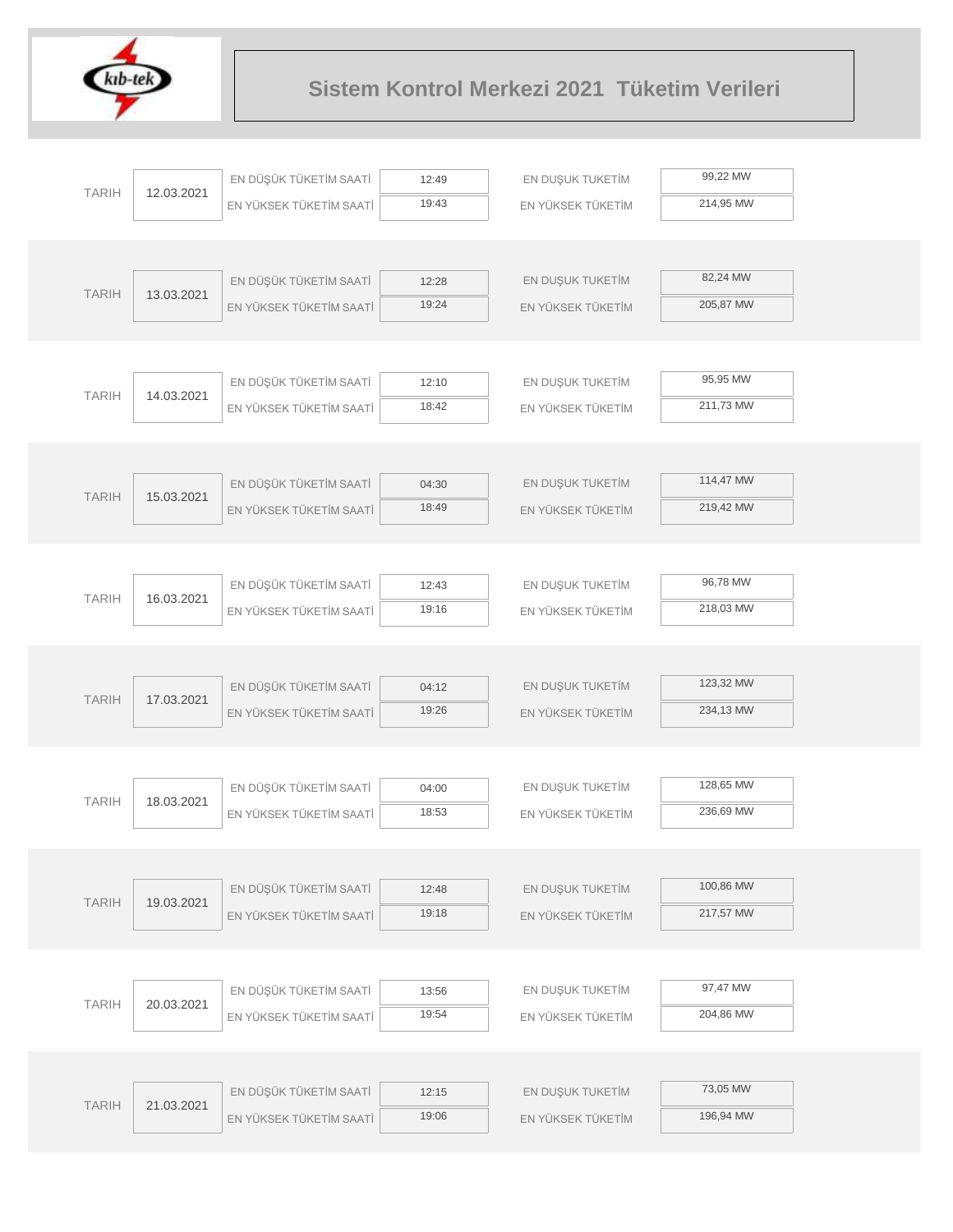

|              |            | EN DÜŞÜK TÜKETİM SAATİ  | 12:39          | EN DUŞUK TUKETİM  | 101,97 MW |  |
|--------------|------------|-------------------------|----------------|-------------------|-----------|--|
| <b>TARIH</b> | 22.03.2021 | EN YÜKSEK TÜKETİM SAATİ | 19:06          | EN YÜKSEK TÜKETİM | 194,32 MW |  |
|              |            |                         |                |                   |           |  |
|              |            |                         |                |                   |           |  |
| <b>TARIH</b> | 23.03.2021 | EN DÜŞÜK TÜKETİM SAATİ  | 03:09          | EN DUŞUK TUKETİM  | 110,87 MW |  |
|              |            | EN YÜKSEK TÜKETİM SAATİ | 18:56          | EN YÜKSEK TÜKETİM | 208,02 MW |  |
|              |            |                         |                |                   |           |  |
|              |            |                         |                |                   |           |  |
| <b>TARIH</b> | 24.03.2021 | EN DÜŞÜK TÜKETİM SAATİ  | 03:54          | EN DUŞUK TUKETİM  | 116.26 MW |  |
|              |            | EN YÜKSEK TÜKETİM SAATİ | 19:26          | EN YÜKSEK TÜKETİM | 228,86 MW |  |
|              |            |                         |                |                   |           |  |
|              |            |                         |                |                   |           |  |
| <b>TARIH</b> | 25.03.2021 | EN DÜŞÜK TÜKETİM SAATİ  | 12:45          | EN DUŞUK TUKETİM  | 121,66 MW |  |
|              |            | EN YÜKSEK TÜKETİM SAATİ | 18:54          | EN YÜKSEK TÜKETİM | 236,6 MW  |  |
|              |            |                         |                |                   |           |  |
|              |            |                         |                |                   |           |  |
| <b>TARIH</b> | 26.03.2021 | EN DÜŞÜK TÜKETİM SAATİ  | 04:10          | EN DUŞUK TUKETİM  | 129,35 MW |  |
|              |            | EN YÜKSEK TÜKETİM SAATİ | 18:58          | EN YÜKSEK TÜKETİM | 243,09 MW |  |
|              |            |                         |                |                   |           |  |
|              |            |                         |                |                   | 97,19 MW  |  |
| <b>TARIH</b> | 27.03.2021 | EN DÜŞÜK TÜKETİM SAATİ  | 13:30          | EN DUŞUK TUKETİM  |           |  |
|              |            | EN YÜKSEK TÜKETİM SAATİ | 19:36          | EN YÜKSEK TÜKETİM | 224,74 MW |  |
|              |            |                         |                |                   |           |  |
|              |            |                         |                |                   | 103,39 MW |  |
| <b>TARIH</b> | 28.03.2021 | EN DÜŞÜK TÜKETİM SAATİ  | 14:31<br>20:12 | EN DUŞUK TUKETİM  | 229,59 MW |  |
|              |            | EN YÜKSEK TÜKETİM SAATİ |                | EN YÜKSEK TÜKETİM |           |  |
|              |            |                         |                |                   |           |  |
|              |            | EN DÜŞÜK TÜKETİM SAATİ  | 13:33          | EN DUŞUK TUKETİM  | 105,25 MW |  |
| <b>TARIH</b> | 29.03.2021 | EN YÜKSEK TÜKETİM SAATİ | 20:24          | EN YÜKSEK TÜKETİM | 220,57 MW |  |
|              |            |                         |                |                   |           |  |
|              |            |                         |                |                   |           |  |
|              |            | EN DÜŞÜK TÜKETİM SAATİ  | 12:56          | EN DUŞUK TUKETİM  | 97,92 MW  |  |
| <b>TARIH</b> | 30.03.2021 | EN YÜKSEK TÜKETİM SAATİ | 19:56          | EN YÜKSEK TÜKETİM | 213,75 MW |  |
|              |            |                         |                |                   |           |  |
|              |            |                         |                |                   |           |  |
|              |            | EN DÜŞÜK TÜKETİM SAATİ  | 12:35          | EN DUŞUK TUKETİM  | 110,18 MW |  |
| <b>TARIH</b> | 31.03.2021 | EN YÜKSEK TÜKETİM SAATİ | 19:58          | EN YÜKSEK TÜKETİM | 223,11 MW |  |
|              |            |                         |                |                   |           |  |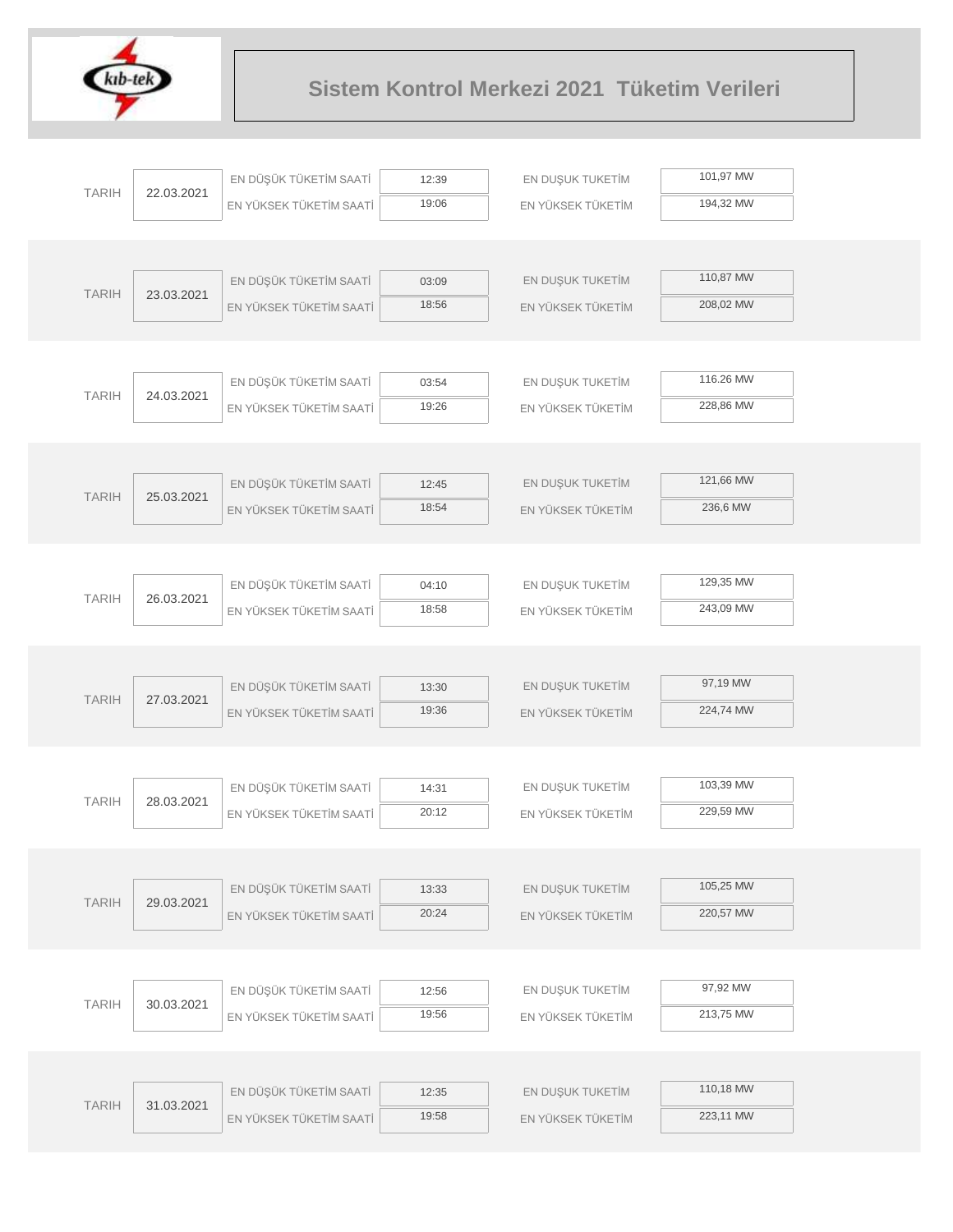

| 120,24 MW<br>EN DÜŞÜK TÜKETİM SAATİ<br>EN DUŞUK TUKETİM<br>11:03<br><b>TARIH</b><br>01.04.2021<br>19:35<br>234,71 MW<br>EN YÜKSEK TÜKETİM SAATİ<br>EN YÜKSEK TÜKETİM<br>121,35 MW<br>EN DÜŞÜK TÜKETİM SAATİ<br>EN DUŞUK TUKETİM<br>12:37<br><b>TARIH</b><br>02.04.2021<br>20:28<br>223,95 MW<br>EN YÜKSEK TÜKETİM SAATİ<br>EN YÜKSEK TÜKETİM<br>80,55 MW<br>EN DÜŞÜK TÜKETİM SAATİ<br>EN DUŞUK TUKETİM<br>14:27<br><b>TARIH</b><br>03.04.2021<br>197,14 MW<br>20:00<br>EN YÜKSEK TÜKETİM SAATİ<br>EN YÜKSEK TÜKETİM<br>80,15 MW<br>EN DÜŞÜK TÜKETİM SAATİ<br>EN DUŞUK TUKETİM<br>14:13<br><b>TARIH</b><br>04.04.2021<br>20:09<br>199.00 MW<br>EN YÜKSEK TÜKETİM SAATİ<br>EN YÜKSEK TÜKETİM<br>115,43 MW<br>EN DÜŞÜK TÜKETİM SAATİ<br>EN DUŞUK TUKETİM<br>03:58<br><b>TARIH</b><br>05.04.2021<br>202,29 MW<br>19:51<br>EN YÜKSEK TÜKETİM SAATİ<br>EN YÜKSEK TÜKETİM<br>86,09 MW<br>EN DÜŞÜK TÜKETİM SAATİ<br>EN DUŞUK TUKETİM<br>12:57<br><b>TARIH</b><br>06.04.2021<br>19:50<br>190,52 MW<br>EN YÜKSEK TÜKETİM SAATİ<br>EN YÜKSEK TÜKETİM<br>91,66 MW<br>EN DÜŞÜK TÜKETİM SAATİ<br>EN DUŞUK TUKETİM<br>13:06<br><b>TARIH</b><br>07.04.2021<br>20:23<br>184,29 MW<br>EN YÜKSEK TÜKETİM SAATİ<br>EN YÜKSEK TÜKETİM<br>85.62<br>EN DÜŞÜK TÜKETİM SAATİ<br>EN DUŞUK TUKETİM<br>12:58<br><b>TARIH</b><br>08.04.2021<br>188 MW<br>19:55<br>EN YÜKSEK TÜKETİM SAATİ<br>EN YÜKSEK TÜKETİM<br>112 MW<br>EN DÜŞÜK TÜKETİM SAATİ<br>EN DUŞUK TUKETİM<br>05:00<br><b>TARIH</b><br>09.04.2021<br>193 MW<br>19:37<br>EN YÜKSEK TÜKETİM SAATİ<br>EN YÜKSEK TÜKETİM<br>112 MW<br>EN DÜŞÜK TÜKETİM SAATİ<br>EN DUŞUK TUKETİM<br>05:00<br><b>TARIH</b><br>10.04.2021<br>212 MW<br>20:05<br>EN YÜKSEK TÜKETİM SAATİ<br>EN YÜKSEK TÜKETİM |  |  |  |
|-----------------------------------------------------------------------------------------------------------------------------------------------------------------------------------------------------------------------------------------------------------------------------------------------------------------------------------------------------------------------------------------------------------------------------------------------------------------------------------------------------------------------------------------------------------------------------------------------------------------------------------------------------------------------------------------------------------------------------------------------------------------------------------------------------------------------------------------------------------------------------------------------------------------------------------------------------------------------------------------------------------------------------------------------------------------------------------------------------------------------------------------------------------------------------------------------------------------------------------------------------------------------------------------------------------------------------------------------------------------------------------------------------------------------------------------------------------------------------------------------------------------------------------------------------------------------------------------------------------------------------------------------------------------------------------------------------------------------|--|--|--|
|                                                                                                                                                                                                                                                                                                                                                                                                                                                                                                                                                                                                                                                                                                                                                                                                                                                                                                                                                                                                                                                                                                                                                                                                                                                                                                                                                                                                                                                                                                                                                                                                                                                                                                                       |  |  |  |
|                                                                                                                                                                                                                                                                                                                                                                                                                                                                                                                                                                                                                                                                                                                                                                                                                                                                                                                                                                                                                                                                                                                                                                                                                                                                                                                                                                                                                                                                                                                                                                                                                                                                                                                       |  |  |  |
|                                                                                                                                                                                                                                                                                                                                                                                                                                                                                                                                                                                                                                                                                                                                                                                                                                                                                                                                                                                                                                                                                                                                                                                                                                                                                                                                                                                                                                                                                                                                                                                                                                                                                                                       |  |  |  |
|                                                                                                                                                                                                                                                                                                                                                                                                                                                                                                                                                                                                                                                                                                                                                                                                                                                                                                                                                                                                                                                                                                                                                                                                                                                                                                                                                                                                                                                                                                                                                                                                                                                                                                                       |  |  |  |
|                                                                                                                                                                                                                                                                                                                                                                                                                                                                                                                                                                                                                                                                                                                                                                                                                                                                                                                                                                                                                                                                                                                                                                                                                                                                                                                                                                                                                                                                                                                                                                                                                                                                                                                       |  |  |  |
|                                                                                                                                                                                                                                                                                                                                                                                                                                                                                                                                                                                                                                                                                                                                                                                                                                                                                                                                                                                                                                                                                                                                                                                                                                                                                                                                                                                                                                                                                                                                                                                                                                                                                                                       |  |  |  |
|                                                                                                                                                                                                                                                                                                                                                                                                                                                                                                                                                                                                                                                                                                                                                                                                                                                                                                                                                                                                                                                                                                                                                                                                                                                                                                                                                                                                                                                                                                                                                                                                                                                                                                                       |  |  |  |
|                                                                                                                                                                                                                                                                                                                                                                                                                                                                                                                                                                                                                                                                                                                                                                                                                                                                                                                                                                                                                                                                                                                                                                                                                                                                                                                                                                                                                                                                                                                                                                                                                                                                                                                       |  |  |  |
|                                                                                                                                                                                                                                                                                                                                                                                                                                                                                                                                                                                                                                                                                                                                                                                                                                                                                                                                                                                                                                                                                                                                                                                                                                                                                                                                                                                                                                                                                                                                                                                                                                                                                                                       |  |  |  |
|                                                                                                                                                                                                                                                                                                                                                                                                                                                                                                                                                                                                                                                                                                                                                                                                                                                                                                                                                                                                                                                                                                                                                                                                                                                                                                                                                                                                                                                                                                                                                                                                                                                                                                                       |  |  |  |
|                                                                                                                                                                                                                                                                                                                                                                                                                                                                                                                                                                                                                                                                                                                                                                                                                                                                                                                                                                                                                                                                                                                                                                                                                                                                                                                                                                                                                                                                                                                                                                                                                                                                                                                       |  |  |  |
|                                                                                                                                                                                                                                                                                                                                                                                                                                                                                                                                                                                                                                                                                                                                                                                                                                                                                                                                                                                                                                                                                                                                                                                                                                                                                                                                                                                                                                                                                                                                                                                                                                                                                                                       |  |  |  |
|                                                                                                                                                                                                                                                                                                                                                                                                                                                                                                                                                                                                                                                                                                                                                                                                                                                                                                                                                                                                                                                                                                                                                                                                                                                                                                                                                                                                                                                                                                                                                                                                                                                                                                                       |  |  |  |
|                                                                                                                                                                                                                                                                                                                                                                                                                                                                                                                                                                                                                                                                                                                                                                                                                                                                                                                                                                                                                                                                                                                                                                                                                                                                                                                                                                                                                                                                                                                                                                                                                                                                                                                       |  |  |  |
|                                                                                                                                                                                                                                                                                                                                                                                                                                                                                                                                                                                                                                                                                                                                                                                                                                                                                                                                                                                                                                                                                                                                                                                                                                                                                                                                                                                                                                                                                                                                                                                                                                                                                                                       |  |  |  |
|                                                                                                                                                                                                                                                                                                                                                                                                                                                                                                                                                                                                                                                                                                                                                                                                                                                                                                                                                                                                                                                                                                                                                                                                                                                                                                                                                                                                                                                                                                                                                                                                                                                                                                                       |  |  |  |
|                                                                                                                                                                                                                                                                                                                                                                                                                                                                                                                                                                                                                                                                                                                                                                                                                                                                                                                                                                                                                                                                                                                                                                                                                                                                                                                                                                                                                                                                                                                                                                                                                                                                                                                       |  |  |  |
|                                                                                                                                                                                                                                                                                                                                                                                                                                                                                                                                                                                                                                                                                                                                                                                                                                                                                                                                                                                                                                                                                                                                                                                                                                                                                                                                                                                                                                                                                                                                                                                                                                                                                                                       |  |  |  |
|                                                                                                                                                                                                                                                                                                                                                                                                                                                                                                                                                                                                                                                                                                                                                                                                                                                                                                                                                                                                                                                                                                                                                                                                                                                                                                                                                                                                                                                                                                                                                                                                                                                                                                                       |  |  |  |
|                                                                                                                                                                                                                                                                                                                                                                                                                                                                                                                                                                                                                                                                                                                                                                                                                                                                                                                                                                                                                                                                                                                                                                                                                                                                                                                                                                                                                                                                                                                                                                                                                                                                                                                       |  |  |  |
|                                                                                                                                                                                                                                                                                                                                                                                                                                                                                                                                                                                                                                                                                                                                                                                                                                                                                                                                                                                                                                                                                                                                                                                                                                                                                                                                                                                                                                                                                                                                                                                                                                                                                                                       |  |  |  |
|                                                                                                                                                                                                                                                                                                                                                                                                                                                                                                                                                                                                                                                                                                                                                                                                                                                                                                                                                                                                                                                                                                                                                                                                                                                                                                                                                                                                                                                                                                                                                                                                                                                                                                                       |  |  |  |
|                                                                                                                                                                                                                                                                                                                                                                                                                                                                                                                                                                                                                                                                                                                                                                                                                                                                                                                                                                                                                                                                                                                                                                                                                                                                                                                                                                                                                                                                                                                                                                                                                                                                                                                       |  |  |  |
|                                                                                                                                                                                                                                                                                                                                                                                                                                                                                                                                                                                                                                                                                                                                                                                                                                                                                                                                                                                                                                                                                                                                                                                                                                                                                                                                                                                                                                                                                                                                                                                                                                                                                                                       |  |  |  |
|                                                                                                                                                                                                                                                                                                                                                                                                                                                                                                                                                                                                                                                                                                                                                                                                                                                                                                                                                                                                                                                                                                                                                                                                                                                                                                                                                                                                                                                                                                                                                                                                                                                                                                                       |  |  |  |
|                                                                                                                                                                                                                                                                                                                                                                                                                                                                                                                                                                                                                                                                                                                                                                                                                                                                                                                                                                                                                                                                                                                                                                                                                                                                                                                                                                                                                                                                                                                                                                                                                                                                                                                       |  |  |  |
|                                                                                                                                                                                                                                                                                                                                                                                                                                                                                                                                                                                                                                                                                                                                                                                                                                                                                                                                                                                                                                                                                                                                                                                                                                                                                                                                                                                                                                                                                                                                                                                                                                                                                                                       |  |  |  |
|                                                                                                                                                                                                                                                                                                                                                                                                                                                                                                                                                                                                                                                                                                                                                                                                                                                                                                                                                                                                                                                                                                                                                                                                                                                                                                                                                                                                                                                                                                                                                                                                                                                                                                                       |  |  |  |
|                                                                                                                                                                                                                                                                                                                                                                                                                                                                                                                                                                                                                                                                                                                                                                                                                                                                                                                                                                                                                                                                                                                                                                                                                                                                                                                                                                                                                                                                                                                                                                                                                                                                                                                       |  |  |  |
|                                                                                                                                                                                                                                                                                                                                                                                                                                                                                                                                                                                                                                                                                                                                                                                                                                                                                                                                                                                                                                                                                                                                                                                                                                                                                                                                                                                                                                                                                                                                                                                                                                                                                                                       |  |  |  |
|                                                                                                                                                                                                                                                                                                                                                                                                                                                                                                                                                                                                                                                                                                                                                                                                                                                                                                                                                                                                                                                                                                                                                                                                                                                                                                                                                                                                                                                                                                                                                                                                                                                                                                                       |  |  |  |
|                                                                                                                                                                                                                                                                                                                                                                                                                                                                                                                                                                                                                                                                                                                                                                                                                                                                                                                                                                                                                                                                                                                                                                                                                                                                                                                                                                                                                                                                                                                                                                                                                                                                                                                       |  |  |  |
|                                                                                                                                                                                                                                                                                                                                                                                                                                                                                                                                                                                                                                                                                                                                                                                                                                                                                                                                                                                                                                                                                                                                                                                                                                                                                                                                                                                                                                                                                                                                                                                                                                                                                                                       |  |  |  |
|                                                                                                                                                                                                                                                                                                                                                                                                                                                                                                                                                                                                                                                                                                                                                                                                                                                                                                                                                                                                                                                                                                                                                                                                                                                                                                                                                                                                                                                                                                                                                                                                                                                                                                                       |  |  |  |
|                                                                                                                                                                                                                                                                                                                                                                                                                                                                                                                                                                                                                                                                                                                                                                                                                                                                                                                                                                                                                                                                                                                                                                                                                                                                                                                                                                                                                                                                                                                                                                                                                                                                                                                       |  |  |  |
|                                                                                                                                                                                                                                                                                                                                                                                                                                                                                                                                                                                                                                                                                                                                                                                                                                                                                                                                                                                                                                                                                                                                                                                                                                                                                                                                                                                                                                                                                                                                                                                                                                                                                                                       |  |  |  |
|                                                                                                                                                                                                                                                                                                                                                                                                                                                                                                                                                                                                                                                                                                                                                                                                                                                                                                                                                                                                                                                                                                                                                                                                                                                                                                                                                                                                                                                                                                                                                                                                                                                                                                                       |  |  |  |
|                                                                                                                                                                                                                                                                                                                                                                                                                                                                                                                                                                                                                                                                                                                                                                                                                                                                                                                                                                                                                                                                                                                                                                                                                                                                                                                                                                                                                                                                                                                                                                                                                                                                                                                       |  |  |  |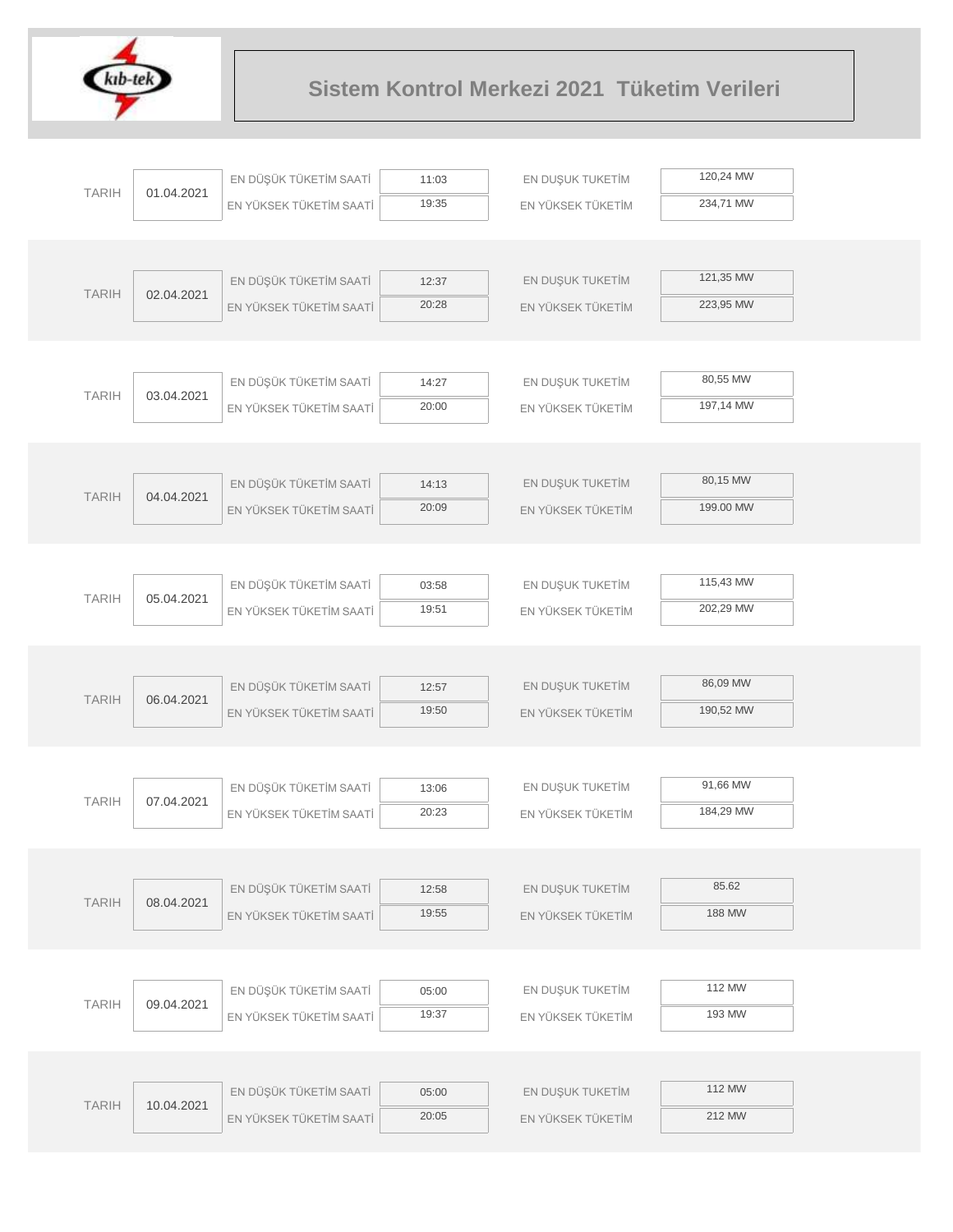

| <b>TARIH</b> | 12.04.2021 | EN DÜŞÜK TÜKETİM SAATİ                            | 04:00          | EN DUŞUK TUKETİM                      | 121 MW |  |
|--------------|------------|---------------------------------------------------|----------------|---------------------------------------|--------|--|
|              |            | EN YÜKSEK TÜKETİM SAATİ                           | 20:10          | EN YÜKSEK TÜKETİM                     | 228 MW |  |
|              |            |                                                   |                |                                       |        |  |
|              |            |                                                   |                |                                       |        |  |
| <b>TARIH</b> | 13.04.2021 | EN DÜŞÜK TÜKETİM SAATİ                            | 05:00          | EN DUŞUK TUKETİM                      | 137 MW |  |
|              |            | EN YÜKSEK TÜKETİM SAATİ                           | 19:56          | EN YÜKSEK TÜKETİM                     | 210 MW |  |
|              |            |                                                   |                |                                       |        |  |
|              |            | EN DÜŞÜK TÜKETİM SAATİ                            | 13:00          | EN DUŞUK TUKETİM                      | 93 MW  |  |
| <b>TARIH</b> | 14.04.2021 | EN YÜKSEK TÜKETİM SAATİ                           | 20:25          | EN YÜKSEK TÜKETİM                     | 206 MW |  |
|              |            |                                                   |                |                                       |        |  |
|              |            |                                                   |                |                                       |        |  |
|              |            | EN DÜŞÜK TÜKETİM SAATİ                            | 13:00          | EN DUŞUK TUKETİM                      | 96 MW  |  |
| <b>TARIH</b> | 15.04.2021 | EN YÜKSEK TÜKETİM SAATİ                           | 20:00          | EN YÜKSEK TÜKETİM                     | 193 MW |  |
|              |            |                                                   |                |                                       |        |  |
|              |            |                                                   |                |                                       |        |  |
| <b>TARIH</b> | 16.04.2021 | EN DÜŞÜK TÜKETİM SAATİ                            | 05:00          | EN DUŞUK TUKETİM                      | 108 MW |  |
|              |            | EN YÜKSEK TÜKETİM SAATİ                           | 20:35          | EN YÜKSEK TÜKETİM                     | 181 MW |  |
|              |            |                                                   |                |                                       |        |  |
|              |            |                                                   |                |                                       | 118 MW |  |
| <b>TARIH</b> | 17.04.2021 | EN DÜŞÜK TÜKETİM SAATİ<br>EN YÜKSEK TÜKETİM SAATİ | 05:00<br>20:15 | EN DUŞUK TUKETİM<br>EN YÜKSEK TÜKETİM | 169 MW |  |
|              |            |                                                   |                |                                       |        |  |
|              |            |                                                   |                |                                       |        |  |
|              |            | EN DÜŞÜK TÜKETİM SAATİ                            | 05:00          | EN DUŞUK TUKETİM                      | 122 MW |  |
| <b>TARIH</b> | 18.04.2021 | EN YÜKSEK TÜKETİM SAATİ                           | 20:05          | EN YÜKSEK TÜKETİM                     | 176 MW |  |
|              |            |                                                   |                |                                       |        |  |
|              |            |                                                   |                |                                       |        |  |
| <b>TARIH</b> | 19.04.2021 | EN DÜŞÜK TÜKETİM SAATİ                            | 06:00          | EN DUŞUK TUKETİM                      | 107 MW |  |
|              |            | EN YÜKSEK TÜKETİM SAATİ                           | 20:10          | EN YÜKSEK TÜKETİM                     | 175 MW |  |
|              |            |                                                   |                |                                       |        |  |
|              |            |                                                   |                |                                       | 109 MW |  |
| <b>TARIH</b> | 20.04.2021 | EN DÜŞÜK TÜKETİM SAATİ                            | 06:00<br>20:00 | EN DUŞUK TUKETİM                      | 174 MW |  |
|              |            | EN YÜKSEK TÜKETİM SAATİ                           |                | EN YÜKSEK TÜKETİM                     |        |  |
|              |            |                                                   |                |                                       |        |  |
|              |            | EN DÜŞÜK TÜKETİM SAATİ                            | 06:00          | EN DUŞUK TUKETİM                      | 109 MW |  |
| <b>TARIH</b> | 21.04.2021 | EN YÜKSEK TÜKETİM SAATİ                           | 20:07          | EN YÜKSEK TÜKETİM                     | 174 MW |  |
|              |            |                                                   |                |                                       |        |  |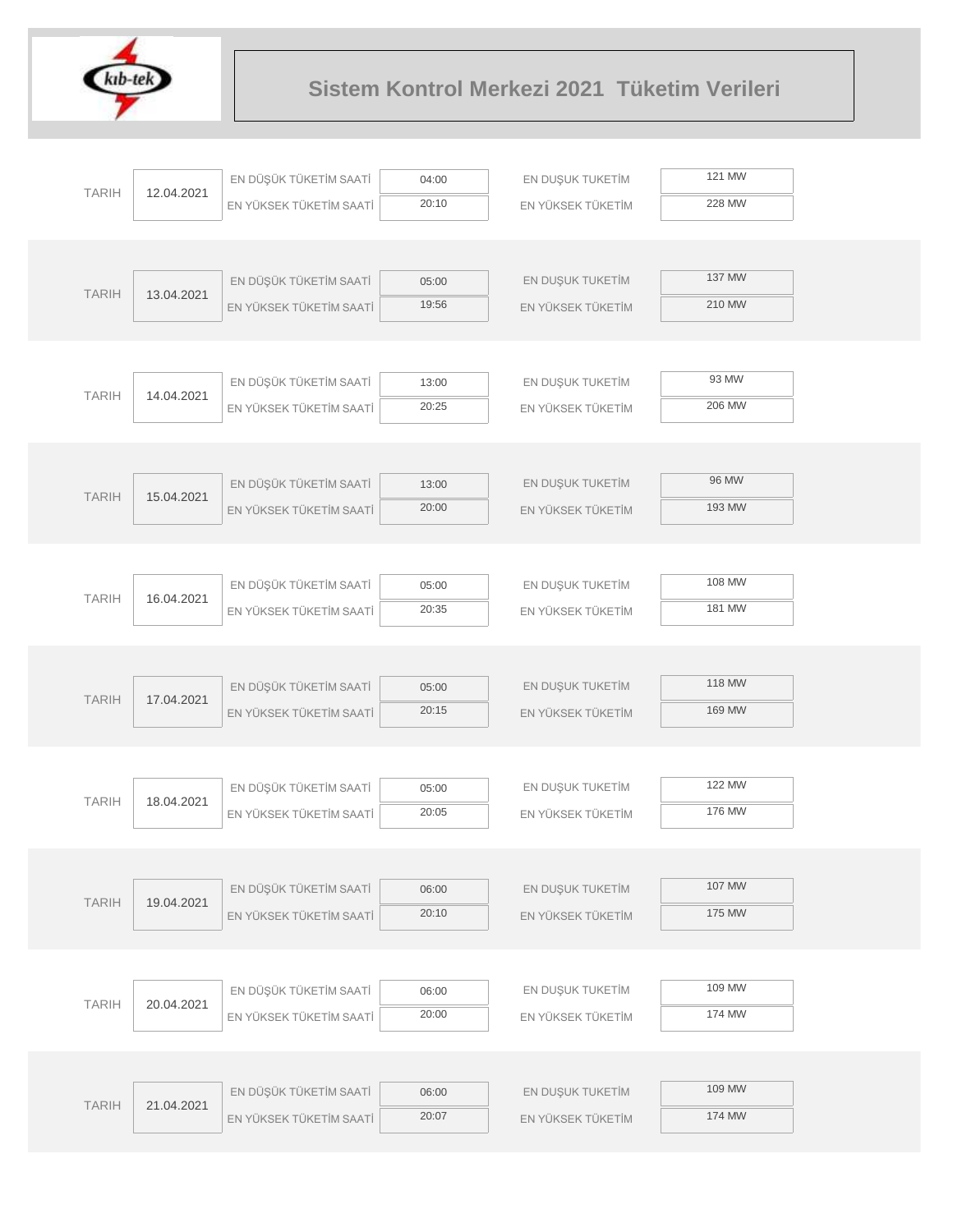

|              |            | EN DÜŞÜK TÜKETİM SAATİ  | 06:00 | EN DUŞUK TUKETİM  | 111 MW    |
|--------------|------------|-------------------------|-------|-------------------|-----------|
| <b>TARIH</b> | 22.04.2021 | EN YÜKSEK TÜKETİM SAATİ | 20:05 | EN YÜKSEK TÜKETİM | 169 MW    |
|              |            |                         |       |                   |           |
|              |            |                         |       |                   |           |
|              |            | EN DÜŞÜK TÜKETİM SAATİ  | 12:00 | EN DUŞUK TUKETİM  | 84 MW     |
| <b>TARIH</b> | 23.04.2021 | EN YÜKSEK TÜKETİM SAATİ | 20:17 | EN YÜKSEK TÜKETİM | 168,01 MW |
|              |            |                         |       |                   |           |
|              |            |                         |       |                   |           |
| <b>TARIH</b> | 24.04.2021 | EN DÜŞÜK TÜKETİM SAATİ  | 13:06 | EN DUŞUK TUKETİM  | 78,20 MW  |
|              |            | EN YÜKSEK TÜKETİM SAATİ | 20:15 | EN YÜKSEK TÜKETİM | 162,84 MW |
|              |            |                         |       |                   |           |
|              |            |                         |       |                   |           |
| <b>TARIH</b> | 25.04.2021 | EN DÜŞÜK TÜKETİM SAATİ  | 10:31 | EN DUŞUK TUKETİM  | 72,91 MW  |
|              |            | EN YÜKSEK TÜKETİM SAATİ | 20:14 | EN YÜKSEK TÜKETİM | 163,78 MW |
|              |            |                         |       |                   |           |
|              |            |                         |       |                   |           |
| <b>TARIH</b> | 26.04.2021 | EN DÜŞÜK TÜKETİM SAATİ  | 12:34 | EN DUŞUK TUKETİM  | 83,32 MW  |
|              |            | EN YÜKSEK TÜKETİM SAATİ | 20:14 | EN YÜKSEK TÜKETİM | 168,98 MW |
|              |            |                         |       |                   |           |
|              |            |                         |       |                   |           |
| <b>TARIH</b> | 27.04.2021 | EN DÜŞÜK TÜKETİM SAATİ  | 12:40 | EN DUŞUK TUKETİM  | 83,54 MW  |
|              |            | EN YÜKSEK TÜKETİM SAATİ | 20:06 | EN YÜKSEK TÜKETİM | 171,72 MW |
|              |            |                         |       |                   |           |
|              |            |                         |       |                   |           |
| <b>TARIH</b> | 28.04.2021 | EN DÜŞÜK TÜKETİM SAATİ  | 12:53 | EN DUŞUK TUKETİM  | 83,42 MW  |
|              |            | EN YÜKSEK TÜKETİM SAATİ | 20:08 | EN YÜKSEK TÜKETİM | 172,81 MW |
|              |            |                         |       |                   |           |
|              |            |                         |       |                   | 92,43 MW  |
| <b>TARIH</b> | 29.04.2021 | EN DÜŞÜK TÜKETİM SAATİ  | 12:37 | EN DUŞUK TUKETİM  |           |
|              |            | EN YÜKSEK TÜKETİM SAATİ | 19:35 | EN YÜKSEK TÜKETİM | 173.18 MW |
|              |            |                         |       |                   |           |
|              |            |                         |       |                   | 91,56 MW  |
| <b>TARIH</b> | 30.04.2021 | EN DÜŞÜK TÜKETİM SAATİ  | 13:05 | EN DUŞUK TUKETİM  | 172,97 MW |
|              |            | EN YÜKSEK TÜKETİM SAATİ | 20:18 | EN YÜKSEK TÜKETİM |           |
|              |            |                         |       |                   |           |
|              |            | EN DÜŞÜK TÜKETİM SAATİ  |       |                   | 82,11 MW  |
| <b>TARIH</b> | 01.05.2021 |                         | 11:39 | EN DUŞUK TUKETİM  | 165,41 MW |
|              |            | EN YÜKSEK TÜKETİM SAATİ | 19:41 | EN YÜKSEK TÜKETİM |           |
|              |            |                         |       |                   |           |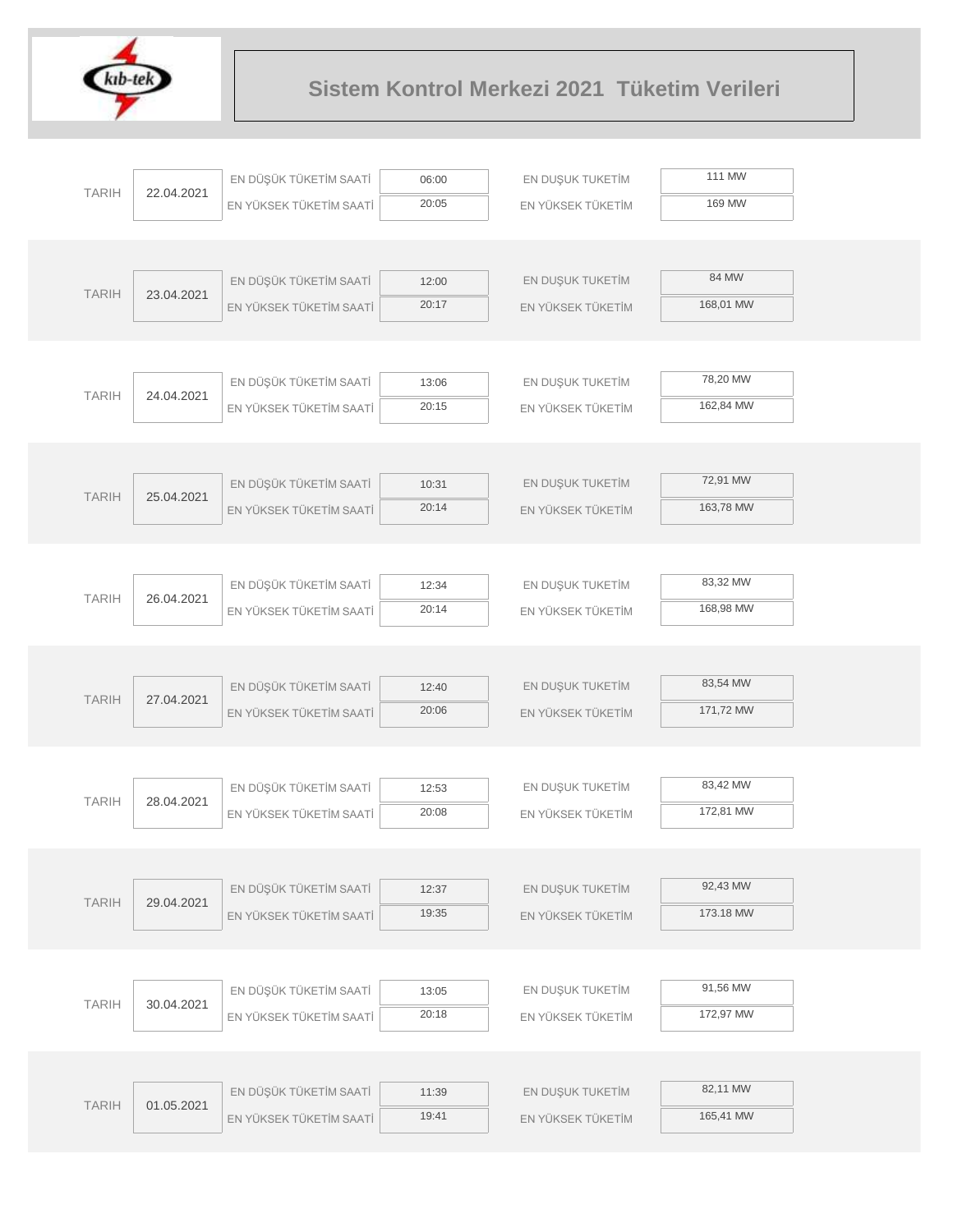

|              |            | EN DÜŞÜK TÜKETİM SAATİ  | 12:21          | EN DUŞUK TUKETİM  | 79,95 MW  |
|--------------|------------|-------------------------|----------------|-------------------|-----------|
| <b>TARIH</b> | 02.05.2021 | EN YÜKSEK TÜKETİM SAATİ | 20:17          | EN YÜKSEK TÜKETİM | 170,48 MW |
|              |            |                         |                |                   |           |
|              |            |                         |                |                   |           |
| <b>TARIH</b> | 03.05.2021 | EN DÜŞÜK TÜKETİM SAATİ  | 06:28          | EN DUŞUK TUKETİM  | 111,27 MW |
|              |            | EN YÜKSEK TÜKETİM SAATİ | 19:40          | EN YÜKSEK TÜKETİM | 178,06 MW |
|              |            |                         |                |                   |           |
|              |            |                         |                |                   |           |
| <b>TARIH</b> | 04.05.2021 | EN DÜŞÜK TÜKETİM SAATİ  | 05:57          | EN DUŞUK TUKETİM  | 115,56 MW |
|              |            | EN YÜKSEK TÜKETİM SAATİ | 20:16          | EN YÜKSEK TÜKETİM | 179,80 MW |
|              |            |                         |                |                   |           |
|              |            |                         |                |                   |           |
| <b>TARIH</b> | 05.05.2021 | EN DÜŞÜK TÜKETİM SAATİ  | 13:05          | EN DUŞUK TUKETİM  | 112,55 MW |
|              |            | EN YÜKSEK TÜKETİM SAATİ | 19:43          | EN YÜKSEK TÜKETİM | 185,77 MW |
|              |            |                         |                |                   |           |
|              |            |                         |                | EN DUŞUK TUKETİM  | 114,11 MW |
| <b>TARIH</b> | 06.05.2021 | EN DÜŞÜK TÜKETİM SAATİ  | 06:05<br>19:38 |                   | 178,33 MW |
|              |            | EN YÜKSEK TÜKETİM SAATİ |                | EN YÜKSEK TÜKETİM |           |
|              |            |                         |                |                   |           |
|              |            | EN DÜŞÜK TÜKETİM SAATİ  | 13:05          | EN DUŞUK TUKETİM  | 106,05 MW |
| <b>TARIH</b> | 07.05.2021 | EN YÜKSEK TÜKETİM SAATİ | 20:10          | EN YÜKSEK TÜKETİM | 178,62 MW |
|              |            |                         |                |                   |           |
|              |            |                         |                |                   |           |
|              |            | EN DÜŞÜK TÜKETİM SAATİ  | 12:57          | EN DUŞUK TUKETİM  | 104,78 MW |
| <b>TARIH</b> | 08.05.2021 | EN YÜKSEK TÜKETİM SAATİ | 19:40          | EN YÜKSEK TÜKETİM | 174,34 MW |
|              |            |                         |                |                   |           |
|              |            |                         |                |                   |           |
| <b>TARIH</b> | 09.05.2021 | EN DÜŞÜK TÜKETİM SAATİ  | 12:01          | EN DUŞUK TUKETİM  | 86,95 MW  |
|              |            | EN YÜKSEK TÜKETİM SAATİ | 20:43          | EN YÜKSEK TÜKETİM | 174,43 MW |
|              |            |                         |                |                   |           |
|              |            |                         |                |                   |           |
| <b>TARIH</b> | 10.05.2021 | EN DÜŞÜK TÜKETİM SAATİ  | 11:59          | EN DUŞUK TUKETİM  | 107,38 MW |
|              |            | EN YÜKSEK TÜKETİM SAATİ | 20:15          | EN YÜKSEK TÜKETİM | 179,69 MW |
|              |            |                         |                |                   |           |
|              |            |                         |                |                   |           |
| <b>TARIH</b> | 11.05.2021 | EN DÜŞÜK TÜKETİM SAATİ  | 12:37          | EN DUŞUK TUKETİM  | 108,81 MW |
|              |            | EN YÜKSEK TÜKETİM SAATİ | 19:46          | EN YÜKSEK TÜKETİM | 180,28 MW |
|              |            |                         |                |                   |           |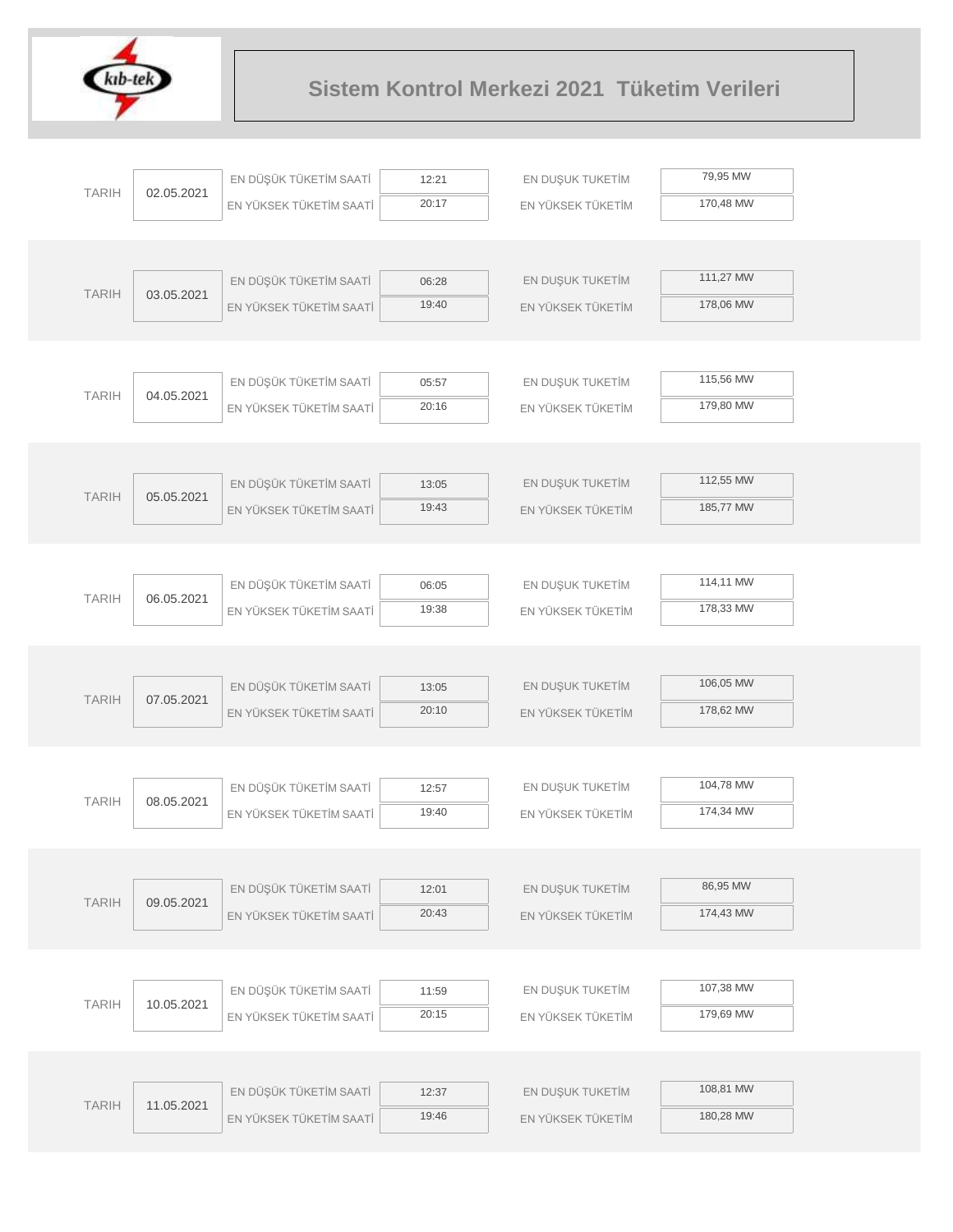

|              |            | EN DÜŞÜK TÜKETİM SAATİ  | 13:09          | EN DUŞUK TUKETİM  | 101,11 MW              |  |
|--------------|------------|-------------------------|----------------|-------------------|------------------------|--|
| <b>TARIH</b> | 12.05.2021 | EN YÜKSEK TÜKETİM SAATİ | 20:21          | EN YÜKSEK TÜKETİM | 179,61 MW              |  |
|              |            |                         |                |                   |                        |  |
|              |            |                         |                |                   |                        |  |
| <b>TARIH</b> | 13.05.2021 | EN DÜŞÜK TÜKETİM SAATİ  | 13:27          | EN DUŞUK TUKETİM  | 72,74 MW               |  |
|              |            | EN YÜKSEK TÜKETİM SAATİ | 20:26          | EN YÜKSEK TÜKETİM | 161,65 MW              |  |
|              |            |                         |                |                   |                        |  |
|              |            | EN DÜŞÜK TÜKETİM SAATİ  |                |                   | 81,4 MW                |  |
| <b>TARIH</b> | 14.05.2021 |                         | 13:11<br>20:45 | EN DUŞUK TUKETİM  | 165.15 MW              |  |
|              |            | EN YÜKSEK TÜKETİM SAATİ |                | EN YÜKSEK TÜKETİM |                        |  |
|              |            |                         |                |                   |                        |  |
|              |            | EN DÜŞÜK TÜKETİM SAATİ  | 12:52          | EN DUŞUK TUKETİM  | 78,11 MW               |  |
| <b>TARIH</b> | 15.05.2021 | EN YÜKSEK TÜKETİM SAATİ | 20:18          | EN YÜKSEK TÜKETİM | 169,82 MW              |  |
|              |            |                         |                |                   |                        |  |
|              |            |                         |                |                   |                        |  |
|              |            | EN DÜŞÜK TÜKETİM SAATİ  | 11:59          | EN DUŞUK TUKETİM  | 76,68 MW               |  |
| <b>TARIH</b> | 16.05.2021 | EN YÜKSEK TÜKETİM SAATİ | 20:41          | EN YÜKSEK TÜKETİM | 167,41 MW              |  |
|              |            |                         |                |                   |                        |  |
|              |            |                         |                |                   |                        |  |
| <b>TARIH</b> | 17.05.2021 | EN DÜŞÜK TÜKETİM SAATİ  | 12:07          | EN DUŞUK TUKETİM  | 102,74 MW              |  |
|              |            | EN YÜKSEK TÜKETİM SAATİ | 20:18          | EN YÜKSEK TÜKETİM | 178,18 MW              |  |
|              |            |                         |                |                   |                        |  |
|              |            |                         |                |                   | 105,20 MW              |  |
| <b>TARIH</b> | 18.05.2021 | EN DÜŞÜK TÜKETİM SAATİ  | 12:57<br>20:31 | EN DUŞUK TUKETİM  | 179,75 MW              |  |
|              |            | EN YÜKSEK TÜKETİM SAATİ |                | EN YÜKSEK TÜKETİM |                        |  |
|              |            |                         |                |                   |                        |  |
|              |            | EN DÜŞÜK TÜKETİM SAATİ  | 13:38          | EN DUŞUK TUKETİM  | 86,12 MW               |  |
| <b>TARIH</b> | 19.05.2021 | EN YÜKSEK TÜKETİM SAATİ | 21:18          | EN YÜKSEK TÜKETİM | 185,72 MW              |  |
|              |            |                         |                |                   |                        |  |
|              |            |                         |                |                   |                        |  |
|              |            | EN DÜŞÜK TÜKETİM SAATİ  | 06:00          | EN DUŞUK TUKETİM  | 114 MW                 |  |
| <b>TARIH</b> | 20.05.2021 | EN YÜKSEK TÜKETİM SAATİ | 20:15          | EN YÜKSEK TÜKETİM | 188 MW                 |  |
|              |            |                         |                |                   |                        |  |
|              |            |                         |                |                   |                        |  |
|              |            |                         |                |                   |                        |  |
| <b>TARIH</b> | 22.05.2021 | EN DÜŞÜK TÜKETİM SAATİ  | 13:15          | EN DUŞUK TUKETİM  | 110,83 MW<br>177,36 MW |  |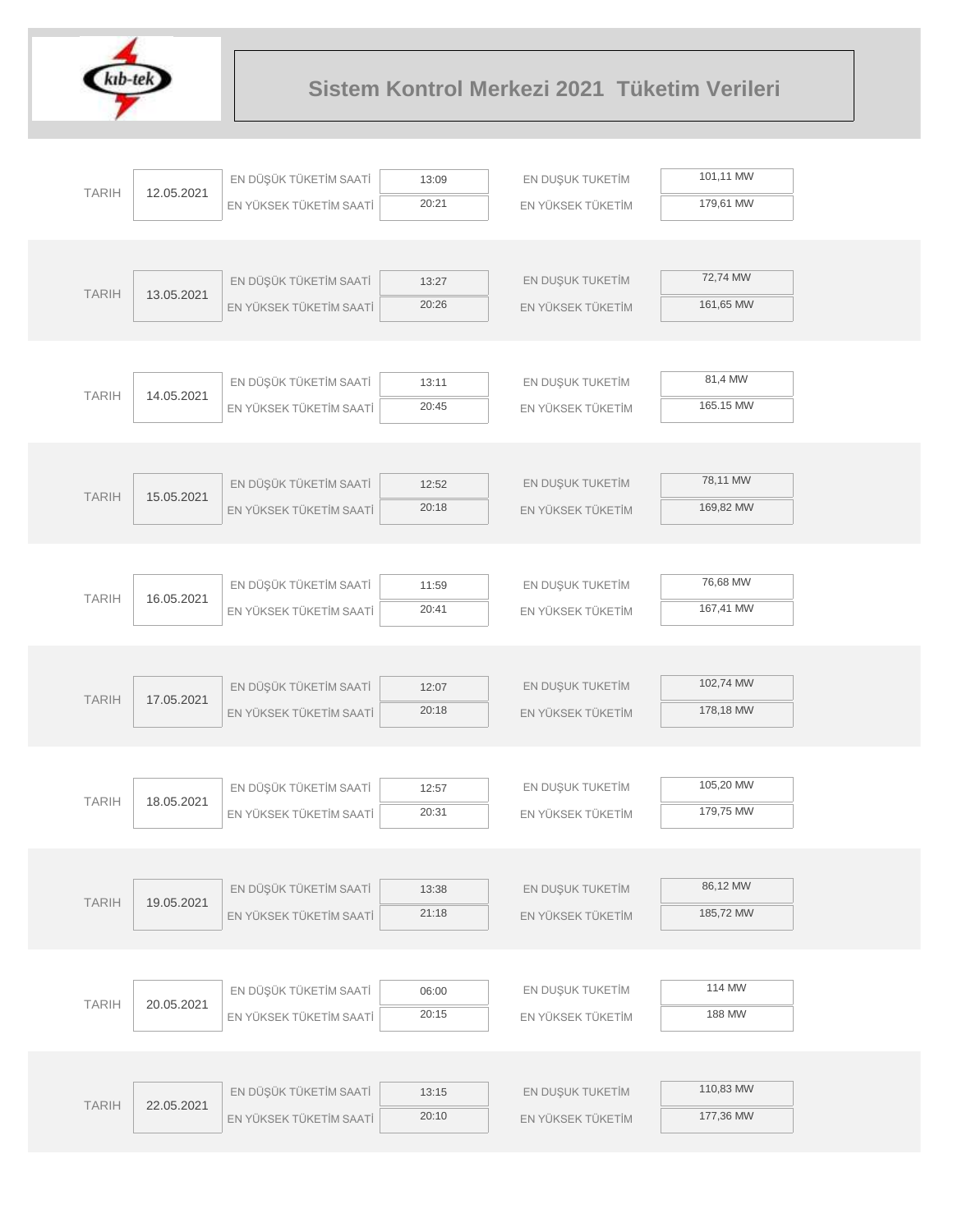

|              |            | EN DÜŞÜK TÜKETİM SAATİ  | 12:23          | EN DUŞUK TUKETİM  | 78,12 MW  |  |
|--------------|------------|-------------------------|----------------|-------------------|-----------|--|
| <b>TARIH</b> | 23.05.2021 | EN YÜKSEK TÜKETİM SAATİ | 20:36          | EN YÜKSEK TÜKETİM | 170,89 MW |  |
|              |            |                         |                |                   |           |  |
|              |            |                         |                |                   |           |  |
| <b>TARIH</b> | 24.05.2021 | EN DÜŞÜK TÜKETİM SAATİ  | 12:46          | EN DUŞUK TUKETİM  | 110,83 MW |  |
|              |            | EN YÜKSEK TÜKETİM SAATİ | 20:37          | EN YÜKSEK TÜKETİM | 186,43 MW |  |
|              |            |                         |                |                   |           |  |
|              |            |                         |                |                   |           |  |
| <b>TARIH</b> | 25.05.2021 | EN DÜŞÜK TÜKETİM SAATİ  | 05:53          | EN DUŞUK TUKETİM  | 113,85 MW |  |
|              |            | EN YÜKSEK TÜKETİM SAATİ | 20:22          | EN YÜKSEK TÜKETİM | 189,44 MW |  |
|              |            |                         |                |                   |           |  |
|              |            | EN DÜŞÜK TÜKETİM SAATİ  | 05:57          | EN DUŞUK TUKETİM  | 118,19 MW |  |
| <b>TARIH</b> | 26.05.2021 | EN YÜKSEK TÜKETİM SAATİ | 20:25          | EN YÜKSEK TÜKETİM | 195,01 MW |  |
|              |            |                         |                |                   |           |  |
|              |            |                         |                |                   |           |  |
|              |            | EN DÜŞÜK TÜKETİM SAATİ  | 06:04          | EN DUŞUK TUKETİM  | 118,74 MW |  |
| <b>TARIH</b> | 27.05.2021 | EN YÜKSEK TÜKETİM SAATİ | 20:22          | EN YÜKSEK TÜKETİM | 196,37 MW |  |
|              |            |                         |                |                   |           |  |
|              |            |                         |                |                   |           |  |
|              |            | EN DÜŞÜK TÜKETİM SAATİ  | 05:06          | EN DUŞUK TUKETİM  | 119,37 MW |  |
| <b>TARIH</b> | 28.05.2021 | EN YÜKSEK TÜKETİM SAATİ | 20:25          | EN YÜKSEK TÜKETİM | 187,84 MW |  |
|              |            |                         |                |                   |           |  |
|              |            |                         |                |                   |           |  |
| <b>TARIH</b> | 29.05.2021 | EN DÜŞÜK TÜKETİM SAATİ  | 12:57          | EN DUŞUK TUKETİM  | 112,5 MW  |  |
|              |            | EN YÜKSEK TÜKETİM SAATİ | 20:28          | EN YÜKSEK TÜKETİM | 180,96 MW |  |
|              |            |                         |                |                   |           |  |
|              |            |                         |                |                   | 95,61 MW  |  |
| <b>TARIH</b> | 30.05.2021 | EN DÜŞÜK TÜKETİM SAATİ  | 12:30<br>20:36 | EN DUŞUK TUKETİM  | 181,67 MW |  |
|              |            | EN YÜKSEK TÜKETİM SAATİ |                | EN YÜKSEK TÜKETİM |           |  |
|              |            |                         |                |                   |           |  |
|              |            | EN DÜŞÜK TÜKETİM SAATİ  | 05:46          | EN DUŞUK TUKETİM  | 120,32 MW |  |
| <b>TARIH</b> | 31.05.2021 | EN YÜKSEK TÜKETİM SAATİ | 20:30          | EN YÜKSEK TÜKETİM | 188,04 MW |  |
|              |            |                         |                |                   |           |  |
|              |            |                         |                |                   |           |  |
|              |            | EN DÜŞÜK TÜKETİM SAATİ  | 05:56          | EN DUŞUK TUKETİM  | 119,27 MW |  |
| <b>TARIH</b> | 01.06.2021 | EN YÜKSEK TÜKETİM SAATİ | 20:30          | EN YÜKSEK TÜKETİM | 185,75 MW |  |
|              |            |                         |                |                   |           |  |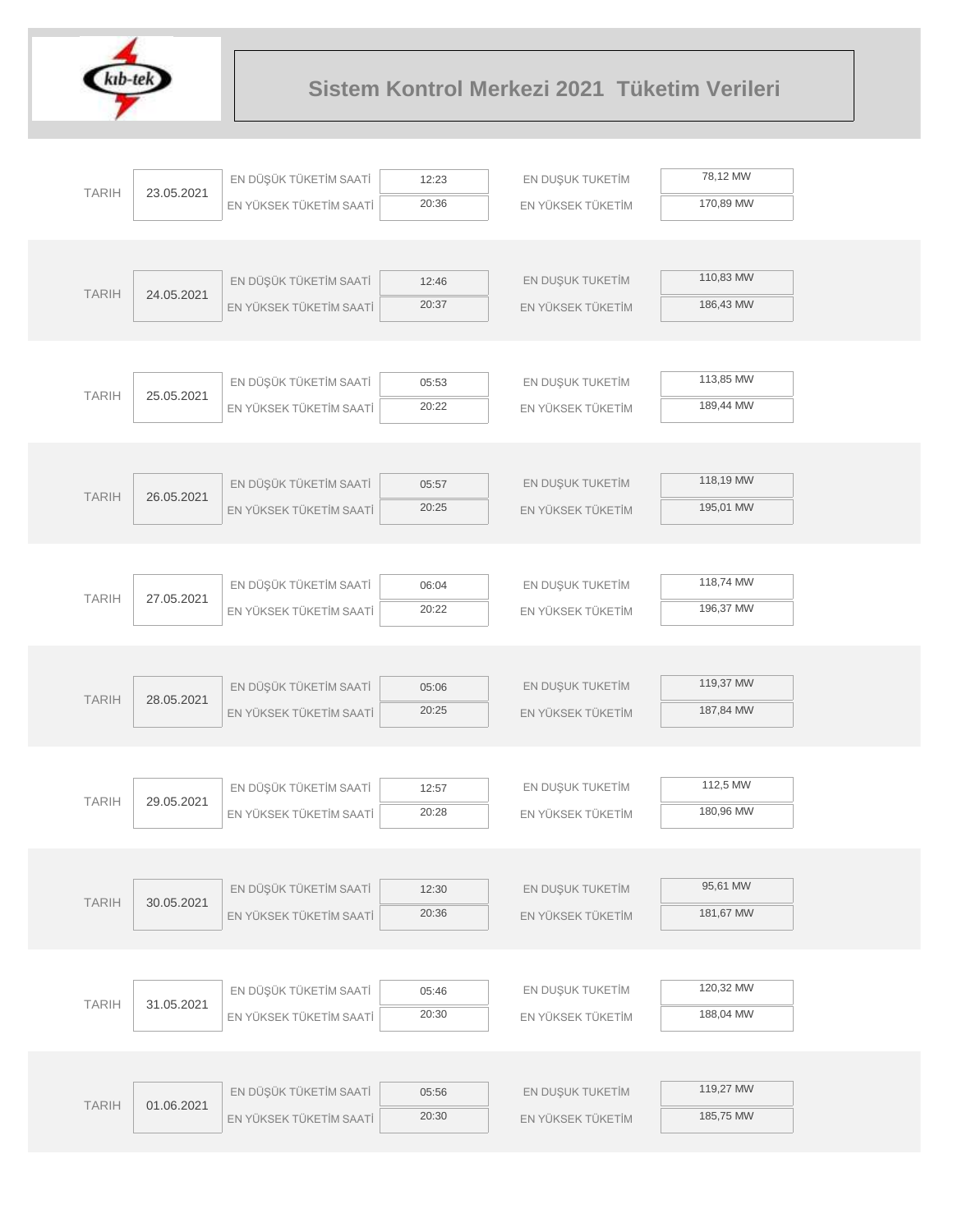

| <b>TARIH</b> | 02.06.2021 | EN DÜŞÜK TÜKETİM SAATİ  | 05:49 | EN DUŞUK TUKETİM  | 120,50 MW |  |
|--------------|------------|-------------------------|-------|-------------------|-----------|--|
|              |            | EN YÜKSEK TÜKETİM SAATİ | 20:28 | EN YÜKSEK TÜKETİM | 184,31 MW |  |
|              |            |                         |       |                   |           |  |
|              |            |                         |       |                   |           |  |
|              |            | EN DÜŞÜK TÜKETİM SAATİ  | 03:41 | EN DUŞUK TUKETİM  | 115,26 MW |  |
| <b>TARIH</b> | 03.06.2021 | EN YÜKSEK TÜKETİM SAATİ | 20:33 | EN YÜKSEK TÜKETİM | 188,30 MW |  |
|              |            |                         |       |                   |           |  |
|              |            |                         |       |                   |           |  |
|              |            | EN DÜŞÜK TÜKETİM SAATİ  | 05:47 | EN DUŞUK TUKETİM  | 116,75 MW |  |
| <b>TARIH</b> | 04.06.2021 | EN YÜKSEK TÜKETİM SAATİ | 20:30 | EN YÜKSEK TÜKETİM | 187,04 MW |  |
|              |            |                         |       |                   |           |  |
|              |            |                         |       |                   |           |  |
|              |            | EN DÜŞÜK TÜKETİM SAATİ  | 12:41 | EN DUŞUK TUKETİM  | 111,24 MW |  |
| <b>TARIH</b> | 05.06.2021 | EN YÜKSEK TÜKETİM SAATİ | 20:37 | EN YÜKSEK TÜKETİM | 179,78 MW |  |
|              |            |                         |       |                   |           |  |
|              |            |                         |       |                   |           |  |
|              |            | EN DÜŞÜK TÜKETİM SAATİ  | 12:21 | EN DUŞUK TUKETİM  | 97,96 MW  |  |
| <b>TARIH</b> | 06.06.2021 | EN YÜKSEK TÜKETİM SAATİ | 20:34 | EN YÜKSEK TÜKETİM | 181,32 MW |  |
|              |            |                         |       |                   |           |  |
|              |            |                         |       |                   |           |  |
|              |            | EN DÜŞÜK TÜKETİM SAATİ  | 05:48 | EN DUŞUK TUKETİM  | 116,55 MW |  |
| <b>TARIH</b> | 07.06.2021 | EN YÜKSEK TÜKETİM SAATİ | 20:46 | EN YÜKSEK TÜKETİM | 189,03 MW |  |
|              |            |                         |       |                   |           |  |
|              |            |                         |       |                   |           |  |
|              |            | EN DÜŞÜK TÜKETİM SAATİ  | 06:02 | EN DUŞUK TUKETİM  | 116,09 MW |  |
| <b>TARIH</b> | 08.06.2021 | EN YÜKSEK TÜKETİM SAATİ | 20:32 | EN YÜKSEK TÜKETİM | 190,81 MW |  |
|              |            |                         |       |                   |           |  |
|              |            |                         |       |                   |           |  |
|              |            | EN DÜŞÜK TÜKETİM SAATİ  | 05:52 | EN DUŞUK TUKETİM  | 123,08 MW |  |
| <b>TARIH</b> | 09.06.2021 | EN YÜKSEK TÜKETİM SAATİ | 20:31 | EN YÜKSEK TÜKETİM | 195,45 MW |  |
|              |            |                         |       |                   |           |  |
|              |            |                         |       |                   |           |  |
|              |            | EN DÜŞÜK TÜKETİM SAATİ  | 05:58 | EN DUŞUK TUKETİM  | 125,16 MW |  |
| <b>TARIH</b> | 10.06.2021 | EN YÜKSEK TÜKETİM SAATİ | 20:37 | EN YÜKSEK TÜKETİM | 194,45 MW |  |
|              |            |                         |       |                   |           |  |
|              |            |                         |       |                   |           |  |
|              |            | EN DÜŞÜK TÜKETİM SAATİ  | 06:14 | EN DUŞUK TUKETİM  | 123,93 MW |  |
| <b>TARIH</b> | 11.06.2021 | EN YÜKSEK TÜKETİM SAATİ | 20:16 | EN YÜKSEK TÜKETİM | 189,15 MW |  |
|              |            |                         |       |                   |           |  |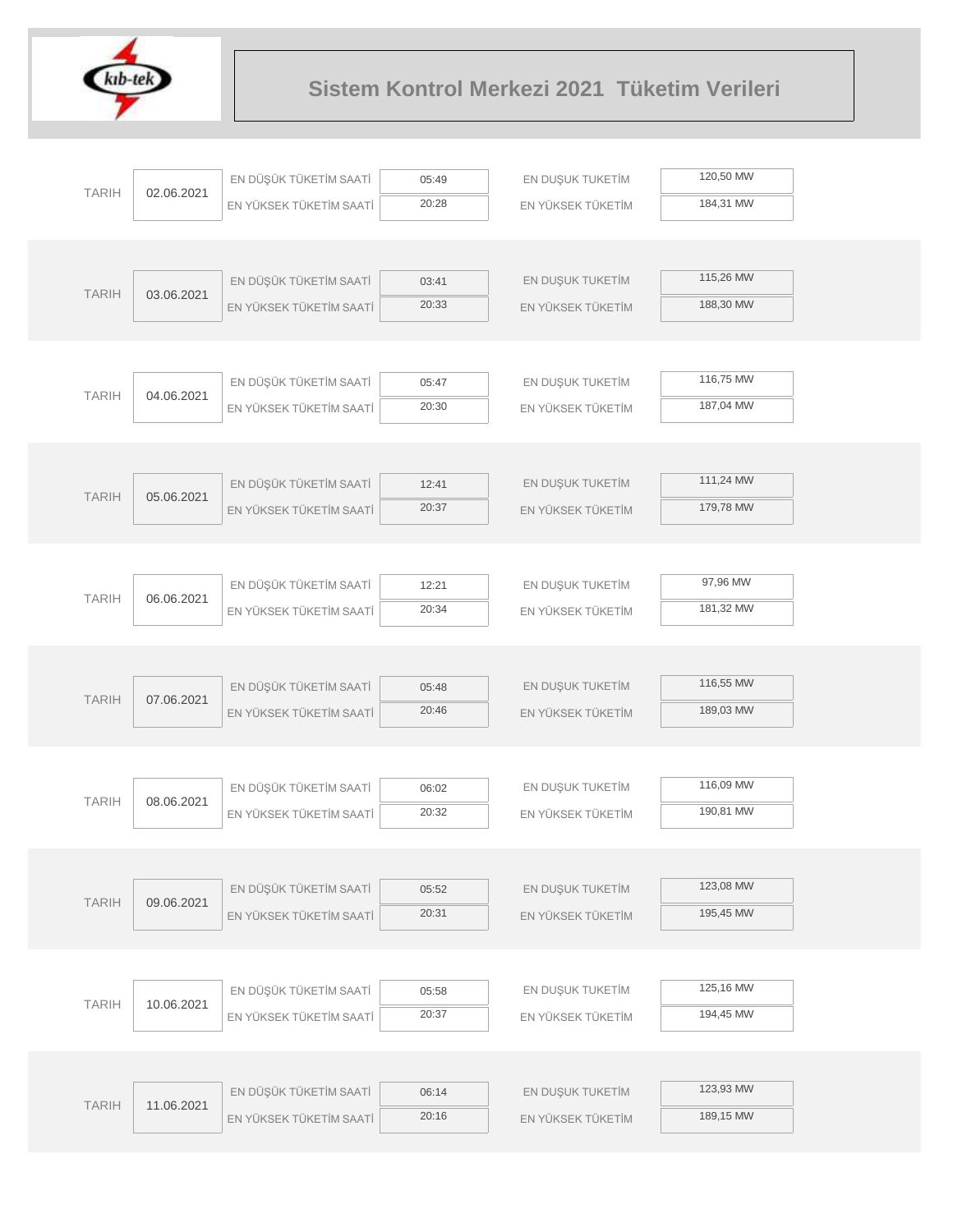

| <b>TARIH</b> |            | EN DÜŞÜK TÜKETİM SAATİ  | 12:59 | EN DUŞUK TUKETİM  | 116,35 MW |
|--------------|------------|-------------------------|-------|-------------------|-----------|
|              | 12.06.2021 | EN YÜKSEK TÜKETİM SAATİ | 20:35 | EN YÜKSEK TÜKETİM | 187,23 MW |
|              |            |                         |       |                   |           |
|              |            |                         |       |                   |           |
| <b>TARIH</b> | 13.06.2021 | EN DÜŞÜK TÜKETİM SAATİ  | 12:20 | EN DUŞUK TUKETİM  | 101,62 MW |
|              |            | EN YÜKSEK TÜKETİM SAATİ | 20:39 | EN YÜKSEK TÜKETİM | 184,79 MW |
|              |            |                         |       |                   |           |
|              |            |                         |       |                   |           |
| <b>TARIH</b> | 14.06.2021 | EN DÜŞÜK TÜKETİM SAATİ  | 05:50 | EN DUŞUK TUKETİM  | 119,58 MW |
|              |            | EN YÜKSEK TÜKETİM SAATİ | 20:11 | EN YÜKSEK TÜKETİM | 189,28 MW |
|              |            |                         |       |                   |           |
|              |            |                         |       |                   |           |
| <b>TARIH</b> | 15.06.2021 | EN DÜŞÜK TÜKETİM SAATİ  | 05:59 | EN DUŞUK TUKETİM  | 120 MW    |
|              |            | EN YÜKSEK TÜKETİM SAATİ | 20:27 | EN YÜKSEK TÜKETİM | 192,30 MW |
|              |            |                         |       |                   |           |
|              |            |                         |       |                   | 123,99 MW |
| <b>TARIH</b> | 16.06.2021 | EN DÜŞÜK TÜKETİM SAATİ  | 05:47 | EN DUŞUK TUKETİM  |           |
|              |            | EN YÜKSEK TÜKETİM SAATİ | 20:36 | EN YÜKSEK TÜKETİM | 182,20 MW |
|              |            |                         |       |                   |           |
|              |            | EN DÜŞÜK TÜKETİM SAATİ  | 05:45 | EN DUŞUK TUKETİM  | 121,34 MW |
| <b>TARIH</b> | 17.06.2021 | EN YÜKSEK TÜKETİM SAATİ | 20:40 | EN YÜKSEK TÜKETİM | 193,28 MW |
|              |            |                         |       |                   |           |
|              |            |                         |       |                   |           |
|              |            | EN DÜŞÜK TÜKETİM SAATİ  | 05:59 | EN DUŞUK TUKETİM  | 122,83 MW |
| <b>TARIH</b> | 18.06.2021 | EN YÜKSEK TÜKETİM SAATİ | 20:47 | EN YÜKSEK TÜKETİM | 196,74 MW |
|              |            |                         |       |                   |           |
|              |            |                         |       |                   |           |
|              |            | EN DÜŞÜK TÜKETİM SAATİ  | 05:36 | EN DUŞUK TUKETİM  | 124,47 MW |
| <b>TARIH</b> | 19.06.2021 | EN YÜKSEK TÜKETİM SAATİ | 20:52 | EN YÜKSEK TÜKETİM | 190,86 MW |
|              |            |                         |       |                   |           |
|              |            |                         |       |                   |           |
|              |            | EN DÜŞÜK TÜKETİM SAATİ  | 05:57 | EN DUŞUK TUKETİM  | 130,79 MW |
| <b>TARIH</b> | 20.06.2021 | EN YÜKSEK TÜKETİM SAATİ | 20:50 | EN YÜKSEK TÜKETİM | 189,25 MW |
|              |            |                         |       |                   |           |
|              |            |                         |       |                   |           |
| <b>TARIH</b> | 21.06.2021 | EN DÜŞÜK TÜKETİM SAATİ  | 05:53 | EN DUŞUK TUKETİM  | 130,79 MW |
|              |            | EN YÜKSEK TÜKETİM SAATİ | 20:35 | EN YÜKSEK TÜKETİM | 198,25 MW |
|              |            |                         |       |                   |           |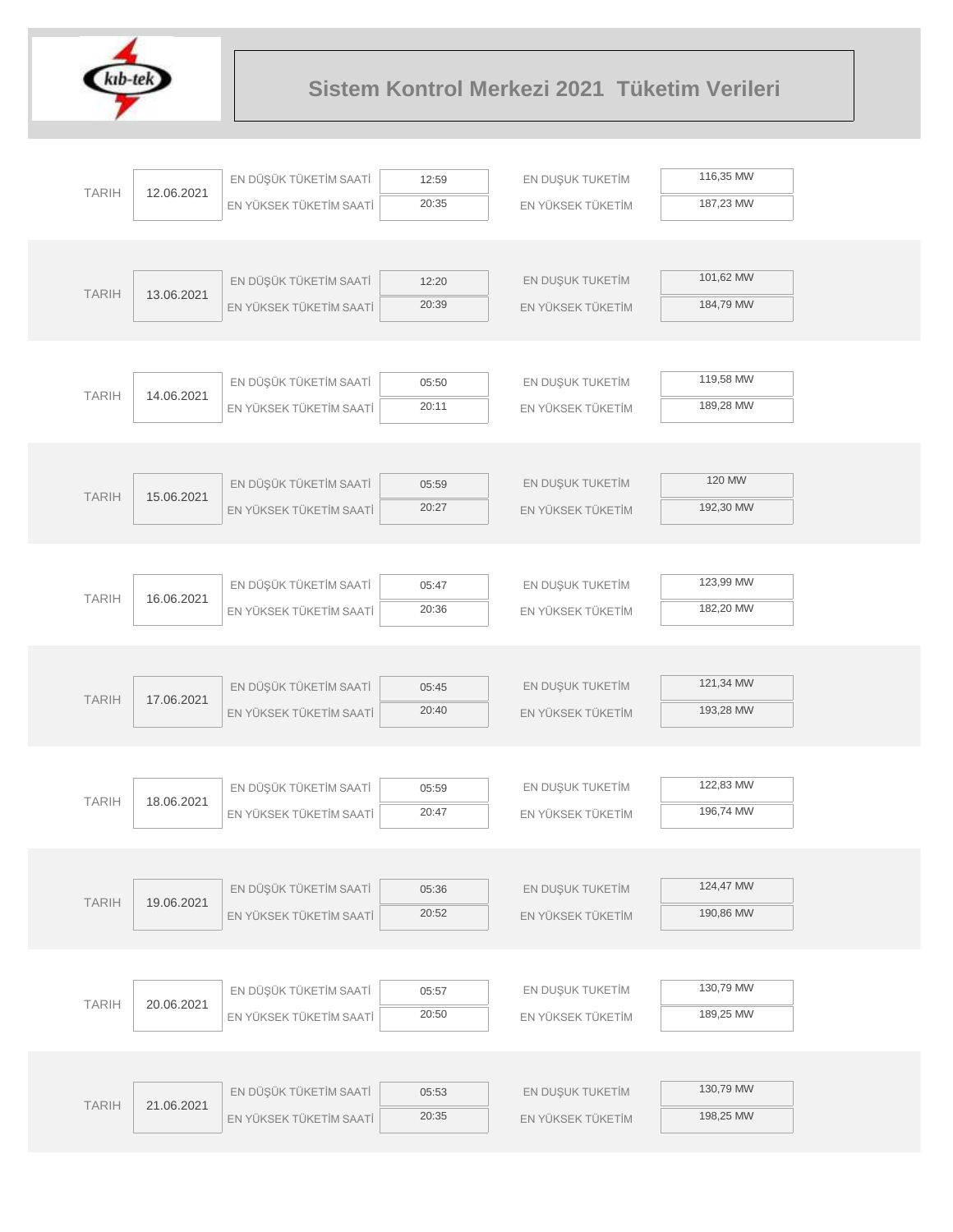

|              |                         | EN DÜŞÜK TÜKETİM SAATİ  | 05:53             | EN DUŞUK TUKETİM  | 127,42 MW |
|--------------|-------------------------|-------------------------|-------------------|-------------------|-----------|
| <b>TARIH</b> | 22.06.2021              | EN YÜKSEK TÜKETİM SAATİ | 20:32             | EN YÜKSEK TÜKETİM | 198,74 MW |
|              |                         |                         |                   |                   |           |
|              |                         |                         |                   |                   |           |
| <b>TARIH</b> | 23.06.2021              | EN DÜŞÜK TÜKETİM SAATİ  | 05:46             | EN DUŞUK TUKETİM  | 129,87 MW |
|              | EN YÜKSEK TÜKETİM SAATİ | 20:57                   | EN YÜKSEK TÜKETİM | 202,17 MW         |           |
|              |                         |                         |                   |                   |           |
|              |                         |                         |                   |                   |           |
| <b>TARIH</b> | 24.06.2021              | EN DÜŞÜK TÜKETİM SAATİ  | 05:55             | EN DUŞUK TUKETİM  | 131,27 MW |
|              |                         | EN YÜKSEK TÜKETİM SAATİ | 20:58             | EN YÜKSEK TÜKETİM | 212,32 MW |
|              |                         |                         |                   |                   |           |
|              |                         |                         |                   |                   |           |
| <b>TARIH</b> | 25.06.2021              | EN DÜŞÜK TÜKETİM SAATİ  | 05:53             | EN DUŞUK TUKETİM  | 139,94 MW |
|              |                         | EN YÜKSEK TÜKETİM SAATİ | 20:47             | EN YÜKSEK TÜKETİM | 218,80 MW |
|              |                         |                         |                   |                   |           |
|              |                         | EN DÜŞÜK TÜKETİM SAATİ  | 06:31             | EN DUŞUK TUKETİM  | 145,41 MW |
| <b>TARIH</b> | 26.06.2021              | EN YÜKSEK TÜKETİM SAATİ | 18:45             | EN YÜKSEK TÜKETİM | 223,29 MW |
|              |                         |                         |                   |                   |           |
|              |                         |                         |                   |                   |           |
|              |                         | EN DÜŞÜK TÜKETİM SAATİ  | 06:13             | EN DUŞUK TUKETİM  | 150,48 MW |
| <b>TARIH</b> | 27.06.2021              | EN YÜKSEK TÜKETİM SAATİ | 21:45             | EN YÜKSEK TÜKETİM | 230,51 MW |
|              |                         |                         |                   |                   |           |
|              |                         |                         |                   |                   |           |
|              |                         | EN DÜŞÜK TÜKETİM SAATİ  | 05:54             | EN DUŞUK TUKETİM  | 164,06 MW |
| <b>TARIH</b> | 28.06.2021              | EN YÜKSEK TÜKETİM SAATİ | 18:36             | EN YÜKSEK TÜKETİM | 263,47 MW |
|              |                         |                         |                   |                   |           |
|              |                         |                         |                   |                   |           |
| <b>TARIH</b> | 29.06.2021              | EN DÜŞÜK TÜKETİM SAATİ  | 06:05             | EN DUŞUK TUKETİM  | 180,98 MW |
|              |                         | EN YÜKSEK TÜKETİM SAATİ | 18:04             | EN YÜKSEK TÜKETİM | 271,78 MW |
|              |                         |                         |                   |                   |           |
|              |                         |                         |                   |                   |           |
| <b>TARIH</b> | 30.06.2021              | EN DÜŞÜK TÜKETİM SAATİ  | 06:03             | EN DUŞUK TUKETİM  | 182,05 MW |
|              |                         | EN YÜKSEK TÜKETİM SAATİ | 16:38             | EN YÜKSEK TÜKETİM | 282,28 MW |
|              |                         |                         |                   |                   |           |
|              |                         | EN DÜŞÜK TÜKETİM SAATİ  | 06:08             | EN DUŞUK TUKETİM  | 188,63 MW |
| <b>TARIH</b> | 01.07.2021              |                         | 16:36             |                   | 290,69 MW |
|              |                         | EN YÜKSEK TÜKETİM SAATİ |                   | EN YÜKSEK TÜKETİM |           |
|              |                         |                         |                   |                   |           |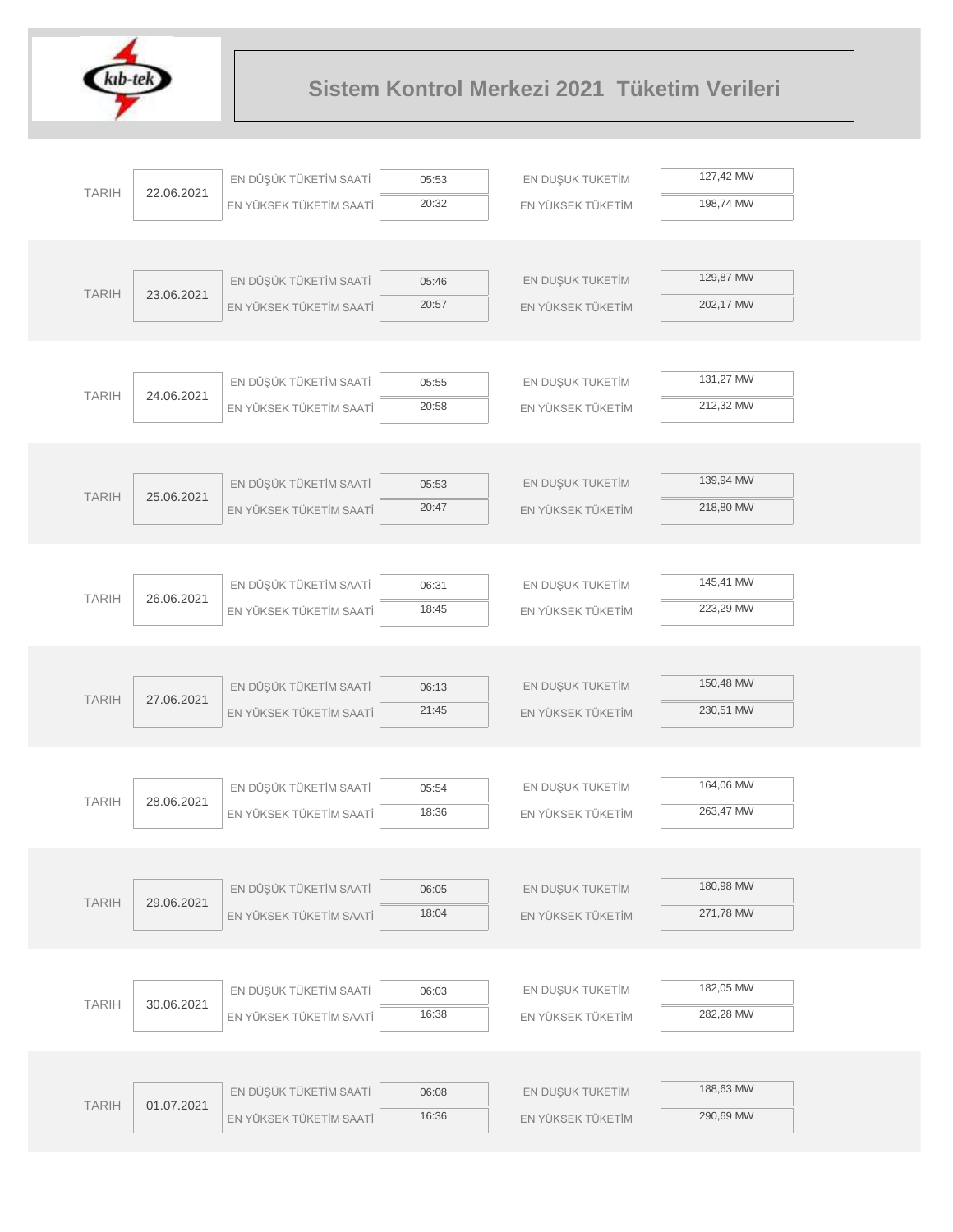

|              |            | EN DÜŞÜK TÜKETİM SAATİ  | 05:55          | EN DUŞUK TUKETİM  | 195,17 MW |  |
|--------------|------------|-------------------------|----------------|-------------------|-----------|--|
| <b>TARIH</b> | 02.07.2021 | EN YÜKSEK TÜKETİM SAATİ | 16:51          | EN YÜKSEK TÜKETİM | 305,16 MW |  |
|              |            |                         |                |                   |           |  |
|              |            |                         |                |                   |           |  |
| <b>TARIH</b> | 03.07.2021 | EN DÜŞÜK TÜKETİM SAATİ  | 06:11          | EN DUŞUK TUKETİM  | 193,47 MW |  |
|              |            | EN YÜKSEK TÜKETİM SAATİ | 00:04          | EN YÜKSEK TÜKETİM | 261,97 MW |  |
|              |            |                         |                |                   |           |  |
|              |            |                         |                |                   |           |  |
| <b>TARIH</b> | 04.07.2021 | EN DÜŞÜK TÜKETİM SAATİ  | 10:36          | EN DUŞUK TUKETİM  | 173,65 MW |  |
|              |            | EN YÜKSEK TÜKETİM SAATİ | 21:01          | EN YÜKSEK TÜKETİM | 236,92 MW |  |
|              |            |                         |                |                   |           |  |
|              |            |                         |                |                   |           |  |
| <b>TARIH</b> | 05.07.2021 | EN DÜŞÜK TÜKETİM SAATİ  | 06:02          | EN DUŞUK TUKETİM  | 168,34 MW |  |
|              |            | EN YÜKSEK TÜKETİM SAATİ | 16:41          | EN YÜKSEK TÜKETİM | 255,44 MW |  |
|              |            |                         |                |                   |           |  |
|              |            |                         |                |                   |           |  |
| <b>TARIH</b> | 06.07.2021 | EN DÜŞÜK TÜKETİM SAATİ  | 06:16          | EN DUŞUK TUKETİM  | 176,01 MW |  |
|              |            | EN YÜKSEK TÜKETİM SAATİ | 15:56          | EN YÜKSEK TÜKETİM | 257,24 MW |  |
|              |            |                         |                |                   |           |  |
|              |            |                         |                |                   | 173,01 MW |  |
| <b>TARIH</b> | 07.07.2021 | EN DÜŞÜK TÜKETİM SAATİ  | 06:04<br>17:25 | EN DUŞUK TUKETİM  |           |  |
|              |            | EN YÜKSEK TÜKETİM SAATİ |                | EN YÜKSEK TÜKETİM | 264,43 MW |  |
|              |            |                         |                |                   |           |  |
|              |            | EN DÜŞÜK TÜKETİM SAATİ  | 05:54          | EN DUŞUK TUKETİM  | 179,12 MW |  |
| <b>TARIH</b> | 08.07.2021 | EN YÜKSEK TÜKETİM SAATİ | 16:40          | EN YÜKSEK TÜKETİM | 283,55 MW |  |
|              |            |                         |                |                   |           |  |
|              |            |                         |                |                   |           |  |
|              |            | EN DÜŞÜK TÜKETİM SAATİ  | 06:11          | EN DUŞUK TUKETİM  | 188,44 MW |  |
| <b>TARIH</b> | 09.07.2021 | EN YÜKSEK TÜKETİM SAATİ | 16:48          | EN YÜKSEK TÜKETİM | 289,17 MW |  |
|              |            |                         |                |                   |           |  |
|              |            |                         |                |                   |           |  |
|              |            | EN DÜŞÜK TÜKETİM SAATİ  | 06:37          | EN DUŞUK TUKETİM  | 193,55 MW |  |
| <b>TARIH</b> | 10.07.2021 | EN YÜKSEK TÜKETİM SAATİ | 18:45          | EN YÜKSEK TÜKETİM | 280,50 MW |  |
|              |            |                         |                |                   |           |  |
|              |            |                         |                |                   |           |  |
|              |            | EN DÜŞÜK TÜKETİM SAATİ  | 08:58          | EN DUŞUK TUKETİM  | 182,65 MW |  |
| <b>TARIH</b> | 11.07.2021 | EN YÜKSEK TÜKETİM SAATİ | 22:41          | EN YÜKSEK TÜKETİM | 270,80 MW |  |
|              |            |                         |                |                   |           |  |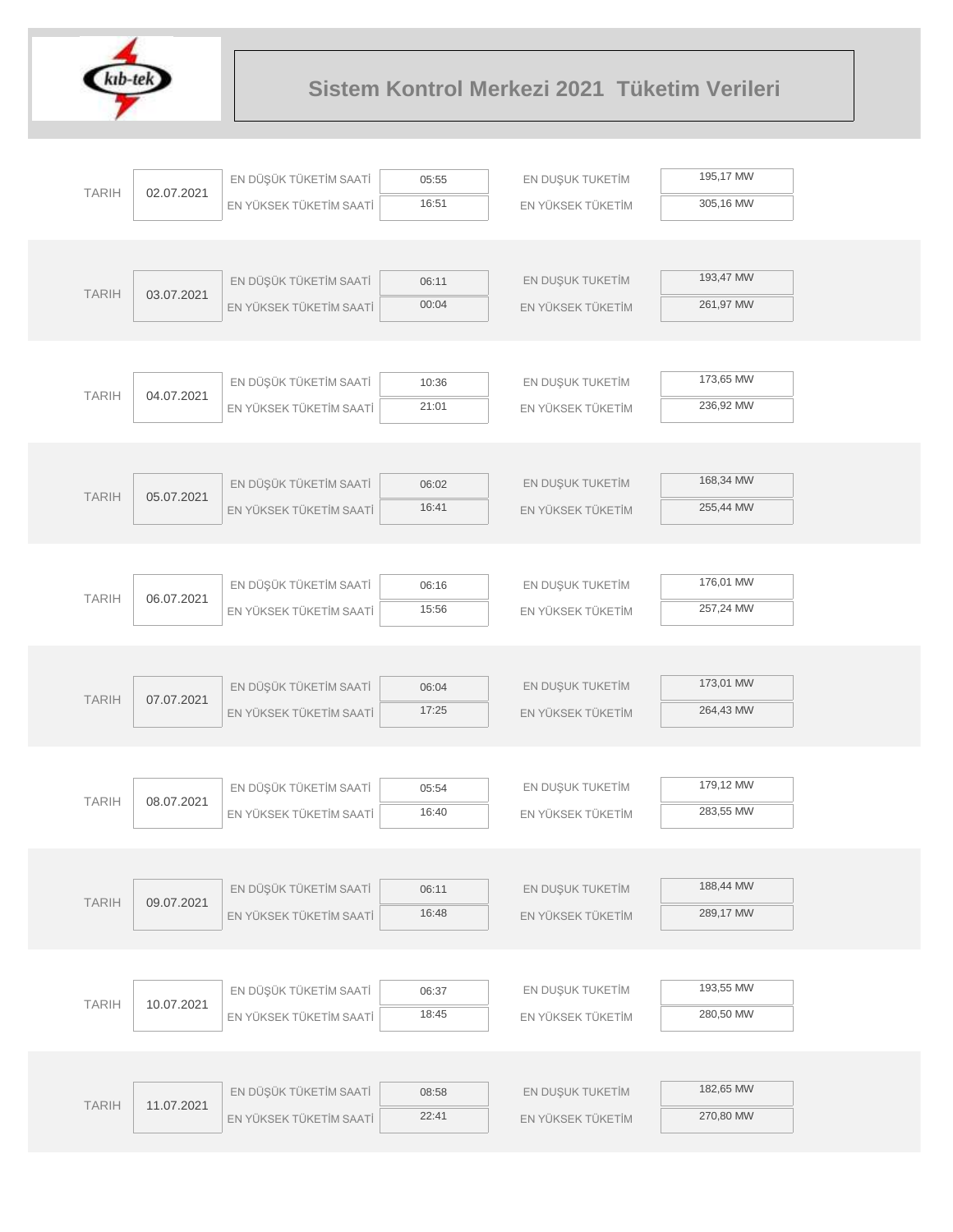

|              |            | EN DÜŞÜK TÜKETİM SAATİ  | 06:06          | EN DUŞUK TUKETİM  | 193,81 MW |  |
|--------------|------------|-------------------------|----------------|-------------------|-----------|--|
| <b>TARIH</b> | 12.07.2021 | EN YÜKSEK TÜKETİM SAATİ | 16:48          | EN YÜKSEK TÜKETİM | 293,32 MW |  |
|              |            |                         |                |                   |           |  |
|              |            |                         |                |                   |           |  |
|              |            | EN DÜŞÜK TÜKETİM SAATİ  | 06:01          | EN DUŞUK TUKETİM  | 189,51 MW |  |
| <b>TARIH</b> | 13.07.2021 | EN YÜKSEK TÜKETİM SAATİ | 16:47          | EN YÜKSEK TÜKETİM | 283,07 MW |  |
|              |            |                         |                |                   |           |  |
|              |            |                         |                |                   |           |  |
| <b>TARIH</b> | 14.07.2021 | EN DÜŞÜK TÜKETİM SAATİ  | 05:55          | EN DUŞUK TUKETİM  | 191,44 MW |  |
|              |            | EN YÜKSEK TÜKETİM SAATİ | 16:38          | EN YÜKSEK TÜKETİM | 295,06 MW |  |
|              |            |                         |                |                   |           |  |
|              |            |                         |                |                   | 197,10 MW |  |
| <b>TARIH</b> | 15.07.2021 | EN DÜŞÜK TÜKETİM SAATİ  | 06:09<br>16:31 | EN DUŞUK TUKETİM  | 297,95 MW |  |
|              |            | EN YÜKSEK TÜKETİM SAATİ |                | EN YÜKSEK TÜKETİM |           |  |
|              |            |                         |                |                   |           |  |
|              |            | EN DÜŞÜK TÜKETİM SAATİ  | 06:07          | EN DUŞUK TUKETİM  | 208,09 MW |  |
| <b>TARIH</b> | 16.07.2021 | EN YÜKSEK TÜKETİM SAATİ | 16:48          | EN YÜKSEK TÜKETİM | 299,79 MW |  |
|              |            |                         |                |                   |           |  |
|              |            |                         |                |                   |           |  |
| <b>TARIH</b> | 17.07.2021 | EN DÜŞÜK TÜKETİM SAATİ  | 06:10          | EN DUŞUK TUKETİM  | 201,42 MW |  |
|              |            | EN YÜKSEK TÜKETİM SAATİ | 18:46          | EN YÜKSEK TÜKETİM | 289,83 MW |  |
|              |            |                         |                |                   |           |  |
|              |            |                         |                |                   |           |  |
| <b>TARIH</b> | 18.07.2021 | EN DÜŞÜK TÜKETİM SAATİ  | 06:27          | EN DUŞUK TUKETİM  | 199,27 MW |  |
|              |            | EN YÜKSEK TÜKETİM SAATİ | 18:26          | EN YÜKSEK TÜKETİM | 275,69 MW |  |
|              |            |                         |                |                   |           |  |
|              |            | EN DÜŞÜK TÜKETİM SAATİ  | 06:02          | EN DUŞUK TUKETİM  | 194,76 MW |  |
| <b>TARIH</b> | 19.07.2021 | EN YÜKSEK TÜKETİM SAATİ | 17:40          | EN YÜKSEK TÜKETİM | 279,99 MW |  |
|              |            |                         |                |                   |           |  |
|              |            |                         |                |                   |           |  |
| <b>TARIH</b> | 20.07.2021 | EN DÜŞÜK TÜKETİM SAATİ  | 11:26          | EN DUŞUK TUKETİM  | 174,61 MW |  |
|              |            | EN YÜKSEK TÜKETİM SAATİ | 00:23          | EN YÜKSEK TÜKETİM | 253,96 MW |  |
|              |            |                         |                |                   |           |  |
|              |            |                         |                |                   | 171,76 MW |  |
| <b>TARIH</b> | 21.07.2021 | EN DÜŞÜK TÜKETİM SAATİ  | 11:28<br>21:15 | EN DUŞUK TUKETİM  | 251.04 MW |  |
|              |            | EN YÜKSEK TÜKETİM SAATİ |                | EN YÜKSEK TÜKETİM |           |  |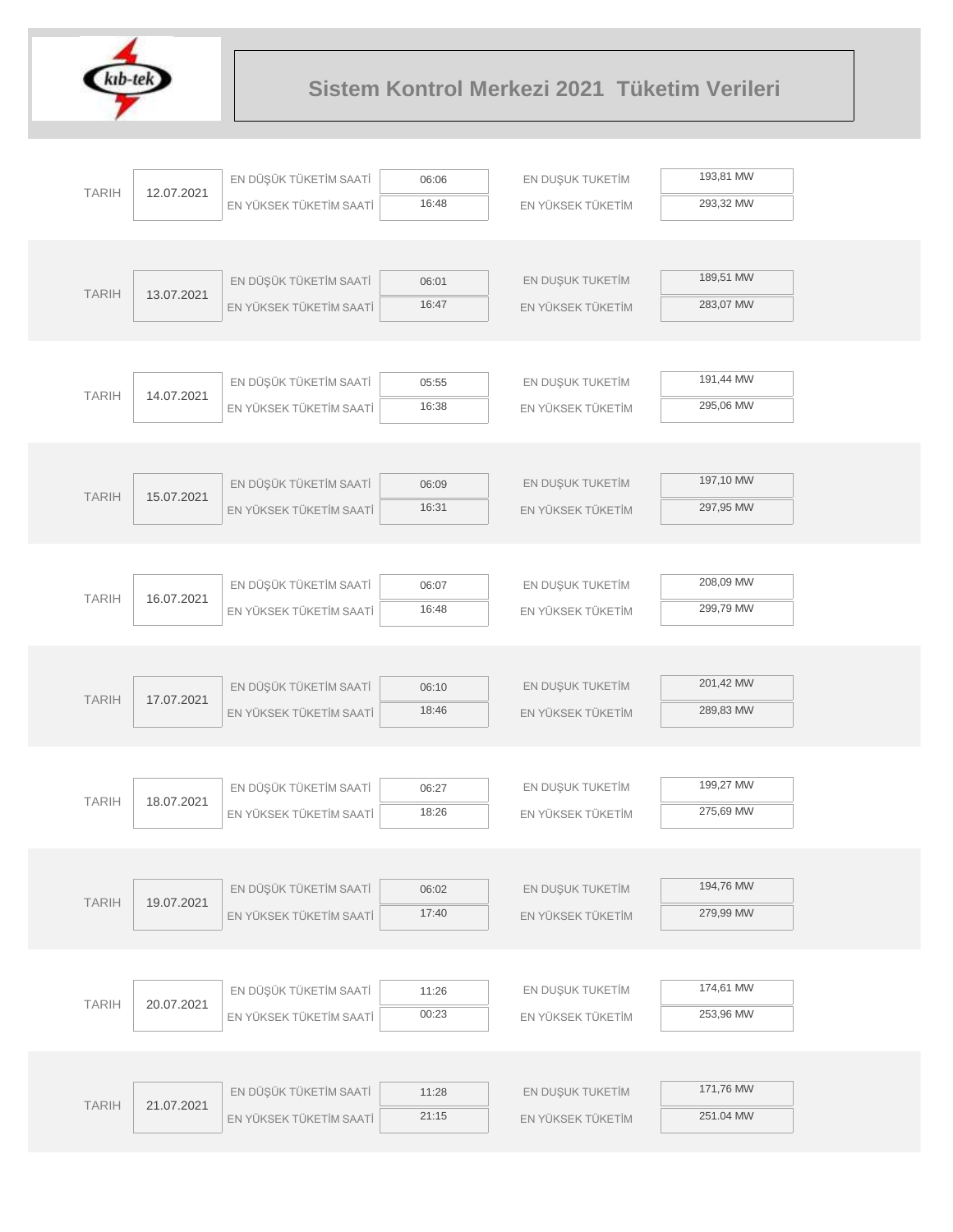

|              |                                                                                                                      | EN DÜŞÜK TÜKETİM SAATİ  | 06:06 | EN DUŞUK TUKETİM  | 186,83 MW |
|--------------|----------------------------------------------------------------------------------------------------------------------|-------------------------|-------|-------------------|-----------|
| <b>TARIH</b> | 22.07.2021                                                                                                           | EN YÜKSEK TÜKETİM SAATİ | 18:33 | EN YÜKSEK TÜKETİM | 260,50 MW |
|              |                                                                                                                      |                         |       |                   |           |
|              |                                                                                                                      |                         |       |                   |           |
|              |                                                                                                                      | EN DÜŞÜK TÜKETİM SAATİ  | 06:26 | EN DUŞUK TUKETİM  | 193,01 MW |
| <b>TARIH</b> | 23.07.2021                                                                                                           | EN YÜKSEK TÜKETİM SAATİ | 18:22 | EN YÜKSEK TÜKETİM | 264,27 MW |
|              |                                                                                                                      |                         |       |                   |           |
|              |                                                                                                                      |                         |       |                   |           |
|              |                                                                                                                      | EN DÜŞÜK TÜKETİM SAATİ  | 06:32 | EN DUŞUK TUKETİM  | 193,21 MW |
|              |                                                                                                                      | EN YÜKSEK TÜKETİM SAATİ | 18:31 | EN YÜKSEK TÜKETİM | 274,16 MW |
|              |                                                                                                                      |                         |       |                   |           |
|              |                                                                                                                      |                         |       |                   |           |
|              | <b>TARIH</b><br>25.07.2021                                                                                           | EN DÜŞÜK TÜKETİM SAATİ  | 06:29 | EN DUŞUK TUKETİM  | 189,32 MW |
|              |                                                                                                                      | EN YÜKSEK TÜKETİM SAATİ | 21:50 | EN YÜKSEK TÜKETİM | 269,63 MW |
|              |                                                                                                                      |                         |       |                   |           |
|              |                                                                                                                      |                         |       |                   |           |
|              | <b>TARIH</b><br>26.07.2021                                                                                           | EN DÜŞÜK TÜKETİM SAATİ  | 06:08 | EN DUŞUK TUKETİM  | 190,40 MW |
|              |                                                                                                                      | EN YÜKSEK TÜKETİM SAATİ | 16:45 | EN YÜKSEK TÜKETİM | 289,44 MW |
|              |                                                                                                                      |                         |       |                   |           |
|              |                                                                                                                      |                         |       |                   |           |
|              |                                                                                                                      | EN DÜŞÜK TÜKETİM SAATİ  | 06:12 | EN DUŞUK TUKETİM  | 196,31 MW |
|              |                                                                                                                      | EN YÜKSEK TÜKETİM SAATİ | 17:34 | EN YÜKSEK TÜKETİM | 288,99 MW |
|              |                                                                                                                      |                         |       |                   |           |
|              |                                                                                                                      |                         |       |                   |           |
|              | <b>TARIH</b><br>24.07.2021<br><b>TARIH</b><br>27.07.2021<br><b>TARIH</b><br>28.07.2021<br><b>TARIH</b><br>29.07.2021 | EN DÜŞÜK TÜKETİM SAATİ  | 06:09 | EN DUŞUK TUKETİM  | 213,06 MW |
|              |                                                                                                                      | EN YÜKSEK TÜKETİM SAATİ | 16:54 | EN YÜKSEK TÜKETİM | 293,79 MW |
|              |                                                                                                                      |                         |       |                   |           |
|              |                                                                                                                      |                         |       |                   |           |
|              |                                                                                                                      | EN DÜŞÜK TÜKETİM SAATİ  | 06:18 | EN DUŞUK TUKETİM  | 207,36 MW |
|              |                                                                                                                      | EN YÜKSEK TÜKETİM SAATİ | 16:46 | EN YÜKSEK TÜKETİM | 287,16 MW |
|              |                                                                                                                      |                         |       |                   |           |
|              |                                                                                                                      |                         |       |                   |           |
| <b>TARIH</b> | 30.07.2021                                                                                                           | EN DÜŞÜK TÜKETİM SAATİ  | 06:13 | EN DUŞUK TUKETİM  | 203,76 MW |
|              |                                                                                                                      | EN YÜKSEK TÜKETİM SAATİ | 17:55 | EN YÜKSEK TÜKETİM | 299,42 MW |
|              |                                                                                                                      |                         |       |                   |           |
|              |                                                                                                                      |                         |       |                   |           |
| <b>TARIH</b> | 31.07.2021                                                                                                           | EN DÜŞÜK TÜKETİM SAATİ  | 06:38 | EN DUŞUK TUKETİM  | 204,65 MW |
|              |                                                                                                                      | EN YÜKSEK TÜKETİM SAATİ | 18:38 | EN YÜKSEK TÜKETİM | 303,43 MW |
|              |                                                                                                                      |                         |       |                   |           |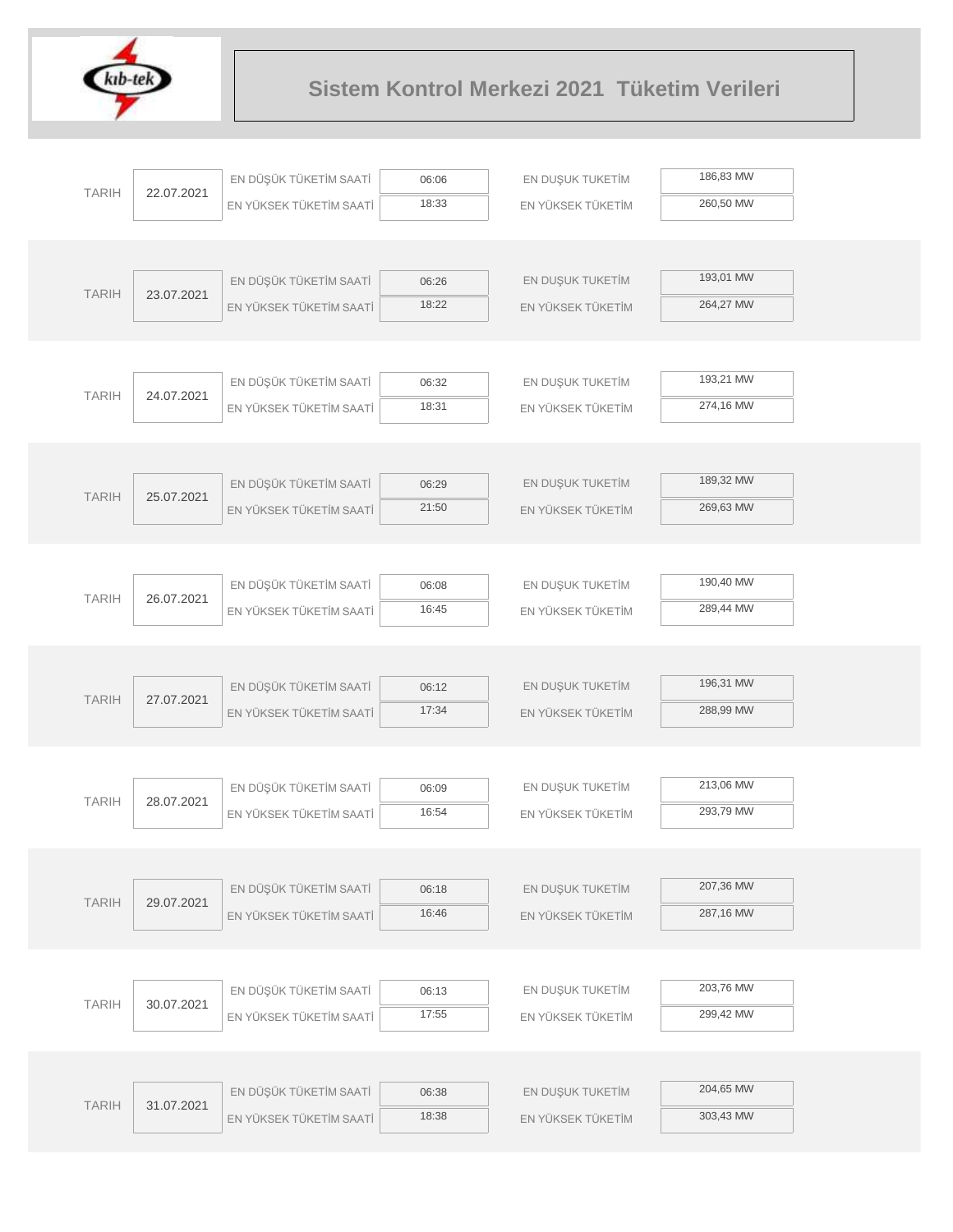

|              |            | EN DÜŞÜK TÜKETİM SAATİ  | 06:52          | EN DUŞUK TUKETİM  | 210,73 MW |  |
|--------------|------------|-------------------------|----------------|-------------------|-----------|--|
| <b>TARIH</b> | 01.08.2021 | EN YÜKSEK TÜKETİM SAATİ | 21:40          | EN YÜKSEK TÜKETİM | 293,37 MW |  |
|              |            |                         |                |                   |           |  |
|              |            |                         |                |                   |           |  |
| <b>TARIH</b> | 02.08.2021 | EN DÜŞÜK TÜKETİM SAATİ  | 06:19          | EN DUŞUK TUKETİM  | 209,49 MW |  |
|              |            | EN YÜKSEK TÜKETİM SAATİ | 16:50          | EN YÜKSEK TÜKETİM | 322,23 MW |  |
|              |            |                         |                |                   |           |  |
|              |            |                         |                |                   |           |  |
| <b>TARIH</b> | 03.08.2021 | EN DÜŞÜK TÜKETİM SAATİ  | 06:40          | EN DUŞUK TUKETİM  | 215,70 MW |  |
|              |            | EN YÜKSEK TÜKETİM SAATİ | 16:46          | EN YÜKSEK TÜKETİM | 332,82 MW |  |
|              |            |                         |                |                   |           |  |
|              |            |                         |                |                   |           |  |
| <b>TARIH</b> | 04.08.2021 | EN DÜŞÜK TÜKETİM SAATİ  | 06:24          | EN DUŞUK TUKETİM  | 218,73 MW |  |
|              |            | EN YÜKSEK TÜKETİM SAATİ | 17:28          | EN YÜKSEK TÜKETİM | 339,36 MW |  |
|              |            |                         |                |                   |           |  |
|              |            | EN DÜŞÜK TÜKETİM SAATİ  | 06:43          | EN DUŞUK TUKETİM  | 223,60 MW |  |
| <b>TARIH</b> | 05.08.2021 | EN YÜKSEK TÜKETİM SAATİ | 16:22          | EN YÜKSEK TÜKETİM | 342,50 MW |  |
|              |            |                         |                |                   |           |  |
|              |            |                         |                |                   |           |  |
|              |            | EN DÜŞÜK TÜKETİM SAATİ  | 06:30          | EN DUŞUK TUKETİM  | 224,63 MW |  |
| <b>TARIH</b> | 06.08.2021 | EN YÜKSEK TÜKETİM SAATİ | 17:20          | EN YÜKSEK TÜKETİM | 324,99 MW |  |
|              |            |                         |                |                   |           |  |
|              |            |                         |                |                   |           |  |
|              |            | EN DÜŞÜK TÜKETİM SAATİ  | 06:42          | EN DUŞUK TUKETİM  | 228,62 MW |  |
| <b>TARIH</b> | 07.08.2021 | EN YÜKSEK TÜKETİM SAATİ | 17:32          | EN YÜKSEK TÜKETİM | 301,59 MW |  |
|              |            |                         |                |                   |           |  |
|              |            |                         |                |                   |           |  |
| <b>TARIH</b> | 08.08.2021 | EN DÜŞÜK TÜKETİM SAATİ  | 11:03          | EN DUŞUK TUKETİM  | 191,96 MW |  |
|              |            | EN YÜKSEK TÜKETİM SAATİ | 22:44          | EN YÜKSEK TÜKETİM | 274,76 MW |  |
|              |            |                         |                |                   |           |  |
|              |            |                         |                |                   |           |  |
| <b>TARIH</b> | 09.08.2021 | EN DÜŞÜK TÜKETİM SAATİ  | 06:21          | EN DUŞUK TUKETİM  | 207,57 MW |  |
|              |            | EN YÜKSEK TÜKETİM SAATİ | 16:05          | EN YÜKSEK TÜKETİM | 296,69 MW |  |
|              |            |                         |                |                   |           |  |
|              |            |                         |                |                   | 216,80 MW |  |
| <b>TARIH</b> | 10.08.2021 | EN DÜŞÜK TÜKETİM SAATİ  | 06:31<br>20:48 | EN DUŞUK TUKETİM  | 303,32 MW |  |
|              |            | EN YÜKSEK TÜKETİM SAATİ |                | EN YÜKSEK TÜKETİM |           |  |
|              |            |                         |                |                   |           |  |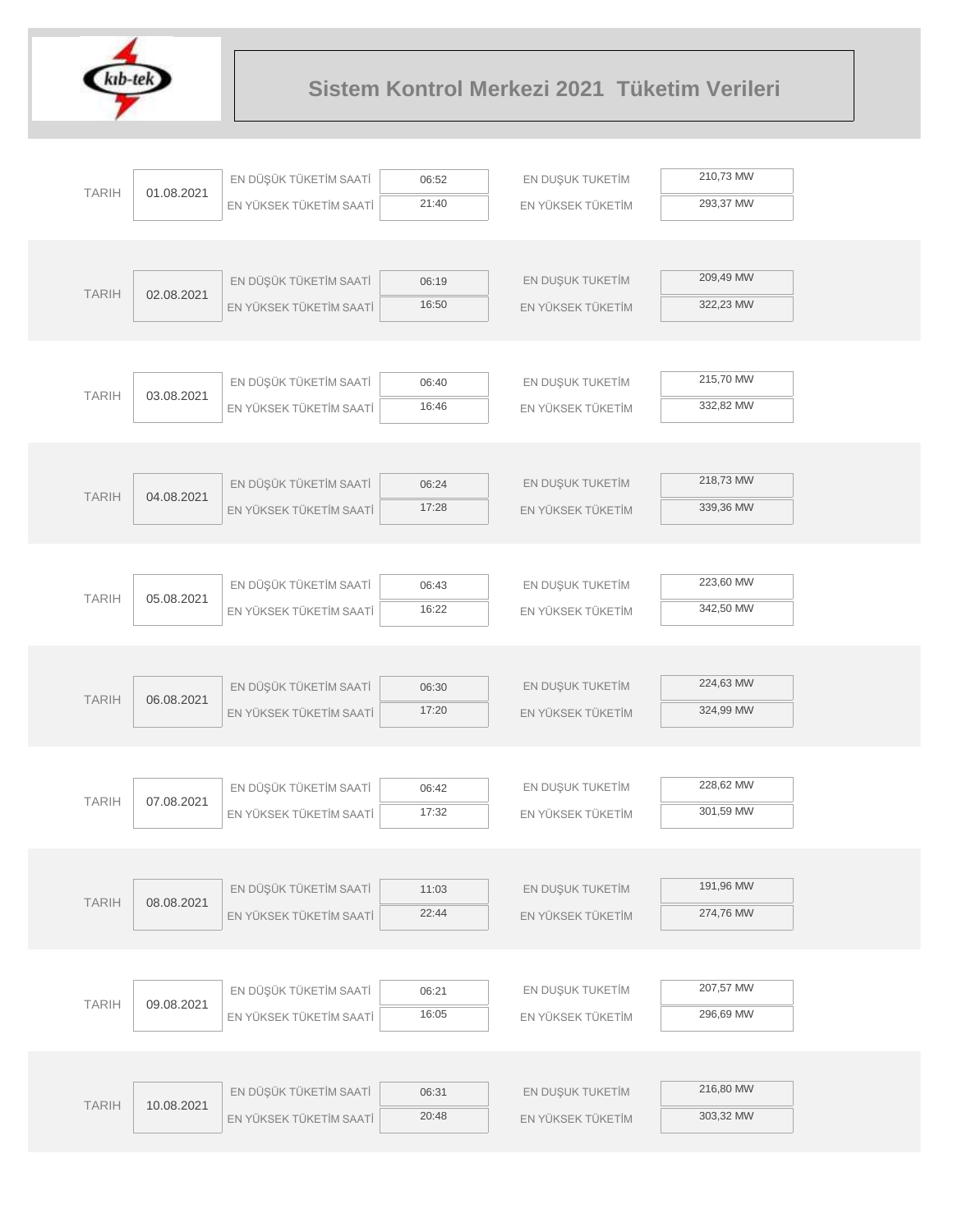

|              |            | EN DÜŞÜK TÜKETİM SAATİ  | 06:30          | EN DUŞUK TUKETİM  | 219,40 MW |  |
|--------------|------------|-------------------------|----------------|-------------------|-----------|--|
| <b>TARIH</b> | 11.08.2021 | EN YÜKSEK TÜKETİM SAATİ | 22:08          | EN YÜKSEK TÜKETİM | 288,66 MW |  |
|              |            |                         |                |                   |           |  |
|              |            |                         |                |                   |           |  |
|              |            | EN DÜŞÜK TÜKETİM SAATİ  | 06:29          | EN DUŞUK TUKETİM  | 215,61 MW |  |
| <b>TARIH</b> | 12.08.2021 | EN YÜKSEK TÜKETİM SAATİ | 21:29          | EN YÜKSEK TÜKETİM | 296,08 MW |  |
|              |            |                         |                |                   |           |  |
|              |            |                         |                |                   |           |  |
| <b>TARIH</b> | 13.08.2021 | EN DÜŞÜK TÜKETİM SAATİ  | 06:28          | EN DUŞUK TUKETİM  | 210,59 MW |  |
|              |            | EN YÜKSEK TÜKETİM SAATİ | 16:31          | EN YÜKSEK TÜKETİM | 306,23 MW |  |
|              |            |                         |                |                   |           |  |
|              |            |                         |                |                   | 207,80 MW |  |
| <b>TARIH</b> | 14.08.2021 | EN DÜŞÜK TÜKETİM SAATİ  | 06:37<br>18:37 | EN DUŞUK TUKETİM  | 281,13 MW |  |
|              |            | EN YÜKSEK TÜKETİM SAATİ |                | EN YÜKSEK TÜKETİM |           |  |
|              |            |                         |                |                   |           |  |
|              |            | EN DÜŞÜK TÜKETİM SAATİ  | 11:38          | EN DUŞUK TUKETİM  | 191,95 MW |  |
| <b>TARIH</b> | 15.08.2021 | EN YÜKSEK TÜKETİM SAATİ | 21:24          | EN YÜKSEK TÜKETİM | 269,99 MW |  |
|              |            |                         |                |                   |           |  |
|              |            |                         |                |                   |           |  |
|              |            | EN DÜŞÜK TÜKETİM SAATİ  | 06:26          | EN DUŞUK TUKETİM  | 198,34 MW |  |
| <b>TARIH</b> | 16.08.2021 | EN YÜKSEK TÜKETİM SAATİ | 17:52          | EN YÜKSEK TÜKETİM | 291,93 MW |  |
|              |            |                         |                |                   |           |  |
|              |            |                         |                |                   |           |  |
| <b>TARIH</b> | 17.08.2021 | EN DÜŞÜK TÜKETİM SAATİ  | 06:22          | EN DUŞUK TUKETİM  | 188,70 MW |  |
|              |            | EN YÜKSEK TÜKETİM SAATİ | 16:55          | EN YÜKSEK TÜKETİM | 294,77 MW |  |
|              |            |                         |                |                   |           |  |
|              |            | EN DÜŞÜK TÜKETİM SAATİ  | 06:08          | EN DUŞUK TUKETİM  | 185,34 MW |  |
| <b>TARIH</b> | 18.08.2021 | EN YÜKSEK TÜKETİM SAATİ | 16:33          | EN YÜKSEK TÜKETİM | 282,72 MW |  |
|              |            |                         |                |                   |           |  |
|              |            |                         |                |                   |           |  |
|              |            | EN DÜŞÜK TÜKETİM SAATİ  | 06:32          | EN DUŞUK TUKETİM  | 187,75 MW |  |
| <b>TARIH</b> | 19.08.2021 | EN YÜKSEK TÜKETİM SAATİ | 16:36          | EN YÜKSEK TÜKETİM | 292,99 MW |  |
|              |            |                         |                |                   |           |  |
|              |            |                         |                |                   |           |  |
| <b>TARIH</b> | 20.08.2021 | EN DÜŞÜK TÜKETİM SAATİ  | 06:29          | EN DUŞUK TUKETİM  | 196,69 MW |  |
|              |            | EN YÜKSEK TÜKETİM SAATİ | 16:50          | EN YÜKSEK TÜKETİM | 304,02 MW |  |
|              |            |                         |                |                   |           |  |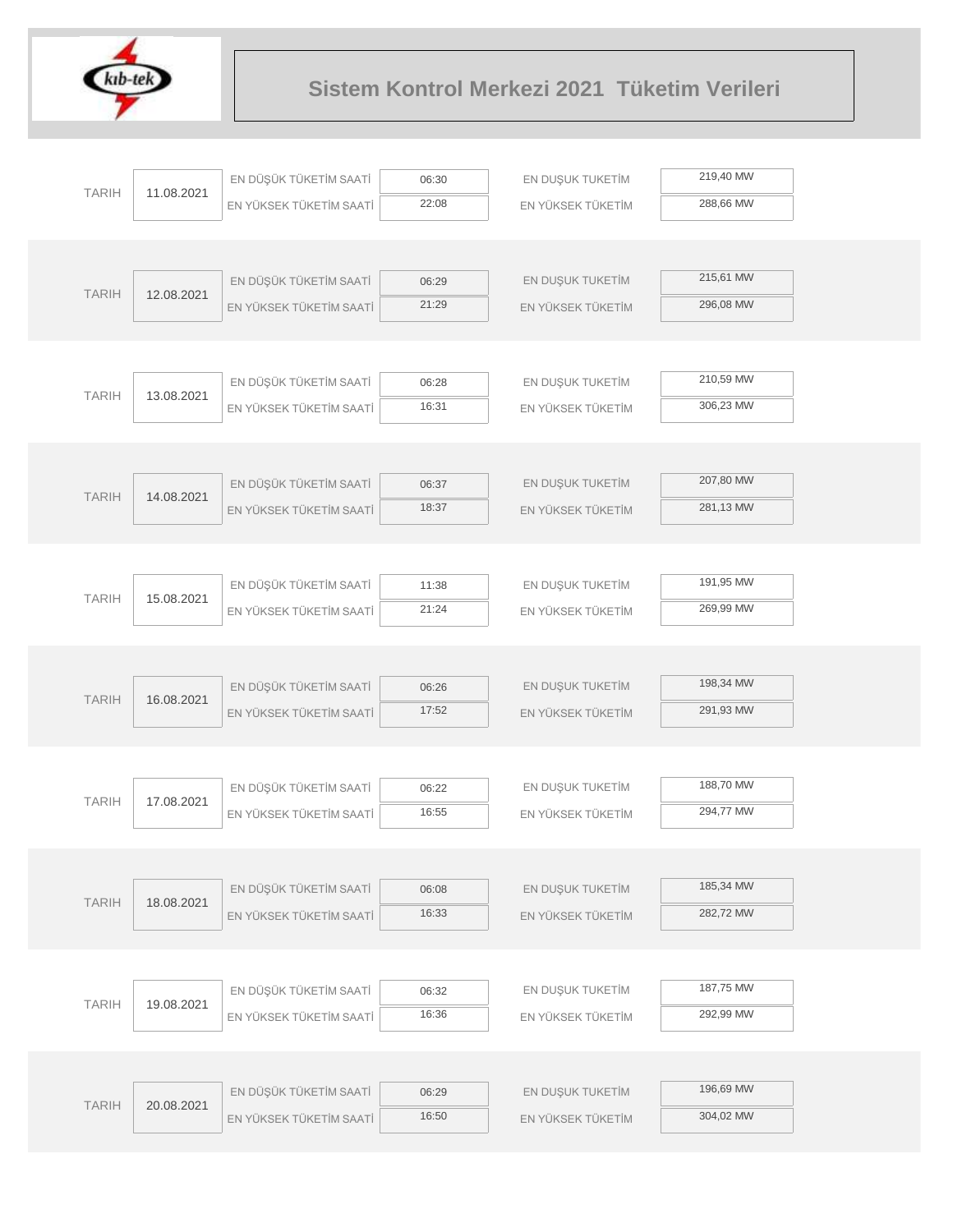

|              |            | EN DÜŞÜK TÜKETİM SAATİ  | 06:47 | EN DUŞUK TUKETİM  | 198,44 MW |  |
|--------------|------------|-------------------------|-------|-------------------|-----------|--|
| <b>TARIH</b> | 21.08.2021 | EN YÜKSEK TÜKETİM SAATİ | 18:19 | EN YÜKSEK TÜKETİM | 293,88 MW |  |
|              |            |                         |       |                   |           |  |
|              |            |                         |       |                   |           |  |
| <b>TARIH</b> | 22.08.2021 | EN DÜŞÜK TÜKETİM SAATİ  | 06:47 | EN DUŞUK TUKETİM  | 144,69 MW |  |
|              |            | EN YÜKSEK TÜKETİM SAATİ | 18:17 | EN YÜKSEK TÜKETİM | 269,75 MW |  |
|              |            |                         |       |                   |           |  |
|              |            |                         |       |                   |           |  |
| <b>TARIH</b> | 23.08.2021 | EN DÜŞÜK TÜKETİM SAATİ  | 06:27 | EN DUŞUK TUKETİM  | 186,92 MW |  |
|              |            | EN YÜKSEK TÜKETİM SAATİ | 16:53 | EN YÜKSEK TÜKETİM | 304,14 MW |  |
|              |            |                         |       |                   |           |  |
|              |            |                         |       |                   |           |  |
| <b>TARIH</b> | 24.08.2021 | EN DÜŞÜK TÜKETİM SAATİ  | 06:33 | EN DUŞUK TUKETİM  | 194,95 MW |  |
|              |            | EN YÜKSEK TÜKETİM SAATİ | 16:36 | EN YÜKSEK TÜKETİM | 305,07 MW |  |
|              |            |                         |       |                   |           |  |
|              |            | EN DÜŞÜK TÜKETİM SAATİ  | 06:33 | EN DUŞUK TUKETİM  | 191,82 MW |  |
| <b>TARIH</b> | 25.08.2021 |                         | 16:41 |                   | 306,39 MW |  |
|              |            | EN YÜKSEK TÜKETİM SAATİ |       | EN YÜKSEK TÜKETİM |           |  |
|              |            |                         |       |                   |           |  |
|              |            | EN DÜŞÜK TÜKETİM SAATİ  | 06:33 | EN DUŞUK TUKETİM  | 193,45 MW |  |
| <b>TARIH</b> | 26.08.2021 | EN YÜKSEK TÜKETİM SAATİ | 19:28 | EN YÜKSEK TÜKETİM | 308,06 MW |  |
|              |            |                         |       |                   |           |  |
|              |            |                         |       |                   |           |  |
|              |            | EN DÜŞÜK TÜKETİM SAATİ  | 06:36 | EN DUŞUK TUKETİM  | 184,33 MW |  |
| <b>TARIH</b> | 27.08.2021 | EN YÜKSEK TÜKETİM SAATİ | 16:47 | EN YÜKSEK TÜKETİM | 284,50 MW |  |
|              |            |                         |       |                   |           |  |
|              |            |                         |       |                   |           |  |
| <b>TARIH</b> | 28.08.2021 | EN DÜŞÜK TÜKETİM SAATİ  | 04:59 | EN DUŞUK TUKETİM  | 180,46 MW |  |
|              |            | EN YÜKSEK TÜKETİM SAATİ | 18:26 | EN YÜKSEK TÜKETİM | 270,05 MW |  |
|              |            |                         |       |                   |           |  |
|              |            |                         |       |                   |           |  |
| <b>TARIH</b> | 29.08.2021 | EN DÜŞÜK TÜKETİM SAATİ  | 06:46 | EN DUŞUK TUKETİM  | 175,64 MW |  |
|              |            | EN YÜKSEK TÜKETİM SAATİ | 19:55 | EN YÜKSEK TÜKETİM | 264,20 MW |  |
|              |            |                         |       |                   |           |  |
|              |            |                         |       |                   | 182,69 MW |  |
| <b>TARIH</b> | 30.08.2021 | EN DÜŞÜK TÜKETİM SAATİ  | 06:34 | EN DUŞUK TUKETİM  |           |  |
|              |            | EN YÜKSEK TÜKETİM SAATİ | 17:45 | EN YÜKSEK TÜKETİM | 267,45MW  |  |
|              |            |                         |       |                   |           |  |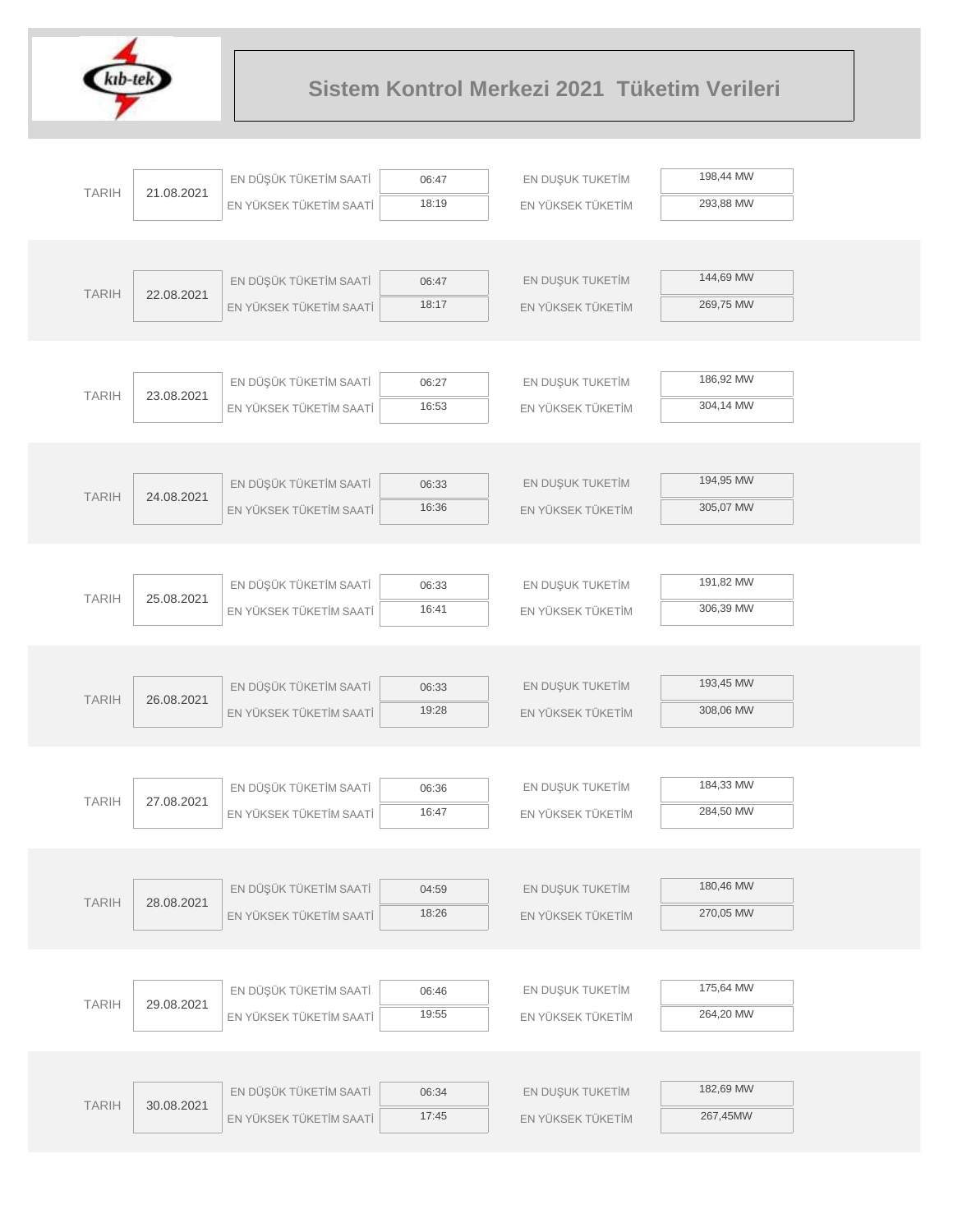

|              |            | EN DÜŞÜK TÜKETİM SAATİ  | 06:19          | EN DUŞUK TUKETİM  | 184,68 MW |  |
|--------------|------------|-------------------------|----------------|-------------------|-----------|--|
| <b>TARIH</b> | 31.08.2021 | EN YÜKSEK TÜKETİM SAATİ | 16:29          | EN YÜKSEK TÜKETİM | 277,73MW  |  |
|              |            |                         |                |                   |           |  |
|              |            |                         |                |                   |           |  |
| <b>TARIH</b> | 01.09.2021 | EN DÜŞÜK TÜKETİM SAATİ  | 06:38          | EN DUŞUK TUKETİM  | 187,23 MW |  |
|              |            | EN YÜKSEK TÜKETİM SAATİ | 16:33          | EN YÜKSEK TÜKETİM | 275,63 MW |  |
|              |            |                         |                |                   |           |  |
|              |            |                         |                |                   |           |  |
| <b>TARIH</b> | 02.09.2021 | EN DÜŞÜK TÜKETİM SAATİ  | 06:06          | EN DUŞUK TUKETİM  | 182,05 MW |  |
|              |            | EN YÜKSEK TÜKETİM SAATİ | 16:51          | EN YÜKSEK TÜKETİM | 279,78 MW |  |
|              |            |                         |                |                   |           |  |
|              |            | EN DÜŞÜK TÜKETİM SAATİ  | 06:17          | EN DUŞUK TUKETİM  | 184,66 MW |  |
| <b>TARIH</b> | 03.09.2021 | EN YÜKSEK TÜKETİM SAATİ | 19:35          | EN YÜKSEK TÜKETİM | 261,72 MW |  |
|              |            |                         |                |                   |           |  |
|              |            |                         |                |                   |           |  |
|              |            | EN DÜŞÜK TÜKETİM SAATİ  | 07:02          | EN DUŞUK TUKETİM  | 175,93 MW |  |
| <b>TARIH</b> | 04.09.2021 | EN YÜKSEK TÜKETİM SAATİ | 19:42          | EN YÜKSEK TÜKETİM | 258,89 MW |  |
|              |            |                         |                |                   |           |  |
|              |            |                         |                |                   |           |  |
|              |            | EN DÜŞÜK TÜKETİM SAATİ  | 12:07          | EN DUŞUK TUKETİM  | 165,22 MW |  |
| <b>TARIH</b> | 05.09.2021 | EN YÜKSEK TÜKETİM SAATİ | 19:39          | EN YÜKSEK TÜKETİM | 243,19 MW |  |
|              |            |                         |                |                   |           |  |
|              |            |                         |                |                   |           |  |
| <b>TARIH</b> | 06.09.2021 | EN DÜŞÜK TÜKETİM SAATİ  | 06:14          | EN DUŞUK TUKETİM  | 169,42 MW |  |
|              |            | EN YÜKSEK TÜKETİM SAATİ | 19:38          | EN YÜKSEK TÜKETİM | 259,22 MW |  |
|              |            |                         |                |                   |           |  |
|              |            |                         |                |                   | 172,31 MW |  |
| <b>TARIH</b> | 07.09.2021 | EN DÜŞÜK TÜKETİM SAATİ  | 05:40<br>16:50 | EN DUŞUK TUKETİM  | 262,03 MW |  |
|              |            | EN YÜKSEK TÜKETİM SAATİ |                | EN YÜKSEK TÜKETİM |           |  |
|              |            |                         |                |                   |           |  |
|              |            | EN DÜŞÜK TÜKETİM SAATİ  | 06:38          | EN DUŞUK TUKETİM  | 175,22 MW |  |
| <b>TARIH</b> | 08.09.2021 | EN YÜKSEK TÜKETİM SAATİ | 16:54          | EN YÜKSEK TÜKETİM | 258,62 MW |  |
|              |            |                         |                |                   |           |  |
|              |            |                         |                |                   |           |  |
|              |            | EN DÜŞÜK TÜKETİM SAATİ  | 04:58          | EN DUŞUK TUKETİM  | 164,35 MW |  |
| <b>TARIH</b> | 09.09.2021 | EN YÜKSEK TÜKETİM SAATİ | 19:31          | EN YÜKSEK TÜKETİM | 267,58 MW |  |
|              |            |                         |                |                   |           |  |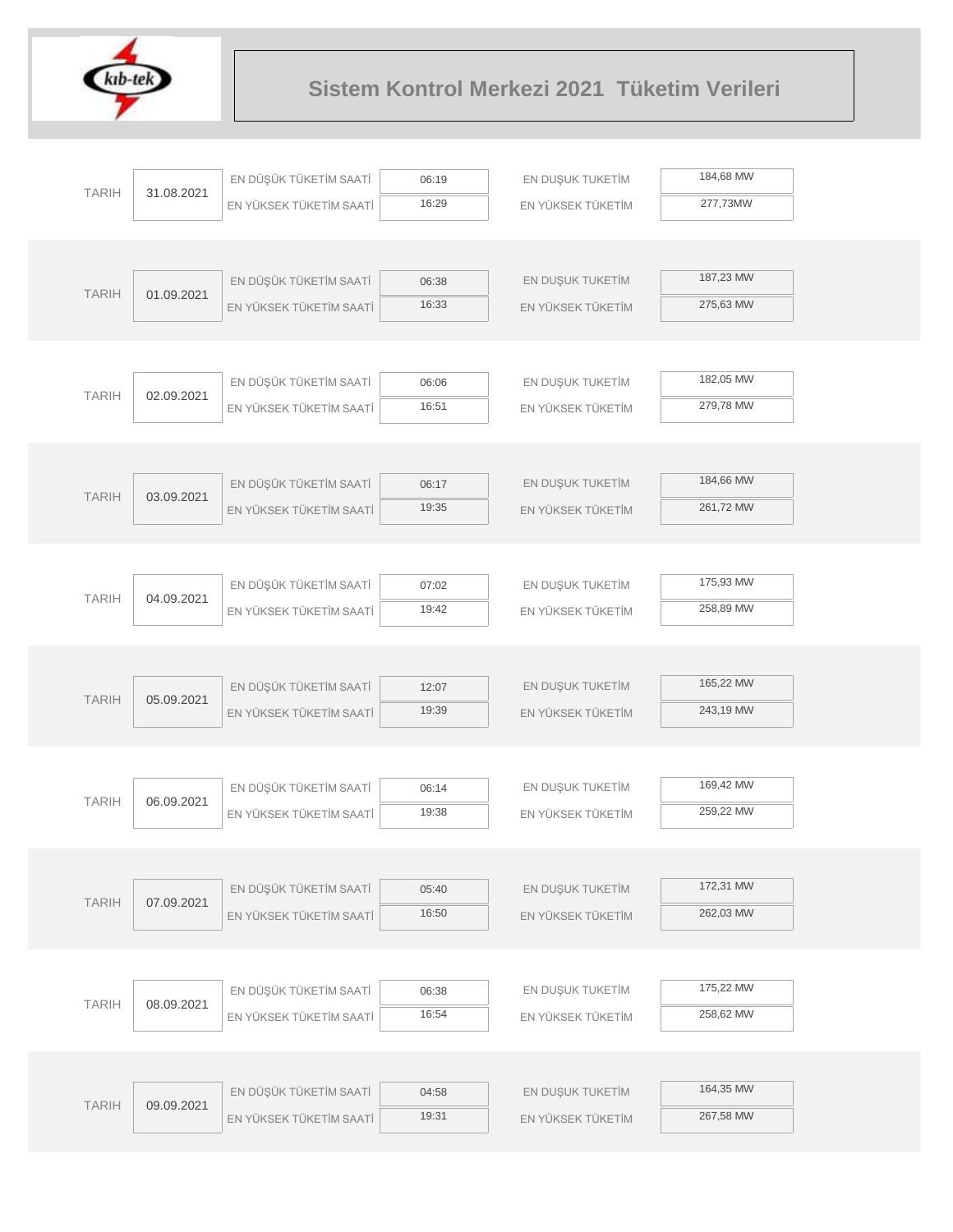

| 171,20 MW<br>EN DÜŞÜK TÜKETİM SAATİ<br>EN DUŞUK TUKETİM<br>05:52<br><b>TARIH</b><br>10.09.2021<br>19:24<br>240,77 MW<br>EN YÜKSEK TÜKETİM SAATİ<br>EN YÜKSEK TÜKETİM<br>153,32 MW<br>EN DÜŞÜK TÜKETİM SAATİ<br>EN DUŞUK TUKETİM<br>06:37<br><b>TARIH</b><br>11.09.2021<br>19:22<br>242,78 MW<br>EN YÜKSEK TÜKETİM SAATİ<br>EN YÜKSEK TÜKETİM<br>150,06 MW<br>EN DÜŞÜK TÜKETİM SAATİ<br>EN DUŞUK TUKETİM<br>06:47<br><b>TARIH</b><br>12.09.2021<br>19:37<br>236,63 MW<br>EN YÜKSEK TÜKETİM SAATİ<br>EN YÜKSEK TÜKETİM<br>154,58 MW<br>EN DÜŞÜK TÜKETİM SAATİ<br>EN DUŞUK TUKETİM<br>04:47<br><b>TARIH</b><br>13.09.2021<br>19:31<br>242,81 MW<br>EN YÜKSEK TÜKETİM SAATİ<br>EN YÜKSEK TÜKETİM<br>153,44 MW<br>EN DÜŞÜK TÜKETİM SAATİ<br>EN DUŞUK TUKETİM<br>03:58<br><b>TARIH</b><br>14.09.2021<br>19:36<br>240,34 MW<br>EN YÜKSEK TÜKETİM SAATİ<br>EN YÜKSEK TÜKETİM<br>148,95 MW<br>EN DÜŞÜK TÜKETİM SAATİ<br>EN DUŞUK TUKETİM<br>05:03<br><b>TARIH</b><br>15.09.2021<br>19:25<br>230,80 MW<br>EN YÜKSEK TÜKETİM SAATİ<br>EN YÜKSEK TÜKETİM<br>142,56 MW<br>EN DÜŞÜK TÜKETİM SAATİ<br>EN DUŞUK TUKETİM<br>04:56<br><b>TARIH</b><br>16.09.2021<br>19:15<br>213,89 MW<br>EN YÜKSEK TÜKETİM SAATİ<br>EN YÜKSEK TÜKETİM<br>131,17 MW<br>EN DÜŞÜK TÜKETİM SAATİ<br>EN DUŞUK TUKETİM<br>04:25<br><b>TARIH</b><br>17.09.2021<br>223,73 MW<br>19:26<br>EN YÜKSEK TÜKETİM SAATİ<br>EN YÜKSEK TÜKETİM<br>138,09 MW<br>EN DÜŞÜK TÜKETİM SAATİ<br>EN DUŞUK TUKETİM<br>05:01<br><b>TARIH</b><br>18.09.2021<br>225,26 MW<br>19:22<br>EN YÜKSEK TÜKETİM SAATİ<br>EN YÜKSEK TÜKETİM<br>134,64 MW<br>EN DÜŞÜK TÜKETİM SAATİ<br>EN DUŞUK TUKETİM<br>07:02<br><b>TARIH</b><br>19.09.2021<br>229,60 MW<br>19:15<br>EN YÜKSEK TÜKETİM SAATİ<br>EN YÜKSEK TÜKETİM |  |  |  |  |
|----------------------------------------------------------------------------------------------------------------------------------------------------------------------------------------------------------------------------------------------------------------------------------------------------------------------------------------------------------------------------------------------------------------------------------------------------------------------------------------------------------------------------------------------------------------------------------------------------------------------------------------------------------------------------------------------------------------------------------------------------------------------------------------------------------------------------------------------------------------------------------------------------------------------------------------------------------------------------------------------------------------------------------------------------------------------------------------------------------------------------------------------------------------------------------------------------------------------------------------------------------------------------------------------------------------------------------------------------------------------------------------------------------------------------------------------------------------------------------------------------------------------------------------------------------------------------------------------------------------------------------------------------------------------------------------------------------------------------------------------|--|--|--|--|
|                                                                                                                                                                                                                                                                                                                                                                                                                                                                                                                                                                                                                                                                                                                                                                                                                                                                                                                                                                                                                                                                                                                                                                                                                                                                                                                                                                                                                                                                                                                                                                                                                                                                                                                                              |  |  |  |  |
|                                                                                                                                                                                                                                                                                                                                                                                                                                                                                                                                                                                                                                                                                                                                                                                                                                                                                                                                                                                                                                                                                                                                                                                                                                                                                                                                                                                                                                                                                                                                                                                                                                                                                                                                              |  |  |  |  |
|                                                                                                                                                                                                                                                                                                                                                                                                                                                                                                                                                                                                                                                                                                                                                                                                                                                                                                                                                                                                                                                                                                                                                                                                                                                                                                                                                                                                                                                                                                                                                                                                                                                                                                                                              |  |  |  |  |
|                                                                                                                                                                                                                                                                                                                                                                                                                                                                                                                                                                                                                                                                                                                                                                                                                                                                                                                                                                                                                                                                                                                                                                                                                                                                                                                                                                                                                                                                                                                                                                                                                                                                                                                                              |  |  |  |  |
|                                                                                                                                                                                                                                                                                                                                                                                                                                                                                                                                                                                                                                                                                                                                                                                                                                                                                                                                                                                                                                                                                                                                                                                                                                                                                                                                                                                                                                                                                                                                                                                                                                                                                                                                              |  |  |  |  |
|                                                                                                                                                                                                                                                                                                                                                                                                                                                                                                                                                                                                                                                                                                                                                                                                                                                                                                                                                                                                                                                                                                                                                                                                                                                                                                                                                                                                                                                                                                                                                                                                                                                                                                                                              |  |  |  |  |
|                                                                                                                                                                                                                                                                                                                                                                                                                                                                                                                                                                                                                                                                                                                                                                                                                                                                                                                                                                                                                                                                                                                                                                                                                                                                                                                                                                                                                                                                                                                                                                                                                                                                                                                                              |  |  |  |  |
|                                                                                                                                                                                                                                                                                                                                                                                                                                                                                                                                                                                                                                                                                                                                                                                                                                                                                                                                                                                                                                                                                                                                                                                                                                                                                                                                                                                                                                                                                                                                                                                                                                                                                                                                              |  |  |  |  |
|                                                                                                                                                                                                                                                                                                                                                                                                                                                                                                                                                                                                                                                                                                                                                                                                                                                                                                                                                                                                                                                                                                                                                                                                                                                                                                                                                                                                                                                                                                                                                                                                                                                                                                                                              |  |  |  |  |
|                                                                                                                                                                                                                                                                                                                                                                                                                                                                                                                                                                                                                                                                                                                                                                                                                                                                                                                                                                                                                                                                                                                                                                                                                                                                                                                                                                                                                                                                                                                                                                                                                                                                                                                                              |  |  |  |  |
|                                                                                                                                                                                                                                                                                                                                                                                                                                                                                                                                                                                                                                                                                                                                                                                                                                                                                                                                                                                                                                                                                                                                                                                                                                                                                                                                                                                                                                                                                                                                                                                                                                                                                                                                              |  |  |  |  |
|                                                                                                                                                                                                                                                                                                                                                                                                                                                                                                                                                                                                                                                                                                                                                                                                                                                                                                                                                                                                                                                                                                                                                                                                                                                                                                                                                                                                                                                                                                                                                                                                                                                                                                                                              |  |  |  |  |
|                                                                                                                                                                                                                                                                                                                                                                                                                                                                                                                                                                                                                                                                                                                                                                                                                                                                                                                                                                                                                                                                                                                                                                                                                                                                                                                                                                                                                                                                                                                                                                                                                                                                                                                                              |  |  |  |  |
|                                                                                                                                                                                                                                                                                                                                                                                                                                                                                                                                                                                                                                                                                                                                                                                                                                                                                                                                                                                                                                                                                                                                                                                                                                                                                                                                                                                                                                                                                                                                                                                                                                                                                                                                              |  |  |  |  |
|                                                                                                                                                                                                                                                                                                                                                                                                                                                                                                                                                                                                                                                                                                                                                                                                                                                                                                                                                                                                                                                                                                                                                                                                                                                                                                                                                                                                                                                                                                                                                                                                                                                                                                                                              |  |  |  |  |
|                                                                                                                                                                                                                                                                                                                                                                                                                                                                                                                                                                                                                                                                                                                                                                                                                                                                                                                                                                                                                                                                                                                                                                                                                                                                                                                                                                                                                                                                                                                                                                                                                                                                                                                                              |  |  |  |  |
|                                                                                                                                                                                                                                                                                                                                                                                                                                                                                                                                                                                                                                                                                                                                                                                                                                                                                                                                                                                                                                                                                                                                                                                                                                                                                                                                                                                                                                                                                                                                                                                                                                                                                                                                              |  |  |  |  |
|                                                                                                                                                                                                                                                                                                                                                                                                                                                                                                                                                                                                                                                                                                                                                                                                                                                                                                                                                                                                                                                                                                                                                                                                                                                                                                                                                                                                                                                                                                                                                                                                                                                                                                                                              |  |  |  |  |
|                                                                                                                                                                                                                                                                                                                                                                                                                                                                                                                                                                                                                                                                                                                                                                                                                                                                                                                                                                                                                                                                                                                                                                                                                                                                                                                                                                                                                                                                                                                                                                                                                                                                                                                                              |  |  |  |  |
|                                                                                                                                                                                                                                                                                                                                                                                                                                                                                                                                                                                                                                                                                                                                                                                                                                                                                                                                                                                                                                                                                                                                                                                                                                                                                                                                                                                                                                                                                                                                                                                                                                                                                                                                              |  |  |  |  |
|                                                                                                                                                                                                                                                                                                                                                                                                                                                                                                                                                                                                                                                                                                                                                                                                                                                                                                                                                                                                                                                                                                                                                                                                                                                                                                                                                                                                                                                                                                                                                                                                                                                                                                                                              |  |  |  |  |
|                                                                                                                                                                                                                                                                                                                                                                                                                                                                                                                                                                                                                                                                                                                                                                                                                                                                                                                                                                                                                                                                                                                                                                                                                                                                                                                                                                                                                                                                                                                                                                                                                                                                                                                                              |  |  |  |  |
|                                                                                                                                                                                                                                                                                                                                                                                                                                                                                                                                                                                                                                                                                                                                                                                                                                                                                                                                                                                                                                                                                                                                                                                                                                                                                                                                                                                                                                                                                                                                                                                                                                                                                                                                              |  |  |  |  |
|                                                                                                                                                                                                                                                                                                                                                                                                                                                                                                                                                                                                                                                                                                                                                                                                                                                                                                                                                                                                                                                                                                                                                                                                                                                                                                                                                                                                                                                                                                                                                                                                                                                                                                                                              |  |  |  |  |
|                                                                                                                                                                                                                                                                                                                                                                                                                                                                                                                                                                                                                                                                                                                                                                                                                                                                                                                                                                                                                                                                                                                                                                                                                                                                                                                                                                                                                                                                                                                                                                                                                                                                                                                                              |  |  |  |  |
|                                                                                                                                                                                                                                                                                                                                                                                                                                                                                                                                                                                                                                                                                                                                                                                                                                                                                                                                                                                                                                                                                                                                                                                                                                                                                                                                                                                                                                                                                                                                                                                                                                                                                                                                              |  |  |  |  |
|                                                                                                                                                                                                                                                                                                                                                                                                                                                                                                                                                                                                                                                                                                                                                                                                                                                                                                                                                                                                                                                                                                                                                                                                                                                                                                                                                                                                                                                                                                                                                                                                                                                                                                                                              |  |  |  |  |
|                                                                                                                                                                                                                                                                                                                                                                                                                                                                                                                                                                                                                                                                                                                                                                                                                                                                                                                                                                                                                                                                                                                                                                                                                                                                                                                                                                                                                                                                                                                                                                                                                                                                                                                                              |  |  |  |  |
|                                                                                                                                                                                                                                                                                                                                                                                                                                                                                                                                                                                                                                                                                                                                                                                                                                                                                                                                                                                                                                                                                                                                                                                                                                                                                                                                                                                                                                                                                                                                                                                                                                                                                                                                              |  |  |  |  |
|                                                                                                                                                                                                                                                                                                                                                                                                                                                                                                                                                                                                                                                                                                                                                                                                                                                                                                                                                                                                                                                                                                                                                                                                                                                                                                                                                                                                                                                                                                                                                                                                                                                                                                                                              |  |  |  |  |
|                                                                                                                                                                                                                                                                                                                                                                                                                                                                                                                                                                                                                                                                                                                                                                                                                                                                                                                                                                                                                                                                                                                                                                                                                                                                                                                                                                                                                                                                                                                                                                                                                                                                                                                                              |  |  |  |  |
|                                                                                                                                                                                                                                                                                                                                                                                                                                                                                                                                                                                                                                                                                                                                                                                                                                                                                                                                                                                                                                                                                                                                                                                                                                                                                                                                                                                                                                                                                                                                                                                                                                                                                                                                              |  |  |  |  |
|                                                                                                                                                                                                                                                                                                                                                                                                                                                                                                                                                                                                                                                                                                                                                                                                                                                                                                                                                                                                                                                                                                                                                                                                                                                                                                                                                                                                                                                                                                                                                                                                                                                                                                                                              |  |  |  |  |
|                                                                                                                                                                                                                                                                                                                                                                                                                                                                                                                                                                                                                                                                                                                                                                                                                                                                                                                                                                                                                                                                                                                                                                                                                                                                                                                                                                                                                                                                                                                                                                                                                                                                                                                                              |  |  |  |  |
|                                                                                                                                                                                                                                                                                                                                                                                                                                                                                                                                                                                                                                                                                                                                                                                                                                                                                                                                                                                                                                                                                                                                                                                                                                                                                                                                                                                                                                                                                                                                                                                                                                                                                                                                              |  |  |  |  |
|                                                                                                                                                                                                                                                                                                                                                                                                                                                                                                                                                                                                                                                                                                                                                                                                                                                                                                                                                                                                                                                                                                                                                                                                                                                                                                                                                                                                                                                                                                                                                                                                                                                                                                                                              |  |  |  |  |
|                                                                                                                                                                                                                                                                                                                                                                                                                                                                                                                                                                                                                                                                                                                                                                                                                                                                                                                                                                                                                                                                                                                                                                                                                                                                                                                                                                                                                                                                                                                                                                                                                                                                                                                                              |  |  |  |  |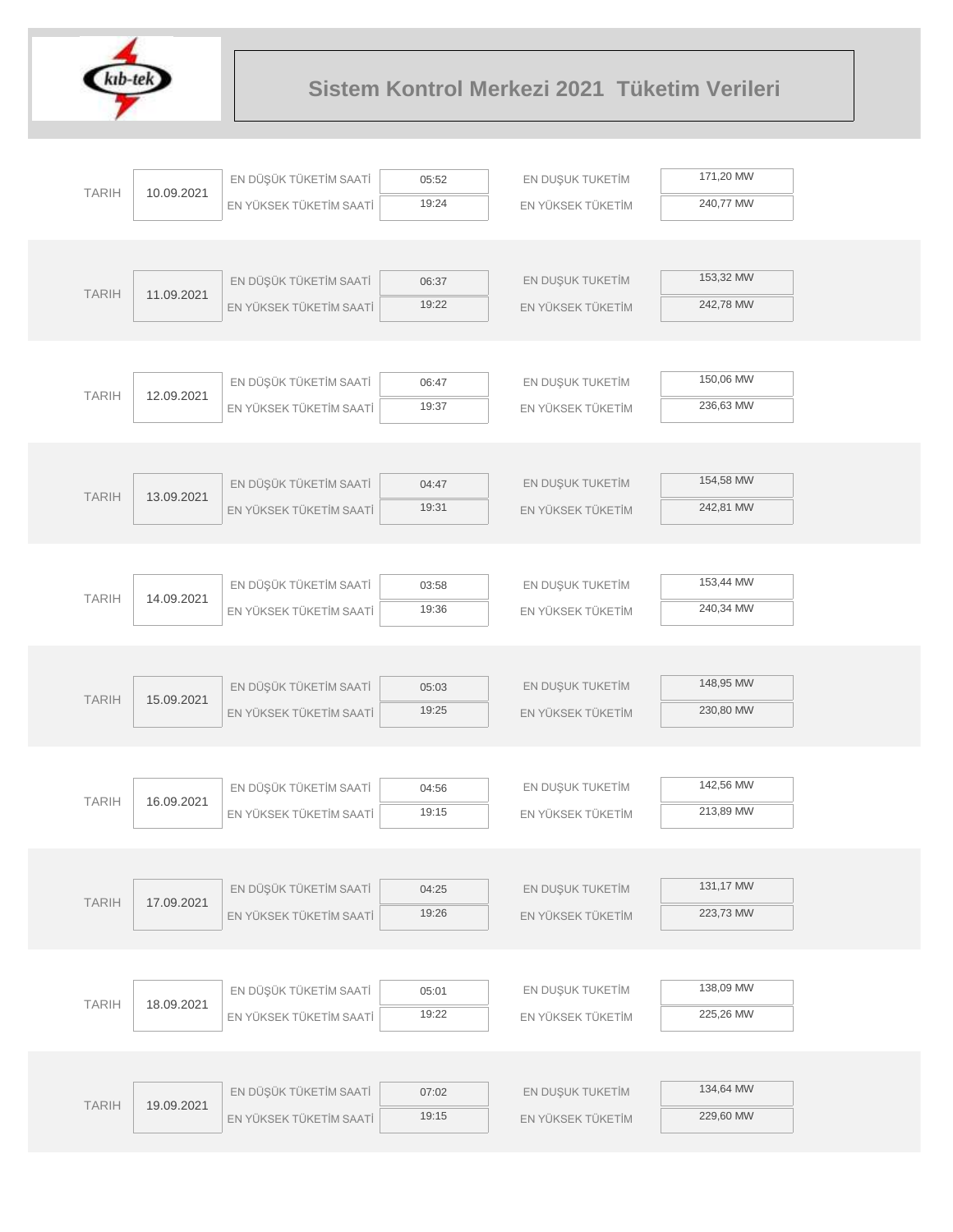

|              |            | EN DÜŞÜK TÜKETİM SAATİ  | 04:27          | EN DUŞUK TUKETİM                      | 145,50 MW |  |
|--------------|------------|-------------------------|----------------|---------------------------------------|-----------|--|
| <b>TARIH</b> | 20.09.2021 | EN YÜKSEK TÜKETİM SAATİ | 19:23          | EN YÜKSEK TÜKETİM                     | 254,20 MW |  |
|              |            |                         |                |                                       |           |  |
|              |            |                         |                |                                       |           |  |
| <b>TARIH</b> | 21.09.2021 | EN DÜŞÜK TÜKETİM SAATİ  | 04:34          | EN DUŞUK TUKETİM                      | 155,96 MW |  |
|              |            | EN YÜKSEK TÜKETİM SAATİ | 19:15          | EN YÜKSEK TÜKETİM                     | 261,05 MW |  |
|              |            |                         |                |                                       |           |  |
|              |            |                         |                |                                       |           |  |
| <b>TARIH</b> | 22.09.2021 | EN DÜŞÜK TÜKETİM SAATİ  | 05:15          | EN DUŞUK TUKETİM                      | 157,65 MW |  |
|              |            | EN YÜKSEK TÜKETİM SAATİ | 19:26          | EN YÜKSEK TÜKETİM                     | 252,90 MW |  |
|              |            |                         |                |                                       |           |  |
|              |            | EN DÜŞÜK TÜKETİM SAATİ  | 05:00          | EN DUŞUK TUKETİM                      | 149 MW    |  |
| <b>TARIH</b> | 23.09.2021 | EN YÜKSEK TÜKETİM SAATİ | 19:06          | EN YÜKSEK TÜKETİM                     | 236 MW    |  |
|              |            |                         |                |                                       |           |  |
|              |            |                         |                |                                       |           |  |
|              |            | EN DÜŞÜK TÜKETİM SAATİ  | 04:40          | EN DUŞUK TUKETİM                      | 149 MW    |  |
| <b>TARIH</b> | 24.09.2021 | EN YÜKSEK TÜKETİM SAATİ | 19:12          | EN YÜKSEK TÜKETİM                     | 223 MW    |  |
|              |            |                         |                |                                       |           |  |
|              |            |                         |                |                                       |           |  |
| <b>TARIH</b> |            | EN DÜŞÜK TÜKETİM SAATİ  | 12:44          | EN DUŞUK TUKETİM                      | 131,40 MW |  |
|              | 25.09.2021 | EN YÜKSEK TÜKETİM SAATİ | 19:04          | EN YÜKSEK TÜKETİM                     | 213,09 MW |  |
|              |            |                         |                |                                       |           |  |
|              |            |                         |                |                                       |           |  |
| <b>TARIH</b> | 26.09.2021 | EN DÜŞÜK TÜKETİM SAATİ  | 12:23          | EN DUŞUK TUKETİM                      | 115,66 MW |  |
|              |            | EN YÜKSEK TÜKETİM SAATİ | 19:19          | EN YÜKSEK TÜKETİM                     | 215,78 MW |  |
|              |            |                         |                |                                       |           |  |
|              |            | EN DÜŞÜK TÜKETİM SAATİ  |                |                                       | 133,25 MW |  |
| <b>TARIH</b> | 27.09.2021 | EN YÜKSEK TÜKETİM SAATİ | 04:01<br>19:19 | EN DUŞUK TUKETİM<br>EN YÜKSEK TÜKETİM | 230,11 MW |  |
|              |            |                         |                |                                       |           |  |
|              |            |                         |                |                                       |           |  |
|              |            | EN DÜŞÜK TÜKETİM SAATİ  | 04:51          | EN DUŞUK TUKETİM                      | 136,25 MW |  |
| <b>TARIH</b> | 28.09.2021 | EN YÜKSEK TÜKETİM SAATİ | 18:53          | EN YÜKSEK TÜKETİM                     | 230,37 MW |  |
|              |            |                         |                |                                       |           |  |
|              |            |                         |                |                                       |           |  |
|              |            | EN DÜŞÜK TÜKETİM SAATİ  | 04:23          | EN DUŞUK TUKETİM                      | 136,98 MW |  |
| <b>TARIH</b> | 29.09.2021 | EN YÜKSEK TÜKETİM SAATİ | 19:03          | EN YÜKSEK TÜKETİM                     | 231,92 MW |  |
|              |            |                         |                |                                       |           |  |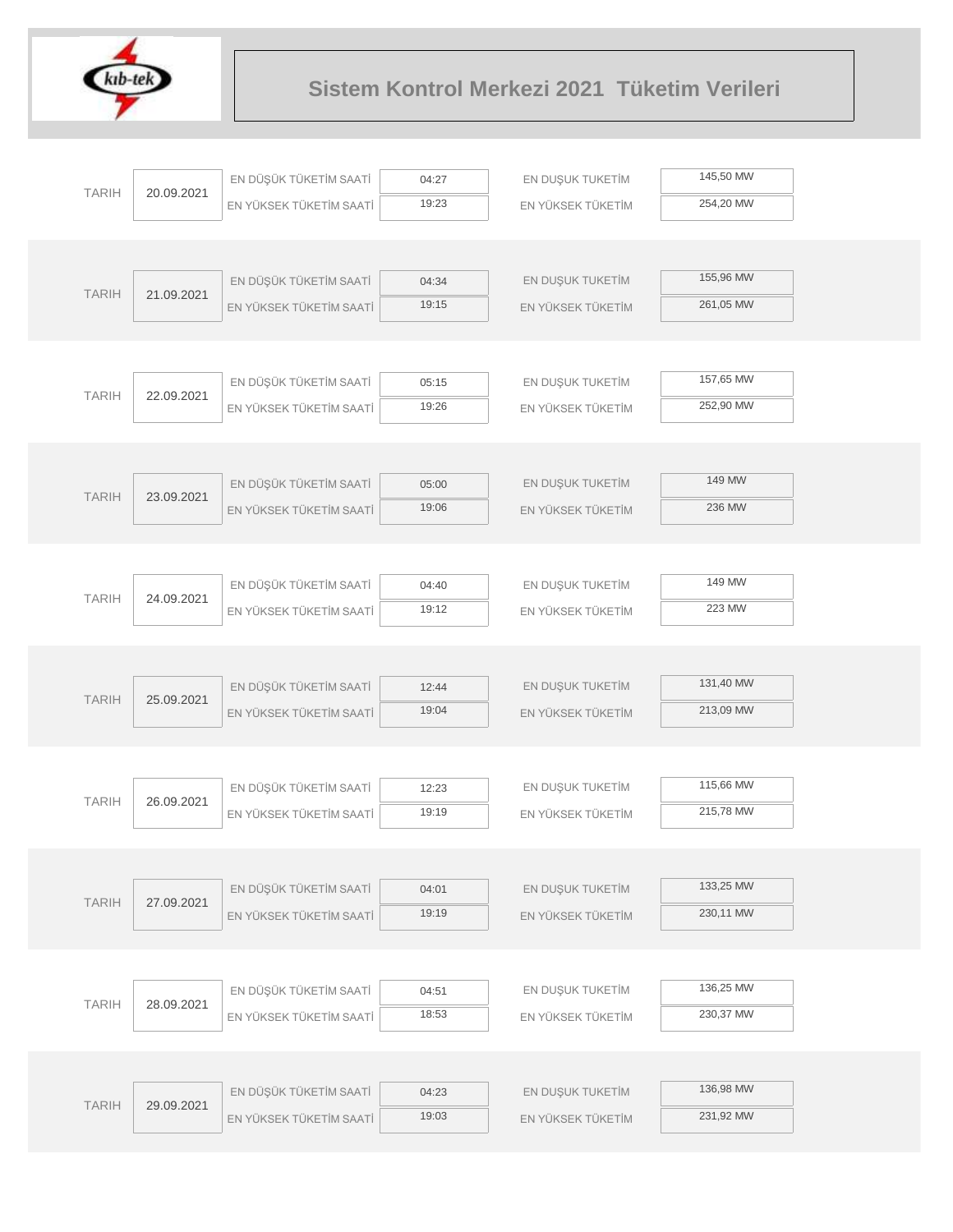

| <b>TARIH</b> | 30.09.2021 | EN DÜŞÜK TÜKETİM SAATİ  | 04:39 | EN DUŞUK TUKETİM  | 139,54 MW |  |
|--------------|------------|-------------------------|-------|-------------------|-----------|--|
|              |            | EN YÜKSEK TÜKETİM SAATİ | 18:53 | EN YÜKSEK TÜKETİM | 236,55 MW |  |
|              |            |                         |       |                   |           |  |
|              |            |                         |       |                   |           |  |
| <b>TARIH</b> | 01.10.2021 | EN DÜŞÜK TÜKETİM SAATİ  | 04:52 | EN DUŞUK TUKETİM  | 134,49 MW |  |
|              |            | EN YÜKSEK TÜKETİM SAATİ | 18:47 | EN YÜKSEK TÜKETİM | 224,25 MW |  |
|              |            |                         |       |                   |           |  |
|              |            |                         |       |                   |           |  |
| <b>TARIH</b> | 02.10.2021 | EN DÜŞÜK TÜKETİM SAATİ  | 04:10 | EN DUŞUK TUKETİM  | 133,76 MW |  |
|              |            | EN YÜKSEK TÜKETİM SAATİ | 18:58 | EN YÜKSEK TÜKETİM | 218,57 MW |  |
|              |            |                         |       |                   |           |  |
|              |            |                         |       |                   |           |  |
| <b>TARIH</b> |            | EN DÜŞÜK TÜKETİM SAATİ  | 12:14 | EN DUŞUK TUKETİM  | 121,26 MW |  |
|              | 03.10.2021 | EN YÜKSEK TÜKETİM SAATİ | 19:20 | EN YÜKSEK TÜKETİM | 210,08 MW |  |
|              |            |                         |       |                   |           |  |
|              |            |                         |       |                   |           |  |
|              |            | EN DÜŞÜK TÜKETİM SAATİ  | 04:06 | EN DUŞUK TUKETİM  | 129,16 MW |  |
| <b>TARIH</b> | 04.10.2021 | EN YÜKSEK TÜKETİM SAATİ | 19:14 | EN YÜKSEK TÜKETİM | 234,06 MW |  |
|              |            |                         |       |                   |           |  |
|              |            |                         |       |                   |           |  |
|              |            | EN DÜŞÜK TÜKETİM SAATİ  | 05:00 | EN DUŞUK TUKETİM  | 128,92 MW |  |
| <b>TARIH</b> | 05.10.2021 | EN YÜKSEK TÜKETİM SAATİ | 18:55 | EN YÜKSEK TÜKETİM | 217,87 MW |  |
|              |            |                         |       |                   |           |  |
|              |            |                         |       |                   |           |  |
|              |            | EN DÜŞÜK TÜKETİM SAATİ  | 03:45 | EN DUŞUK TUKETİM  | 130,40 MW |  |
| <b>TARIH</b> | 06.10.2021 | EN YÜKSEK TÜKETİM SAATİ | 18:52 | EN YÜKSEK TÜKETİM | 218,98 MW |  |
|              |            |                         |       |                   |           |  |
|              |            |                         |       |                   |           |  |
| <b>TARIH</b> | 07.10.2021 | EN DÜŞÜK TÜKETİM SAATİ  | 03:51 | EN DUŞUK TUKETİM  | 126,25 MW |  |
|              |            | EN YÜKSEK TÜKETİM SAATİ | 18:52 | EN YÜKSEK TÜKETİM | 219,35 MW |  |
|              |            |                         |       |                   |           |  |
|              |            |                         |       |                   |           |  |
| <b>TARIH</b> |            | EN DÜŞÜK TÜKETİM SAATİ  | 04:09 | EN DUŞUK TUKETİM  | 125,89 MW |  |
|              | 08.10.2021 | EN YÜKSEK TÜKETİM SAATİ | 18:49 | EN YÜKSEK TÜKETİM | 219,04 MW |  |
|              |            |                         |       |                   |           |  |
|              |            |                         |       |                   |           |  |
|              |            | EN DÜŞÜK TÜKETİM SAATİ  | 04:40 | EN DUŞUK TUKETİM  | 125,38 MW |  |
| <b>TARIH</b> | 09.10.2021 | EN YÜKSEK TÜKETİM SAATİ | 18:51 | EN YÜKSEK TÜKETİM | 215,39 MW |  |
|              |            |                         |       |                   |           |  |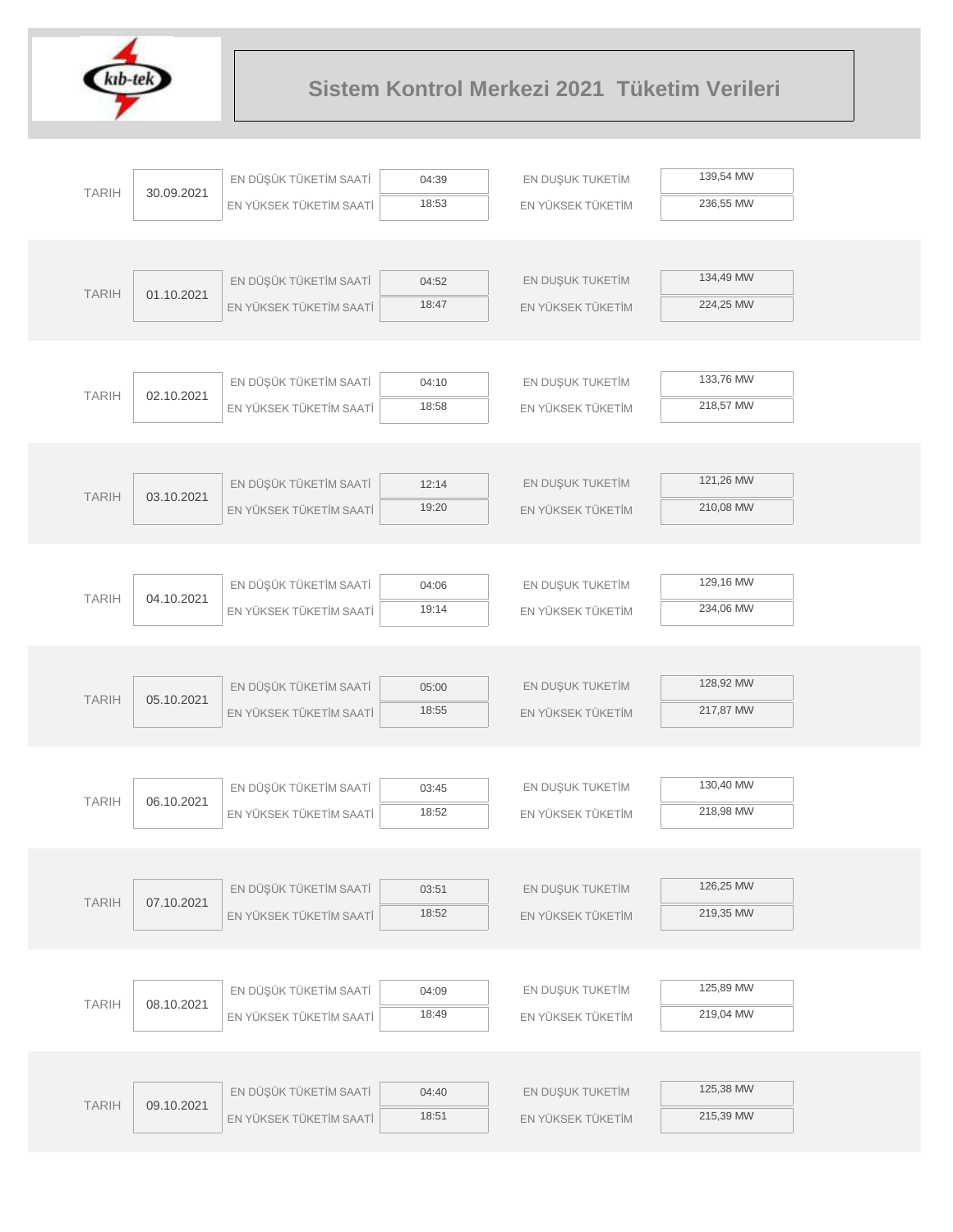

| <b>TARIH</b>               |                        | EN DÜŞÜK TÜKETİM SAATİ  | 11:18            | EN DUŞUK TUKETİM  | 118,32 MW |
|----------------------------|------------------------|-------------------------|------------------|-------------------|-----------|
|                            | 10.10.2021             | EN YÜKSEK TÜKETİM SAATİ | 18:48            | EN YÜKSEK TÜKETİM | 210,22 MW |
|                            |                        |                         |                  |                   |           |
|                            |                        |                         |                  |                   |           |
| <b>TARIH</b>               | 11.10.2021             | EN DÜŞÜK TÜKETİM SAATİ  | 04:47            | EN DUŞUK TUKETİM  | 125,39 MW |
|                            |                        | EN YÜKSEK TÜKETİM SAATİ | 18:49            | EN YÜKSEK TÜKETİM | 232,52 MW |
|                            |                        |                         |                  |                   |           |
|                            |                        | EN DÜŞÜK TÜKETİM SAATİ  | 04:11            | EN DUŞUK TUKETİM  | 130,61 MW |
| <b>TARIH</b>               | 12.10.2021             | EN YÜKSEK TÜKETİM SAATİ | 18:43            | EN YÜKSEK TÜKETİM | 231,71 MW |
|                            |                        |                         |                  |                   |           |
|                            |                        |                         |                  |                   |           |
| <b>TARIH</b><br>13.10.2021 | EN DÜŞÜK TÜKETİM SAATİ | 04:10                   | EN DUŞUK TUKETİM | 128,55 MW         |           |
|                            |                        | EN YÜKSEK TÜKETİM SAATİ | 18:49            | EN YÜKSEK TÜKETİM | 224,69 MW |
|                            |                        |                         |                  |                   |           |
|                            |                        |                         |                  |                   |           |
| <b>TARIH</b><br>14.10.2021 | EN DÜŞÜK TÜKETİM SAATİ | 04:13                   | EN DUŞUK TUKETİM | 129,99 MW         |           |
|                            |                        | EN YÜKSEK TÜKETİM SAATİ | 18:49            | EN YÜKSEK TÜKETİM | 220,56 MW |
|                            |                        |                         |                  |                   |           |
|                            | EN DÜŞÜK TÜKETİM SAATİ | 04:14                   | EN DUŞUK TUKETİM | 126,68 MW         |           |
| <b>TARIH</b>               | 15.10.2021             | EN YÜKSEK TÜKETİM SAATİ | 18:40            | EN YÜKSEK TÜKETİM | 223,46 MW |
|                            |                        |                         |                  |                   |           |
|                            |                        |                         |                  |                   |           |
|                            |                        | EN DÜŞÜK TÜKETİM SAATİ  | 04:30            | EN DUŞUK TUKETİM  | 127,91 MW |
| <b>TARIH</b>               | 16.10.2021             | EN YÜKSEK TÜKETİM SAATİ | 19:05            | EN YÜKSEK TÜKETİM | 216,25 MW |
|                            |                        |                         |                  |                   |           |
|                            |                        |                         |                  |                   |           |
| <b>TARIH</b>               | 17.10.2021             | EN DÜŞÜK TÜKETİM SAATİ  | 14:00            | EN DUŞUK TUKETİM  | 118,53 MW |
|                            |                        | EN YÜKSEK TÜKETİM SAATİ | 18:51            | EN YÜKSEK TÜKETİM | 201,62 MW |
|                            |                        |                         |                  |                   |           |
|                            |                        | EN DÜŞÜK TÜKETİM SAATİ  | 04:07            | EN DUŞUK TUKETİM  | 124,26 MW |
| <b>TARIH</b>               | 18.10.2021             | EN YÜKSEK TÜKETİM SAATİ | 18:46            | EN YÜKSEK TÜKETİM | 219,21 MW |
|                            |                        |                         |                  |                   |           |
|                            |                        |                         |                  |                   |           |
|                            |                        | EN DÜŞÜK TÜKETİM SAATİ  | 04:30            | EN DUŞUK TUKETİM  | 126,48 MW |
| <b>TARIH</b>               | 19.10.2021             | EN YÜKSEK TÜKETİM SAATİ | 18:49            | EN YÜKSEK TÜKETİM | 217,69 MW |
|                            |                        |                         |                  |                   |           |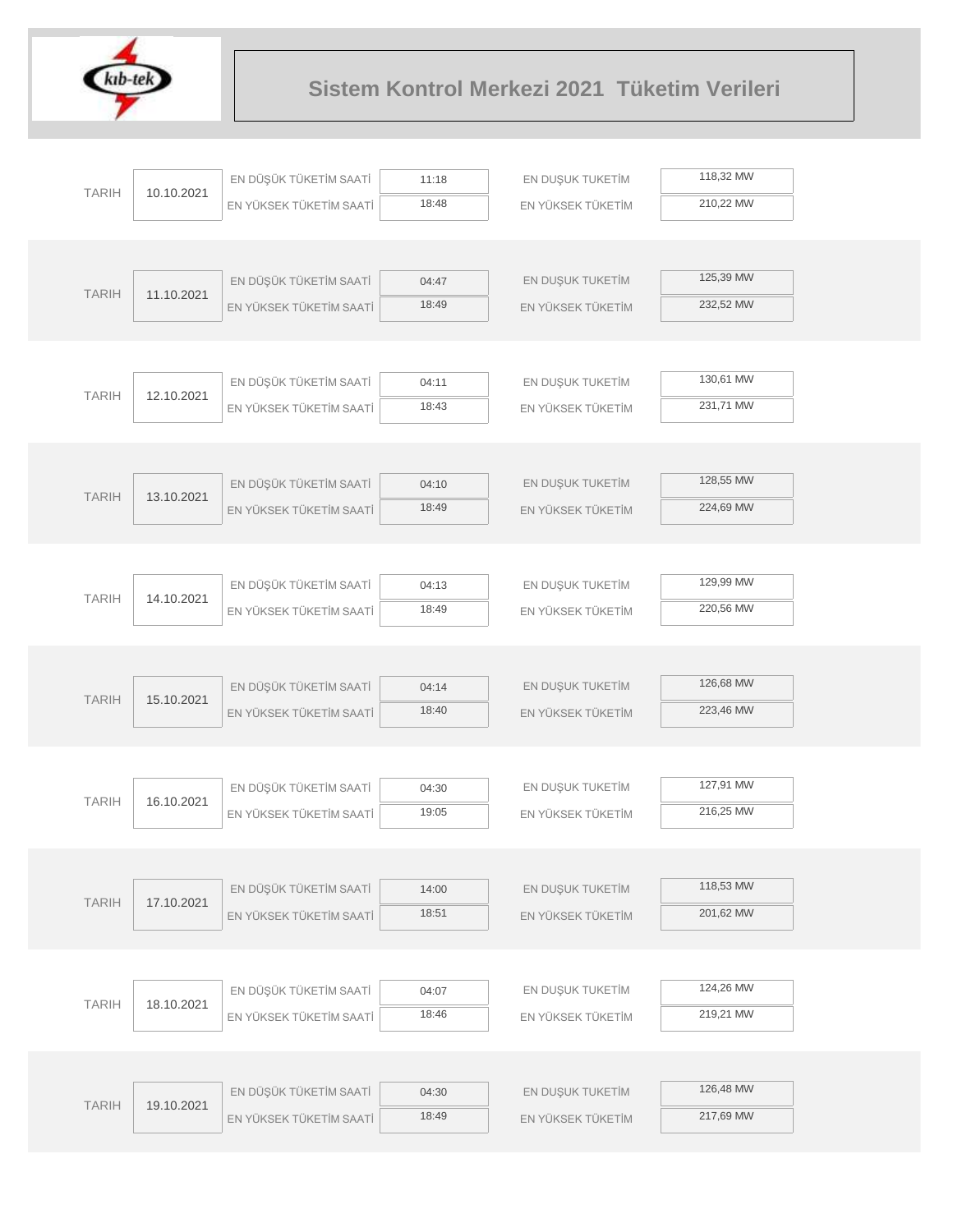

|              |            | EN DÜŞÜK TÜKETİM SAATİ  | 04:19          | EN DUŞUK TUKETİM  | 126,79 MW |  |
|--------------|------------|-------------------------|----------------|-------------------|-----------|--|
| <b>TARIH</b> | 20.10.2021 | EN YÜKSEK TÜKETİM SAATİ | 18:41          | EN YÜKSEK TÜKETİM | 217,01 MW |  |
|              |            |                         |                |                   |           |  |
|              |            |                         |                |                   |           |  |
| <b>TARIH</b> | 21.10.2021 | EN DÜŞÜK TÜKETİM SAATİ  | 03:55          | EN DUŞUK TUKETİM  | 126,09 MW |  |
|              |            | EN YÜKSEK TÜKETİM SAATİ | 18:39          | EN YÜKSEK TÜKETİM | 218,83 MW |  |
|              |            |                         |                |                   |           |  |
|              |            |                         |                |                   |           |  |
| <b>TARIH</b> | 22.10.2021 | EN DÜŞÜK TÜKETİM SAATİ  | 03:58          | EN DUŞUK TUKETİM  | 119,05 MW |  |
|              |            | EN YÜKSEK TÜKETİM SAATİ | 18:51          | EN YÜKSEK TÜKETİM | 218,29 MW |  |
|              |            |                         |                |                   |           |  |
|              |            |                         |                |                   | 123,45 MW |  |
| <b>TARIH</b> | 23.10.2021 | EN DÜŞÜK TÜKETİM SAATİ  | 04:31<br>18:48 | EN DUŞUK TUKETİM  | 211,15 MW |  |
|              |            | EN YÜKSEK TÜKETİM SAATİ |                | EN YÜKSEK TÜKETİM |           |  |
|              |            |                         |                |                   |           |  |
|              |            | EN DÜŞÜK TÜKETİM SAATİ  | 12:21          | EN DUŞUK TUKETİM  | 113,26 MW |  |
| <b>TARIH</b> | 24.10.2021 | EN YÜKSEK TÜKETİM SAATİ | 18:47          | EN YÜKSEK TÜKETİM | 208,31 MW |  |
|              |            |                         |                |                   |           |  |
|              |            |                         |                |                   |           |  |
|              |            | EN DÜŞÜK TÜKETİM SAATİ  | 03:49          | EN DUŞUK TUKETİM  | 121,83 MW |  |
| <b>TARIH</b> | 25.10.2021 | EN YÜKSEK TÜKETİM SAATİ | 18:39          | EN YÜKSEK TÜKETİM | 217,31 MW |  |
|              |            |                         |                |                   |           |  |
|              |            |                         |                |                   |           |  |
| <b>TARIH</b> | 26.10.2021 | EN DÜŞÜK TÜKETİM SAATİ  | 04:03          | EN DUŞUK TUKETİM  | 123,47 MW |  |
|              |            | EN YÜKSEK TÜKETİM SAATİ | 18:39          | EN YÜKSEK TÜKETİM | 216,31 MW |  |
|              |            |                         |                |                   |           |  |
|              |            |                         |                |                   |           |  |
| <b>TARIH</b> | 27.10.2021 | EN DÜŞÜK TÜKETİM SAATİ  | 03:21          | EN DUŞUK TUKETİM  | 124,42 MW |  |
|              |            | EN YÜKSEK TÜKETİM SAATİ | 18:32          | EN YÜKSEK TÜKETİM | 217,40 MW |  |
|              |            |                         |                |                   |           |  |
|              |            | EN DÜŞÜK TÜKETİM SAATİ  |                | EN DUŞUK TUKETİM  | 123,89 MW |  |
| <b>TARIH</b> | 28.10.2021 |                         | 04:31<br>18:58 | EN YÜKSEK TÜKETİM | 215,67 MW |  |
|              |            | EN YÜKSEK TÜKETİM SAATİ |                |                   |           |  |
|              |            |                         |                |                   |           |  |
|              |            | EN DÜŞÜK TÜKETİM SAATİ  | 12:59          | EN DUŞUK TUKETİM  | 120,36 MW |  |
| <b>TARIH</b> | 29.10.2021 | EN YÜKSEK TÜKETİM SAATİ | 18:42          | EN YÜKSEK TÜKETİM | 212,62 MW |  |
|              |            |                         |                |                   |           |  |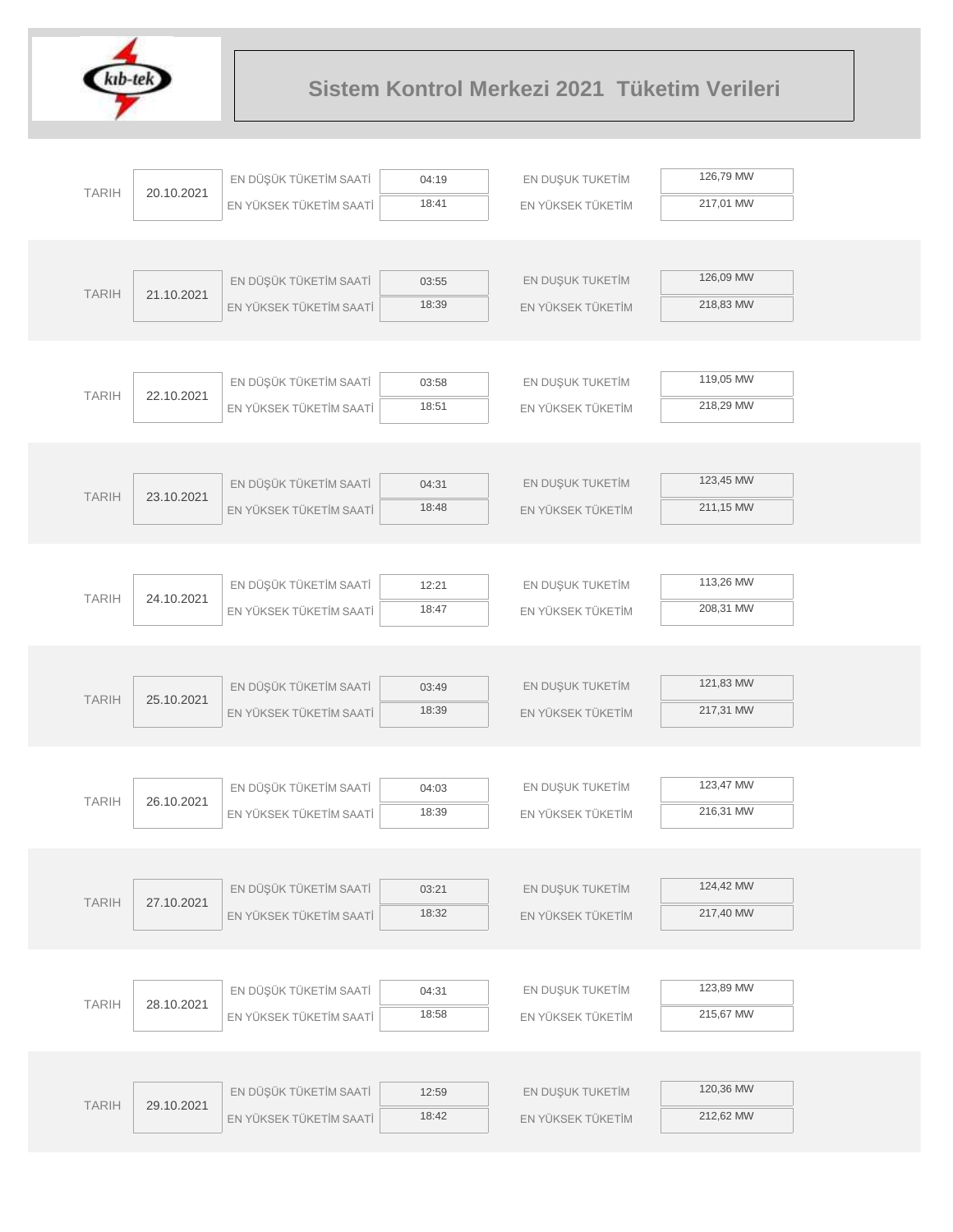

|              |            | EN DÜŞÜK TÜKETİM SAATİ  | 03:37          | EN DUŞUK TUKETİM  | 124,13 MW |
|--------------|------------|-------------------------|----------------|-------------------|-----------|
| <b>TARIH</b> | 30.10.2021 | EN YÜKSEK TÜKETİM SAATİ | 18:37          | EN YÜKSEK TÜKETİM | 205,69 MW |
|              |            |                         |                |                   |           |
|              |            |                         |                |                   |           |
| <b>TARIH</b> | 31.10.2021 | EN DÜŞÜK TÜKETİM SAATİ  | 12:11          | EN DUŞUK TUKETİM  | 118,61 MW |
|              |            | EN YÜKSEK TÜKETİM SAATİ | 17:37          | EN YÜKSEK TÜKETİM | 208,29 MW |
|              |            |                         |                |                   |           |
|              |            |                         |                |                   |           |
| <b>TARIH</b> | 01.11.2021 | EN DÜŞÜK TÜKETİM SAATİ  | 04:06          | EN DUŞUK TUKETİM  | 119,45 MW |
|              |            | EN YÜKSEK TÜKETİM SAATİ | 17:37          | EN YÜKSEK TÜKETİM | 221,33 MW |
|              |            |                         |                |                   |           |
|              |            |                         |                |                   | 123,62 MW |
| <b>TARIH</b> | 02.11.2021 | EN DÜŞÜK TÜKETİM SAATİ  | 03:13<br>17:42 | EN DUŞUK TUKETİM  | 217,24 MW |
|              |            | EN YÜKSEK TÜKETİM SAATİ |                | EN YÜKSEK TÜKETİM |           |
|              |            |                         |                |                   |           |
|              |            | EN DÜŞÜK TÜKETİM SAATİ  | 03:48          | EN DUŞUK TUKETİM  | 120,02 MW |
| <b>TARIH</b> | 03.11.2021 | EN YÜKSEK TÜKETİM SAATİ | 18:00          | EN YÜKSEK TÜKETİM | 219,48 MW |
|              |            |                         |                |                   |           |
|              |            |                         |                |                   |           |
|              |            | EN DÜŞÜK TÜKETİM SAATİ  | 03:53          | EN DUŞUK TUKETİM  | 124,44 MW |
| <b>TARIH</b> | 04.11.2021 | EN YÜKSEK TÜKETİM SAATİ | 17:36          | EN YÜKSEK TÜKETİM | 221,63 MW |
|              |            |                         |                |                   |           |
|              |            |                         |                |                   |           |
| <b>TARIH</b> | 05.11.2021 | EN DÜŞÜK TÜKETİM SAATİ  | 04:58          | EN DUŞUK TUKETİM  | 100,66 MW |
|              |            | EN YÜKSEK TÜKETİM SAATİ | 17:40          | EN YÜKSEK TÜKETİM | 215,54 MW |
|              |            |                         |                |                   |           |
|              |            |                         |                |                   |           |
| <b>TARIH</b> | 06.11.2021 | EN DÜŞÜK TÜKETİM SAATİ  | 03:57          | EN DUŞUK TUKETİM  | 124,19 MW |
|              |            | EN YÜKSEK TÜKETİM SAATİ | 17:54          | EN YÜKSEK TÜKETİM | 207,80 MW |
|              |            |                         |                |                   |           |
|              |            | EN DÜŞÜK TÜKETİM SAATİ  | 12:10          | EN DUŞUK TUKETİM  | 109,64 MW |
| <b>TARIH</b> | 07.11.2021 | EN YÜKSEK TÜKETİM SAATİ | 17:46          | EN YÜKSEK TÜKETİM | 201,44 MW |
|              |            |                         |                |                   |           |
|              |            |                         |                |                   |           |
|              |            | EN DÜŞÜK TÜKETİM SAATİ  | 04:03          | EN DUŞUK TUKETİM  | 119,06 MW |
| <b>TARIH</b> | 08.11.2021 | EN YÜKSEK TÜKETİM SAATİ | 17:34          | EN YÜKSEK TÜKETİM | 215,92 MW |
|              |            |                         |                |                   |           |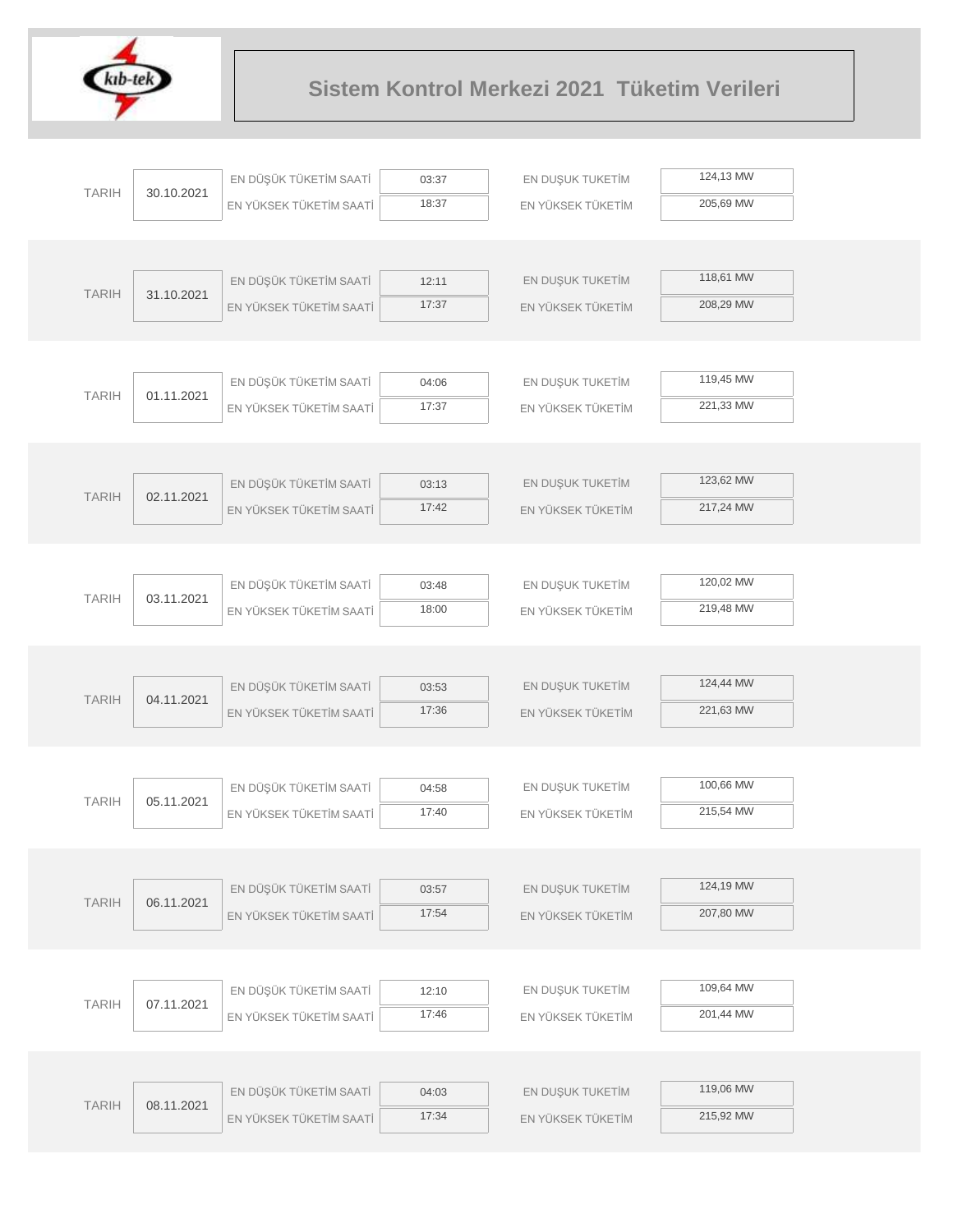

| <b>TARIH</b> | 09.11.2021 | EN DÜŞÜK TÜKETİM SAATİ                            | 03:35          | EN DUŞUK TUKETİM  | 122,32 MW |  |
|--------------|------------|---------------------------------------------------|----------------|-------------------|-----------|--|
|              |            | EN YÜKSEK TÜKETİM SAATİ                           | 17:36          | EN YÜKSEK TÜKETİM | 222,98 MW |  |
|              |            |                                                   |                |                   |           |  |
|              |            |                                                   |                |                   |           |  |
| <b>TARIH</b> | 10.11.2021 | EN DÜŞÜK TÜKETİM SAATİ                            | 12:42          | EN DUŞUK TUKETİM  | 118,14 MW |  |
|              |            | EN YÜKSEK TÜKETİM SAATİ                           | 17:28          | EN YÜKSEK TÜKETİM | 214,22 MW |  |
|              |            |                                                   |                |                   |           |  |
|              |            | EN DÜŞÜK TÜKETİM SAATİ                            | 03:59          | EN DUŞUK TUKETİM  | 118,90 MW |  |
| <b>TARIH</b> | 11.11.2021 | EN YÜKSEK TÜKETİM SAATİ                           | 17:50          | EN YÜKSEK TÜKETİM | 222,20 MW |  |
|              |            |                                                   |                |                   |           |  |
|              |            |                                                   |                |                   |           |  |
|              |            | EN DÜŞÜK TÜKETİM SAATİ                            | 12:37          | EN DUŞUK TUKETİM  | 125,51 MW |  |
| <b>TARIH</b> | 12.11.2021 | EN YÜKSEK TÜKETİM SAATİ                           | 17:53          | EN YÜKSEK TÜKETİM | 224,54 MW |  |
|              |            |                                                   |                |                   |           |  |
|              |            |                                                   |                |                   |           |  |
| <b>TARIH</b> | 13.11.2021 | EN DÜŞÜK TÜKETİM SAATİ                            | 03:58          | EN DUŞUK TUKETİM  | 130,18 MW |  |
|              |            | EN YÜKSEK TÜKETİM SAATİ                           | 17:35          | EN YÜKSEK TÜKETİM | 215,14 MW |  |
|              |            |                                                   |                |                   |           |  |
|              |            |                                                   |                |                   |           |  |
| <b>TARIH</b> | 14.11.2021 | EN DÜŞÜK TÜKETİM SAATİ                            | 12:17          | EN DUŞUK TUKETİM  | 105,66 MW |  |
|              |            | EN YÜKSEK TÜKETİM SAATİ                           | 17:30          | EN YÜKSEK TÜKETİM | 215,96 MW |  |
|              |            |                                                   |                |                   |           |  |
|              |            |                                                   |                |                   | 122,40 MW |  |
| <b>TARIH</b> | 15.11.2021 | EN DÜŞÜK TÜKETİM SAATİ<br>EN YÜKSEK TÜKETİM SAATİ | 03:52<br>17:48 | EN DUŞUK TUKETİM  | 219,31 MW |  |
|              |            |                                                   |                | EN YÜKSEK TÜKETİM |           |  |
|              |            |                                                   |                |                   |           |  |
|              |            | EN DÜŞÜK TÜKETİM SAATİ                            | 03:58          | EN DUŞUK TUKETİM  | 123,27 MW |  |
| <b>TARIH</b> | 16.11.2021 | EN YÜKSEK TÜKETİM SAATİ                           | 18:06          | EN YÜKSEK TÜKETİM | 217,06 MW |  |
|              |            |                                                   |                |                   |           |  |
|              |            |                                                   |                |                   |           |  |
|              |            | EN DÜŞÜK TÜKETİM SAATİ                            | 03:44          | EN DUŞUK TUKETİM  | 124,44 MW |  |
| <b>TARIH</b> | 17.11.2021 | EN YÜKSEK TÜKETİM SAATİ                           | 17:59          | EN YÜKSEK TÜKETİM | 225,54 MW |  |
|              |            |                                                   |                |                   |           |  |
|              |            |                                                   |                |                   |           |  |
| <b>TARIH</b> | 18.11.2021 | EN DÜŞÜK TÜKETİM SAATİ                            | 04:05          | EN DUŞUK TUKETİM  | 126,65 MW |  |
|              |            | EN YÜKSEK TÜKETİM SAATİ                           | 17:54          | EN YÜKSEK TÜKETİM | 224,09 MW |  |
|              |            |                                                   |                |                   |           |  |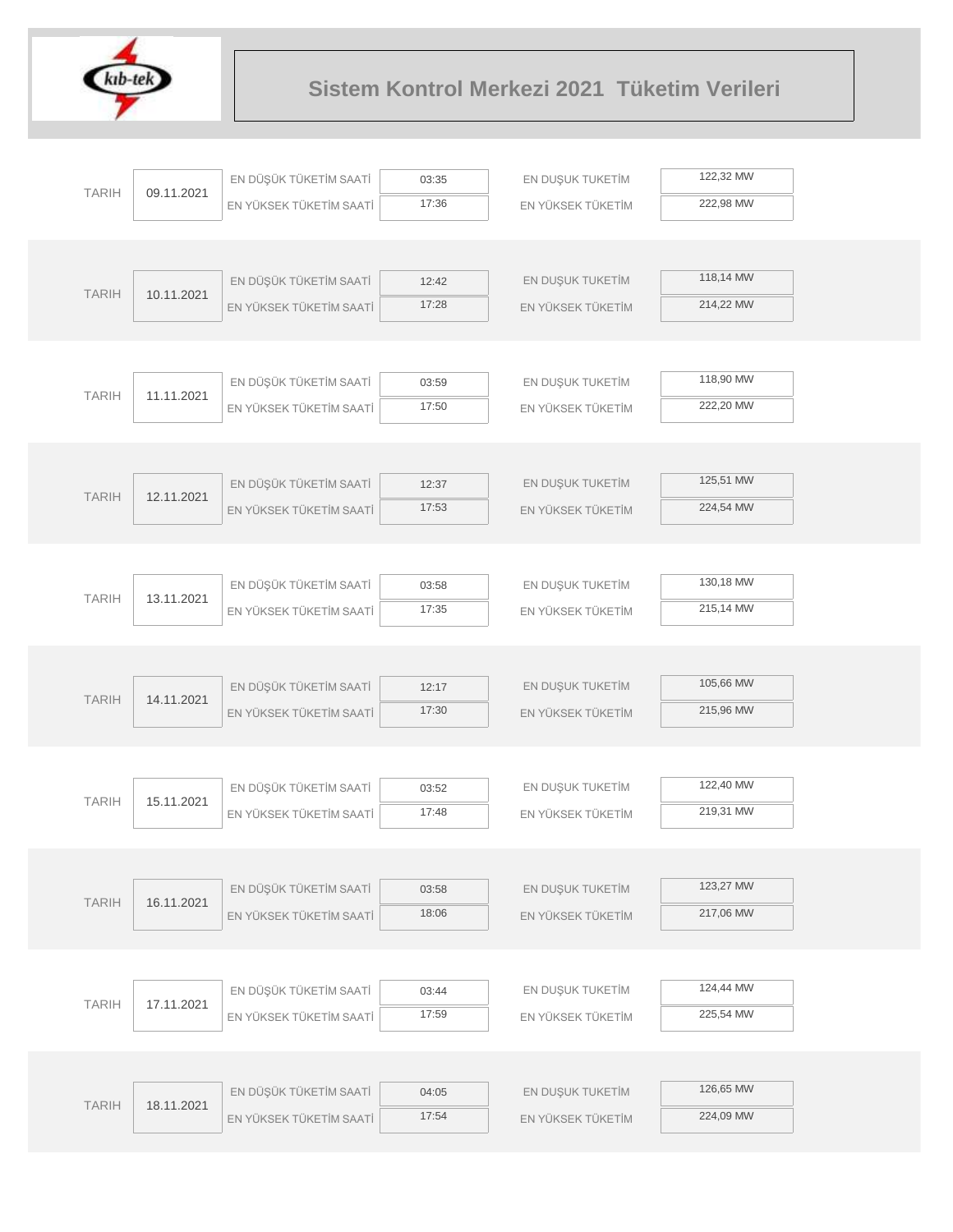

| <b>TARIH</b> |            | EN DÜŞÜK TÜKETİM SAATİ  | 05:26          | EN DUŞUK TUKETİM  | 122,57 MW |
|--------------|------------|-------------------------|----------------|-------------------|-----------|
|              | 19.11.2021 | EN YÜKSEK TÜKETİM SAATİ | 17:49          | EN YÜKSEK TÜKETİM | 222,10 MW |
|              |            |                         |                |                   |           |
|              |            |                         |                |                   |           |
| <b>TARIH</b> | 20.11.2021 | EN DÜŞÜK TÜKETİM SAATİ  | 04:16          | EN DUŞUK TUKETİM  | 120,73 MW |
|              |            | EN YÜKSEK TÜKETİM SAATİ | 17:21          | EN YÜKSEK TÜKETİM | 228,50 MW |
|              |            |                         |                |                   |           |
|              |            |                         |                |                   |           |
| <b>TARIH</b> | 21.11.2021 | EN DÜŞÜK TÜKETİM SAATİ  | 04:23          | EN DUŞUK TUKETİM  | 126,22 MW |
|              |            | EN YÜKSEK TÜKETİM SAATİ | 17:31          | EN YÜKSEK TÜKETİM | 231,07 MW |
|              |            |                         |                |                   |           |
|              |            | EN DÜŞÜK TÜKETİM SAATİ  | 04:00          | EN DUŞUK TUKETİM  | 122,16 MW |
| <b>TARIH</b> | 22.11.2021 | EN YÜKSEK TÜKETİM SAATİ | 17:54          | EN YÜKSEK TÜKETİM | 231,86 MW |
|              |            |                         |                |                   |           |
|              |            |                         |                |                   |           |
|              |            | EN DÜŞÜK TÜKETİM SAATİ  | 03:19          | EN DUŞUK TUKETİM  | 128,97 MW |
| <b>TARIH</b> | 23.11.2021 | EN YÜKSEK TÜKETİM SAATİ | 18:37          | EN YÜKSEK TÜKETİM | 236,80 MW |
|              |            |                         |                |                   |           |
|              |            |                         |                |                   |           |
|              |            | EN DÜŞÜK TÜKETİM SAATİ  | 12:00          | EN DUŞUK TUKETİM  | 125,99 MW |
| <b>TARIH</b> | 24.11.2021 | EN YÜKSEK TÜKETİM SAATİ | 17:44          | EN YÜKSEK TÜKETİM | 225,96 MW |
|              |            |                         |                |                   |           |
|              |            |                         |                |                   |           |
| <b>TARIH</b> | 25.11.2021 | EN DÜŞÜK TÜKETİM SAATİ  | 04:09          | EN DUŞUK TUKETİM  | 126,11 MW |
|              |            | EN YÜKSEK TÜKETİM SAATİ | 17:52          | EN YÜKSEK TÜKETİM | 229,35 MW |
|              |            |                         |                |                   |           |
|              |            |                         |                |                   | 129,11 MW |
| <b>TARIH</b> | 26.11.2021 | EN DÜŞÜK TÜKETİM SAATİ  | 04:23<br>17:41 | EN DUŞUK TUKETİM  | 225,88 MW |
|              |            | EN YÜKSEK TÜKETİM SAATİ |                | EN YÜKSEK TÜKETİM |           |
|              |            |                         |                |                   |           |
|              |            | EN DÜŞÜK TÜKETİM SAATİ  | 03:39          | EN DUŞUK TUKETİM  | 131,63 MW |
| <b>TARIH</b> | 27.11.2021 | EN YÜKSEK TÜKETİM SAATİ | 17:30          | EN YÜKSEK TÜKETİM | 228,03 MW |
|              |            |                         |                |                   |           |
|              |            |                         |                |                   |           |
|              |            | EN DÜŞÜK TÜKETİM SAATİ  | 05:32          | EN DUŞUK TUKETİM  | 119,35 MW |
| <b>TARIH</b> | 28.11.2021 | EN YÜKSEK TÜKETİM SAATİ | 17:32          | EN YÜKSEK TÜKETİM | 240,56 MW |
|              |            |                         |                |                   |           |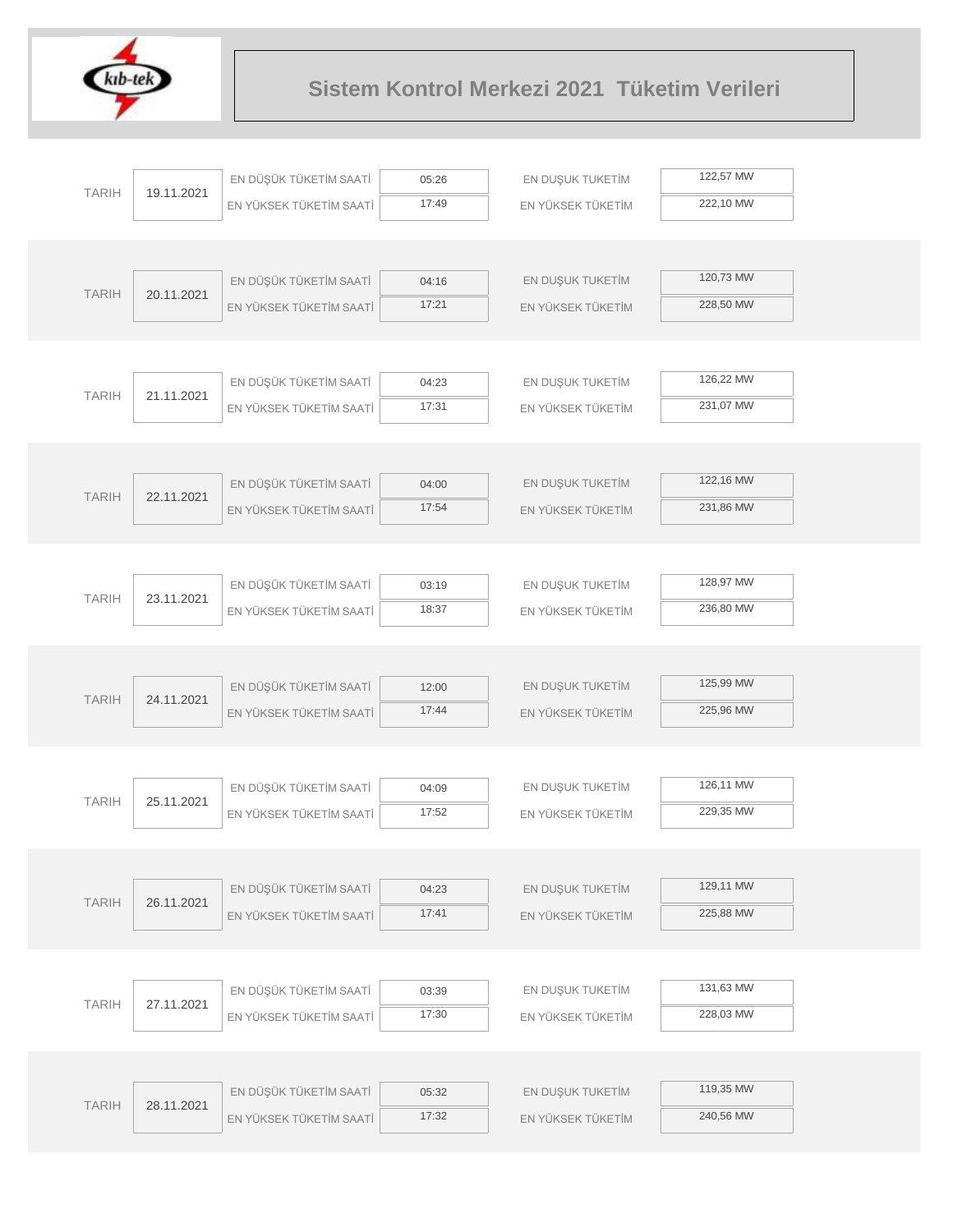

|              |            | EN DÜŞÜK TÜKETİM SAATİ  | 04:02          | EN DUŞUK TUKETİM  | 125,99 MW |  |
|--------------|------------|-------------------------|----------------|-------------------|-----------|--|
| <b>TARIH</b> | 29.11.2021 | EN YÜKSEK TÜKETİM SAATİ | 18:01          | EN YÜKSEK TÜKETİM | 227,21 MW |  |
|              |            |                         |                |                   |           |  |
|              |            |                         |                |                   |           |  |
| <b>TARIH</b> | 30.11.2021 | EN DÜŞÜK TÜKETİM SAATİ  | 03:41          | EN DUŞUK TUKETİM  | 126,34 MW |  |
|              |            | EN YÜKSEK TÜKETİM SAATİ | 18:01          | EN YÜKSEK TÜKETİM | 229,50 MW |  |
|              |            |                         |                |                   |           |  |
|              |            |                         |                |                   |           |  |
| <b>TARIH</b> | 01.12.2021 | EN DÜŞÜK TÜKETİM SAATİ  | 04:51          | EN DUŞUK TUKETİM  | 128,63 MW |  |
|              |            | EN YÜKSEK TÜKETİM SAATİ | 17:47          | EN YÜKSEK TÜKETİM | 238,73 MW |  |
|              |            |                         |                |                   |           |  |
|              |            | EN DÜŞÜK TÜKETİM SAATİ  | 12:37          | EN DUŞUK TUKETİM  | 121,29 MW |  |
| <b>TARIH</b> | 02.12.2021 | EN YÜKSEK TÜKETİM SAATİ | 19:01          | EN YÜKSEK TÜKETİM | 238,26 MW |  |
|              |            |                         |                |                   |           |  |
|              |            |                         |                |                   |           |  |
|              |            | EN DÜŞÜK TÜKETİM SAATİ  | 03:45          | EN DUŞUK TUKETİM  | 135,34 MW |  |
| <b>TARIH</b> | 03.12.2021 | EN YÜKSEK TÜKETİM SAATİ | 17:55          | EN YÜKSEK TÜKETİM | 240,61 MW |  |
|              |            |                         |                |                   |           |  |
|              |            |                         |                |                   |           |  |
|              |            | EN DÜŞÜK TÜKETİM SAATİ  | 03:54          | EN DUŞUK TUKETİM  | 135,28 MW |  |
| <b>TARIH</b> | 04.12.2021 | EN YÜKSEK TÜKETİM SAATİ | 17:54          | EN YÜKSEK TÜKETİM | 245,91 MW |  |
|              |            |                         |                |                   |           |  |
|              |            |                         |                |                   |           |  |
| <b>TARIH</b> | 05.12.2021 | EN DÜŞÜK TÜKETİM SAATİ  | 04:31          | EN DUŞUK TUKETİM  | 135,55 MW |  |
|              |            | EN YÜKSEK TÜKETİM SAATİ | 18:03          | EN YÜKSEK TÜKETİM | 244,49 MW |  |
|              |            |                         |                |                   |           |  |
|              |            |                         |                |                   | 134,73 MW |  |
| <b>TARIH</b> | 06.12.2021 | EN DÜŞÜK TÜKETİM SAATİ  | 04:43<br>17:44 | EN DUŞUK TUKETİM  | 243,53 MW |  |
|              |            | EN YÜKSEK TÜKETİM SAATİ |                | EN YÜKSEK TÜKETİM |           |  |
|              |            |                         |                |                   |           |  |
|              |            | EN DÜŞÜK TÜKETİM SAATİ  | 04:01          | EN DUŞUK TUKETİM  | 131,55 MW |  |
| <b>TARIH</b> | 07.12.2021 | EN YÜKSEK TÜKETİM SAATİ | 17:54          | EN YÜKSEK TÜKETİM | 242,61 MW |  |
|              |            |                         |                |                   |           |  |
|              |            |                         |                |                   |           |  |
|              |            | EN DÜŞÜK TÜKETİM SAATİ  | 03:35          | EN DUŞUK TUKETİM  | 132,32 MW |  |
| <b>TARIH</b> | 08.12.2021 | EN YÜKSEK TÜKETİM SAATİ | 17:41          | EN YÜKSEK TÜKETİM | 260,23 MW |  |
|              |            |                         |                |                   |           |  |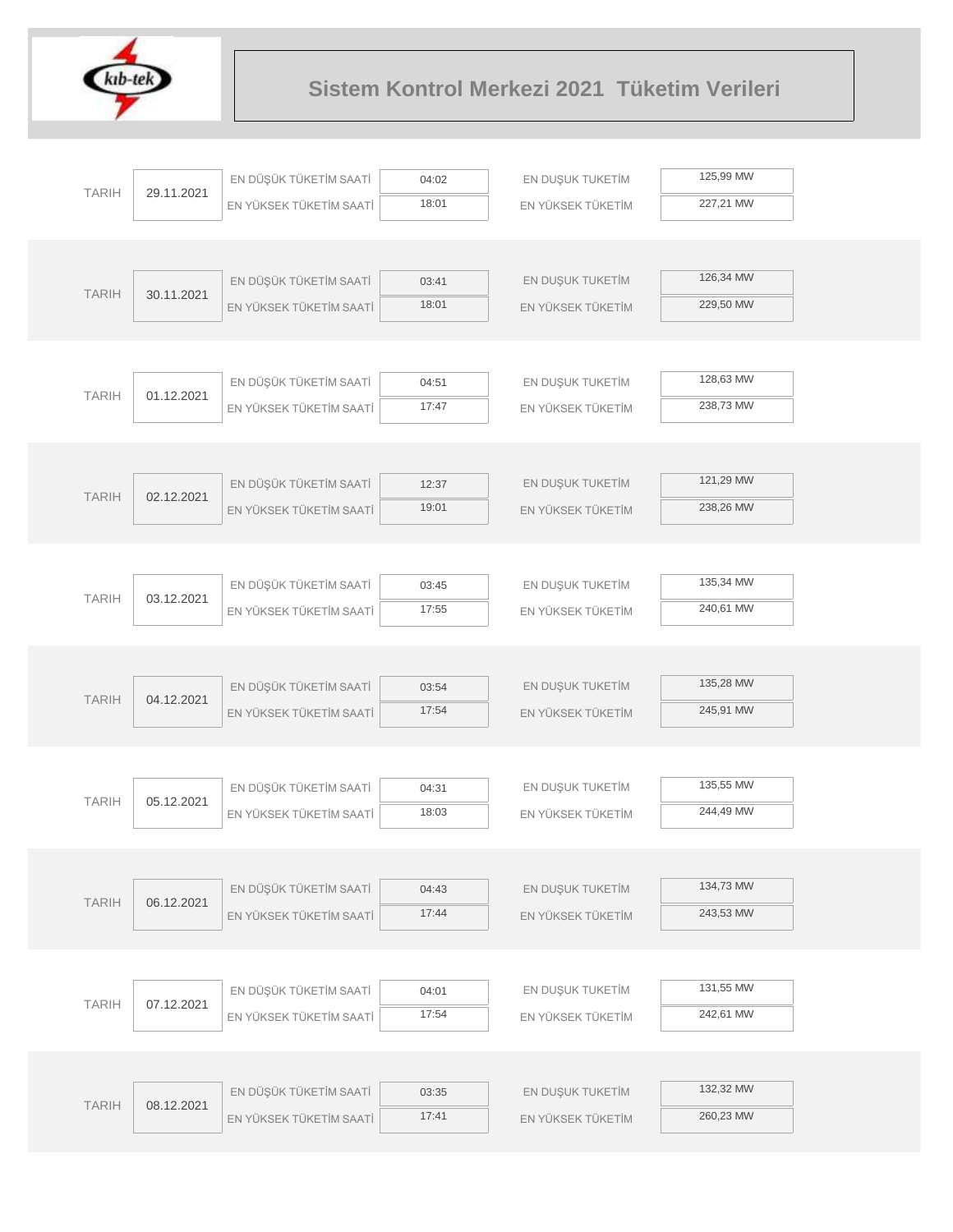

| <b>TARIH</b> |            | EN DÜŞÜK TÜKETİM SAATİ  | 12:43          | EN DUŞUK TUKETİM  | 133,26 MW |  |
|--------------|------------|-------------------------|----------------|-------------------|-----------|--|
|              | 09.12.2021 | EN YÜKSEK TÜKETİM SAATİ | 18:53          | EN YÜKSEK TÜKETİM | 253,35 MW |  |
|              |            |                         |                |                   |           |  |
|              |            |                         |                |                   |           |  |
| <b>TARIH</b> | 10.12.2021 | EN DÜŞÜK TÜKETİM SAATİ  | 04:11          | EN DUŞUK TUKETİM  | 142,09 MW |  |
|              |            | EN YÜKSEK TÜKETİM SAATİ | 18:13          | EN YÜKSEK TÜKETİM | 250,96 MW |  |
|              |            |                         |                |                   |           |  |
|              |            |                         |                |                   |           |  |
| <b>TARIH</b> | 11.12.2021 | EN DÜŞÜK TÜKETİM SAATİ  | 12:24          | EN DUŞUK TUKETİM  | 134,63 MW |  |
|              |            | EN YÜKSEK TÜKETİM SAATİ | 17:58          | EN YÜKSEK TÜKETİM | 243,79 MW |  |
|              |            |                         |                |                   |           |  |
|              |            | EN DÜŞÜK TÜKETİM SAATİ  |                | EN DUŞUK TUKETİM  | 131,47 MW |  |
| <b>TARIH</b> | 12.12.2021 | EN YÜKSEK TÜKETİM SAATİ | 09:58<br>18:03 | EN YÜKSEK TÜKETİM | 241,25 MW |  |
|              |            |                         |                |                   |           |  |
|              |            |                         |                |                   |           |  |
|              |            | EN DÜŞÜK TÜKETİM SAATİ  | 03:47          | EN DUŞUK TUKETİM  | 136,47 MW |  |
| <b>TARIH</b> | 13.12.2021 | EN YÜKSEK TÜKETİM SAATİ | 18:59          | EN YÜKSEK TÜKETİM | 247,05 MW |  |
|              |            |                         |                |                   |           |  |
|              |            |                         |                |                   |           |  |
|              |            | EN DÜŞÜK TÜKETİM SAATİ  | 03:42          | EN DUŞUK TUKETİM  | 133,38 MW |  |
| <b>TARIH</b> | 14.12.2021 | EN YÜKSEK TÜKETİM SAATİ | 17:54          | EN YÜKSEK TÜKETİM | 258,41 MW |  |
|              |            |                         |                |                   |           |  |
|              |            |                         |                |                   |           |  |
| <b>TARIH</b> | 15.12.2021 | EN DÜŞÜK TÜKETİM SAATİ  | 03:54          | EN DUŞUK TUKETİM  | 139,38 MW |  |
|              |            | EN YÜKSEK TÜKETİM SAATİ | 18:01          | EN YÜKSEK TÜKETİM | 271,43 MW |  |
|              |            |                         |                |                   |           |  |
|              |            |                         |                |                   |           |  |
| <b>TARIH</b> | 16.12.2021 | EN DÜŞÜK TÜKETİM SAATİ  | 03:42          | EN DUŞUK TUKETİM  | 143,92 MW |  |
|              |            | EN YÜKSEK TÜKETİM SAATİ | 18:46          | EN YÜKSEK TÜKETİM | 270,13 MW |  |
|              |            |                         |                |                   |           |  |
|              |            |                         |                |                   | 147 MW    |  |
| <b>TARIH</b> | 17.12.2021 | EN DÜŞÜK TÜKETİM SAATİ  | 03:45<br>19:04 | EN DUŞUK TUKETİM  | 277,41 MW |  |
|              |            | EN YÜKSEK TÜKETİM SAATİ |                | EN YÜKSEK TÜKETİM |           |  |
|              |            |                         |                |                   |           |  |
|              |            | EN DÜŞÜK TÜKETİM SAATİ  | 04:06          | EN DUŞUK TUKETİM  | 157,31 MW |  |
| <b>TARIH</b> | 18.12.2021 | EN YÜKSEK TÜKETİM SAATİ | 17:47          | EN YÜKSEK TÜKETİM | 278,90 MW |  |
|              |            |                         |                |                   |           |  |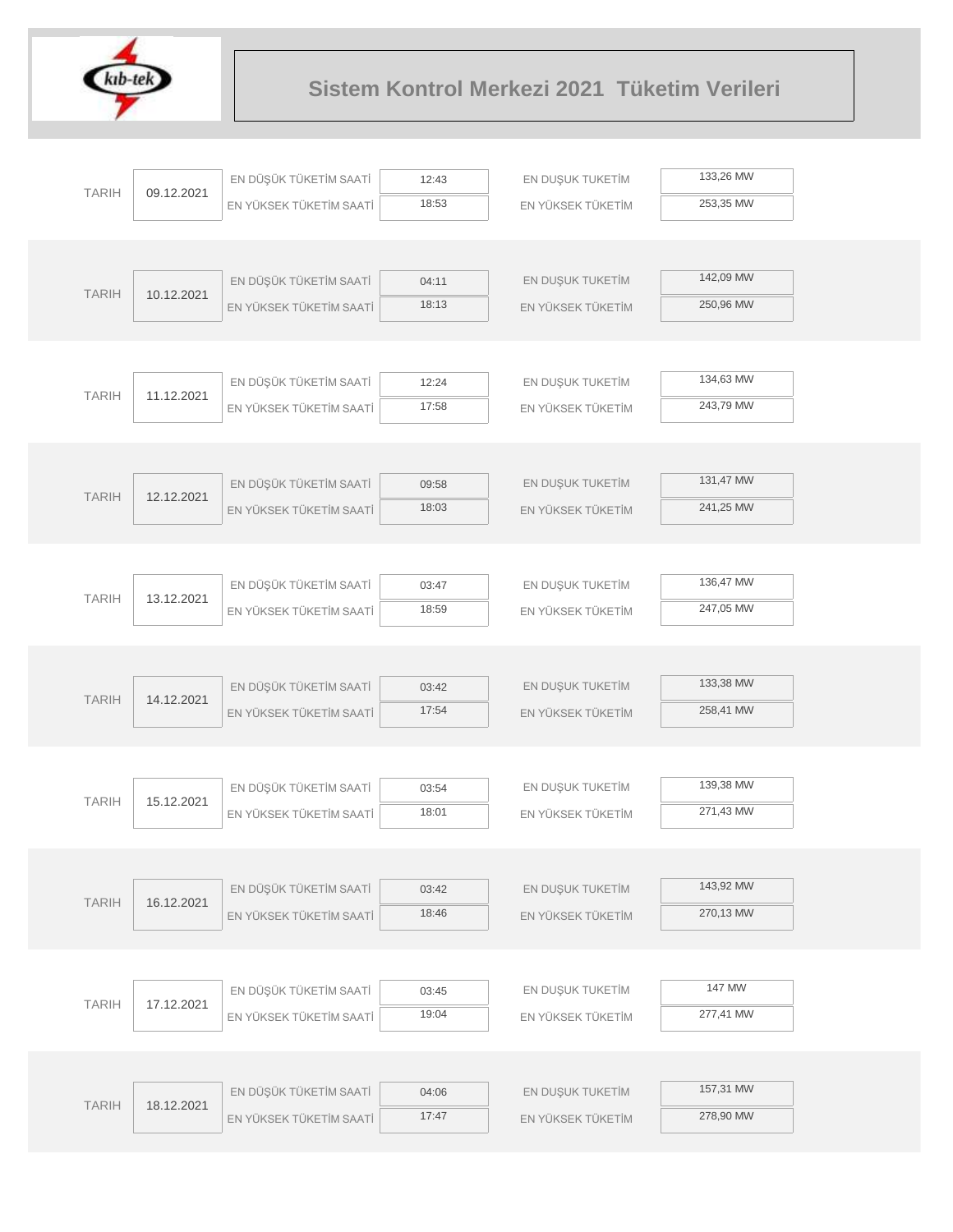

|              |            | EN DÜŞÜK TÜKETİM SAATİ  | 05:22 | EN DUŞUK TUKETİM  | 154,63 MW |  |
|--------------|------------|-------------------------|-------|-------------------|-----------|--|
| <b>TARIH</b> | 19.12.2021 | EN YÜKSEK TÜKETİM SAATİ | 17:48 | EN YÜKSEK TÜKETİM | 281,81 MW |  |
|              |            |                         |       |                   |           |  |
|              |            |                         |       |                   |           |  |
| <b>TARIH</b> | 20.12.2021 | EN DÜŞÜK TÜKETİM SAATİ  | 04:17 | EN DUŞUK TUKETİM  | 153,65 MW |  |
|              |            | EN YÜKSEK TÜKETİM SAATİ | 20:06 | EN YÜKSEK TÜKETİM | 296,64 MW |  |
|              |            |                         |       |                   |           |  |
|              |            |                         |       |                   |           |  |
| <b>TARIH</b> | 21.12.2021 | EN DÜŞÜK TÜKETİM SAATİ  | 04:21 | EN DUŞUK TUKETİM  | 159,47 MW |  |
|              |            | EN YÜKSEK TÜKETİM SAATİ | 20:48 | EN YÜKSEK TÜKETİM | 274,66 MW |  |
|              |            |                         |       |                   |           |  |
|              |            |                         |       |                   | 159,54 MW |  |
| <b>TARIH</b> | 22.12.2021 | EN DÜŞÜK TÜKETİM SAATİ  | 03:47 | EN DUŞUK TUKETİM  |           |  |
|              |            | EN YÜKSEK TÜKETİM SAATİ | 21:33 | EN YÜKSEK TÜKETİM | 282,30 MW |  |
|              |            |                         |       |                   |           |  |
|              |            | EN DÜŞÜK TÜKETİM SAATİ  | 04:05 | EN DUŞUK TUKETİM  | 166,42 MW |  |
| <b>TARIH</b> | 23.12.2021 | EN YÜKSEK TÜKETİM SAATİ | 17:50 | EN YÜKSEK TÜKETİM | 315,63 MW |  |
|              |            |                         |       |                   |           |  |
|              |            |                         |       |                   |           |  |
|              |            | EN DÜŞÜK TÜKETİM SAATİ  | 04:19 | EN DUŞUK TUKETİM  | 170,17 MW |  |
| <b>TARIH</b> | 24.12.2021 | EN YÜKSEK TÜKETİM SAATİ | 18:36 | EN YÜKSEK TÜKETİM | 320,21 MW |  |
|              |            |                         |       |                   |           |  |
|              |            |                         |       |                   |           |  |
|              |            | EN DÜŞÜK TÜKETİM SAATİ  | 12:10 | EN DUŞUK TUKETİM  | 171,18 MW |  |
| <b>TARIH</b> | 25.12.2021 | EN YÜKSEK TÜKETİM SAATİ | 18:01 | EN YÜKSEK TÜKETİM | 305,03 MW |  |
|              |            |                         |       |                   |           |  |
|              |            |                         |       |                   |           |  |
| <b>TARIH</b> | 26.12.2021 | EN DÜŞÜK TÜKETİM SAATİ  | 04:42 | EN DUŞUK TUKETİM  | 167,80 MW |  |
|              |            | EN YÜKSEK TÜKETİM SAATİ | 18:19 | EN YÜKSEK TÜKETİM | 293,83 MW |  |
|              |            |                         |       |                   |           |  |
|              |            |                         |       |                   |           |  |
| <b>TARIH</b> | 27.12.2021 | EN DÜŞÜK TÜKETİM SAATİ  | 04:05 | EN DUŞUK TUKETİM  | 159,78 MW |  |
|              |            | EN YÜKSEK TÜKETİM SAATİ | 18:39 | EN YÜKSEK TÜKETİM | 293,65 MW |  |
|              |            |                         |       |                   |           |  |
|              |            |                         |       |                   |           |  |
| <b>TARIH</b> | 28.12.2021 | EN DÜŞÜK TÜKETİM SAATİ  | 04:18 | EN DUŞUK TUKETİM  | 163,18 MW |  |
|              |            | EN YÜKSEK TÜKETİM SAATİ | 19:03 | EN YÜKSEK TÜKETİM | 305,51 MW |  |
|              |            |                         |       |                   |           |  |